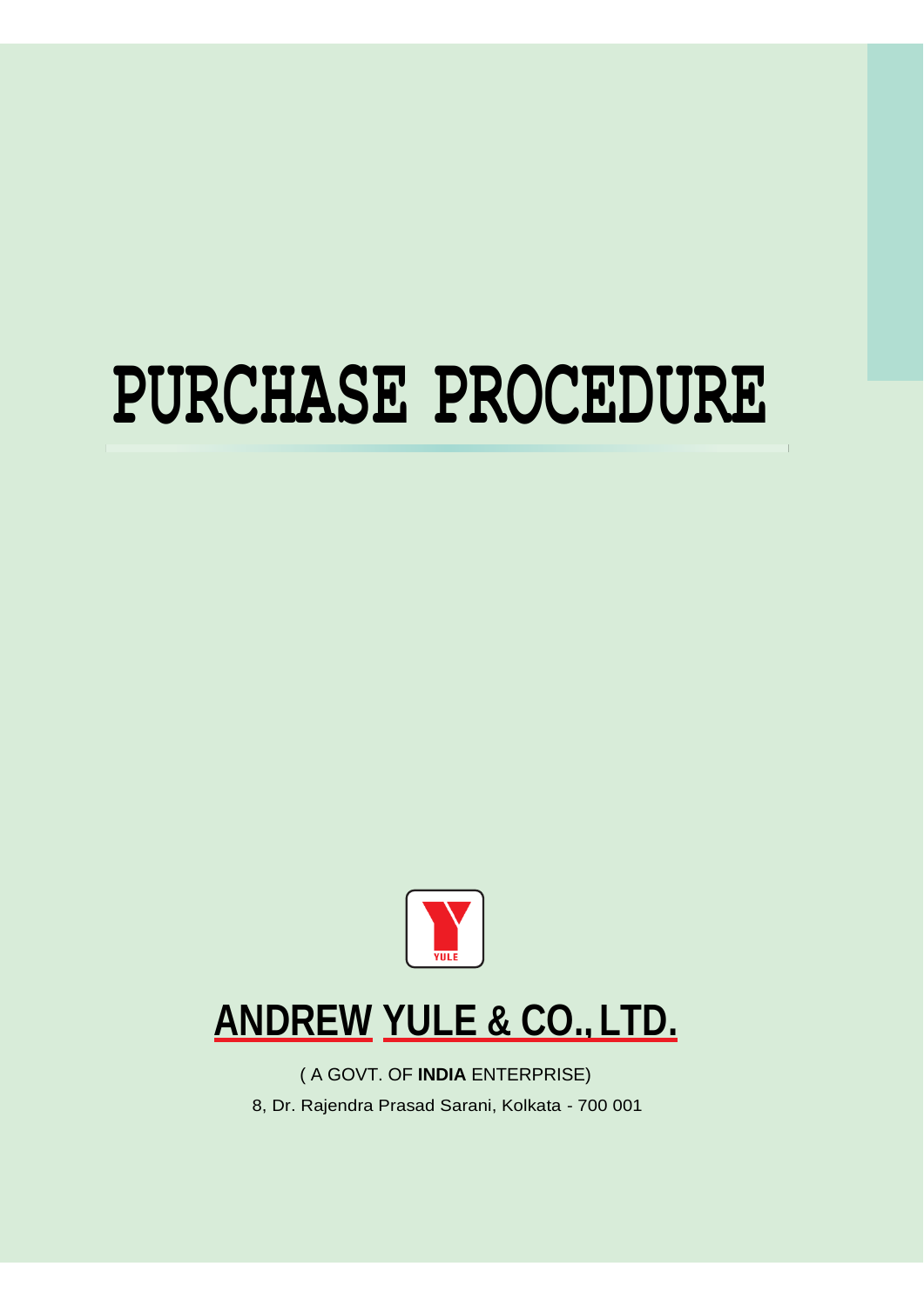## **PURCHASE PROCEDURE**

**Rev 01: 30.04.2010 Rev 02: 01.01.2014 Rev 03: 01.04.2022**



## **ANDREW YULE & COMPANYLTD.**

**(A Govt. of India Enterprise) 8, Dr. Rajendra Prasad Sarani, Kolkata - 700 001**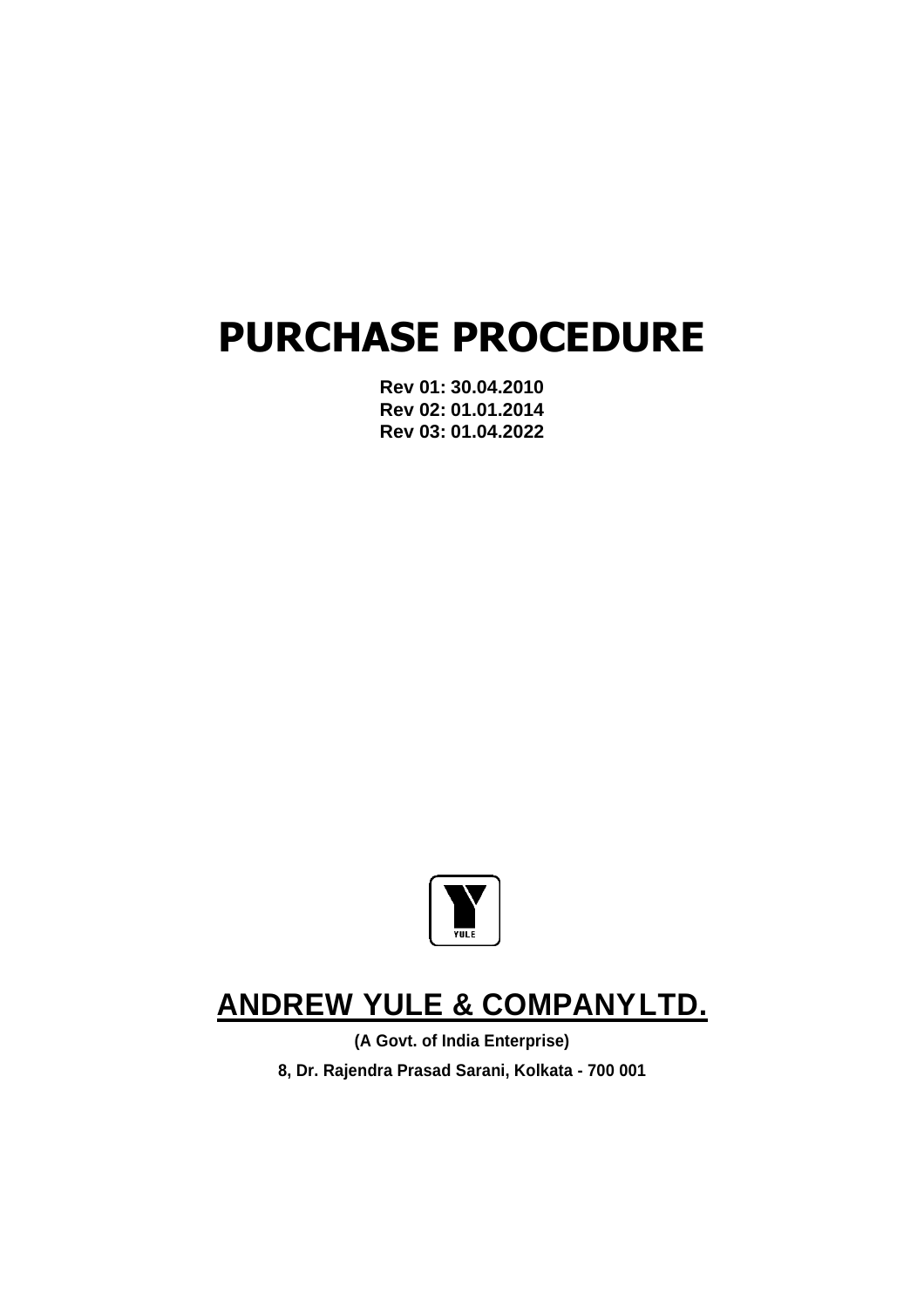## ANDREW YULE & COMPANY LIMITED (TO BE EFFECTIVE FROM APRIL 01, 2022)

## **SHORT RECITAL**

The present Purchase Procedure of the Company uniformly followed by all the Divisions and Units was approved by the Board of Directors of the Company in its 249<sup>th</sup> meeting held on March 30, 2022 and was made effective from April 01, 2022. In the last few years, the Government of India has issued new instructions in the domain of public procurement. Some of these important changes include introduction of Central Public Procurement Portal (CPPP), Government e-Marketplace (GeM), preferential market access for micro and small enterprises, preference for domestic manufacturers of electronic goods, inclusion of integrity pact, Implementation of GST etc. The GFR has been revised comprehensively in March 2017 covering inter-alia these set of new instructions. Central Vigilance Commission (CVC) has also issued different guidelines from time to time for bringing in more transparency and improvement in the Purchase Policy and Procedures to be followed by the Public Sector Enterprises. In the light of above changes and CVC guidelines, modification of the existing Purchase Procedure is strongly felt and accordingly the said Purchase Procedure is updated/ amended. Regulations and directives issued by various Ministries of Central and State Governments, Chief Vigilance Commission or any other statutory bodies, that have a bearing on purchase activities, have been complied with. Any such new regulations and directives that may be issued in future also shall be complied with.

#### **1.0 GOVERNMENT POLICIES & GUIDELINES:**

#### **1.1 PREFERENTIAL/MANDATORY PURCHASES:**

1.1.1 Products Reserved for Micro and Small Enterprises

As per the Public Procurement Policy for Micro and Small Enterprises (MSEs) Order, 2012, the Government has reserved 358 items for exclusive purchase from MSEs as defined under MSMED Act 2006 (Annexure IV). The Ministries/Departments and Public Sector Undertakings are required to purchase these items only from MSEs registered with either District Industries Centers (DIC) or KVlC or Khadi and Village Industries Board (KVIB) or Coir Board or National Small Industries Corporation (NSIC) or Directorate of Handicrafts and Handloom or having Udyog Aadhaar Memorandum. A list of the 358 items is also available in the MSMED website.

- 1.1.2 The Government reviews the lists of such reserved items and the applicable procedures for purchasing the same from time to time. The tender document for these items should clearly indicate that the purchase will be made from the suppliers falling in the category of MSEs.
- 1.1.3 Following facilities are also extended to the MSEs subject to furnishing relevant valid certificate for claiming exemption:
	- a) Issue of Tender Sets free of cost;
	- b) Exemption from payment of Earnest Money.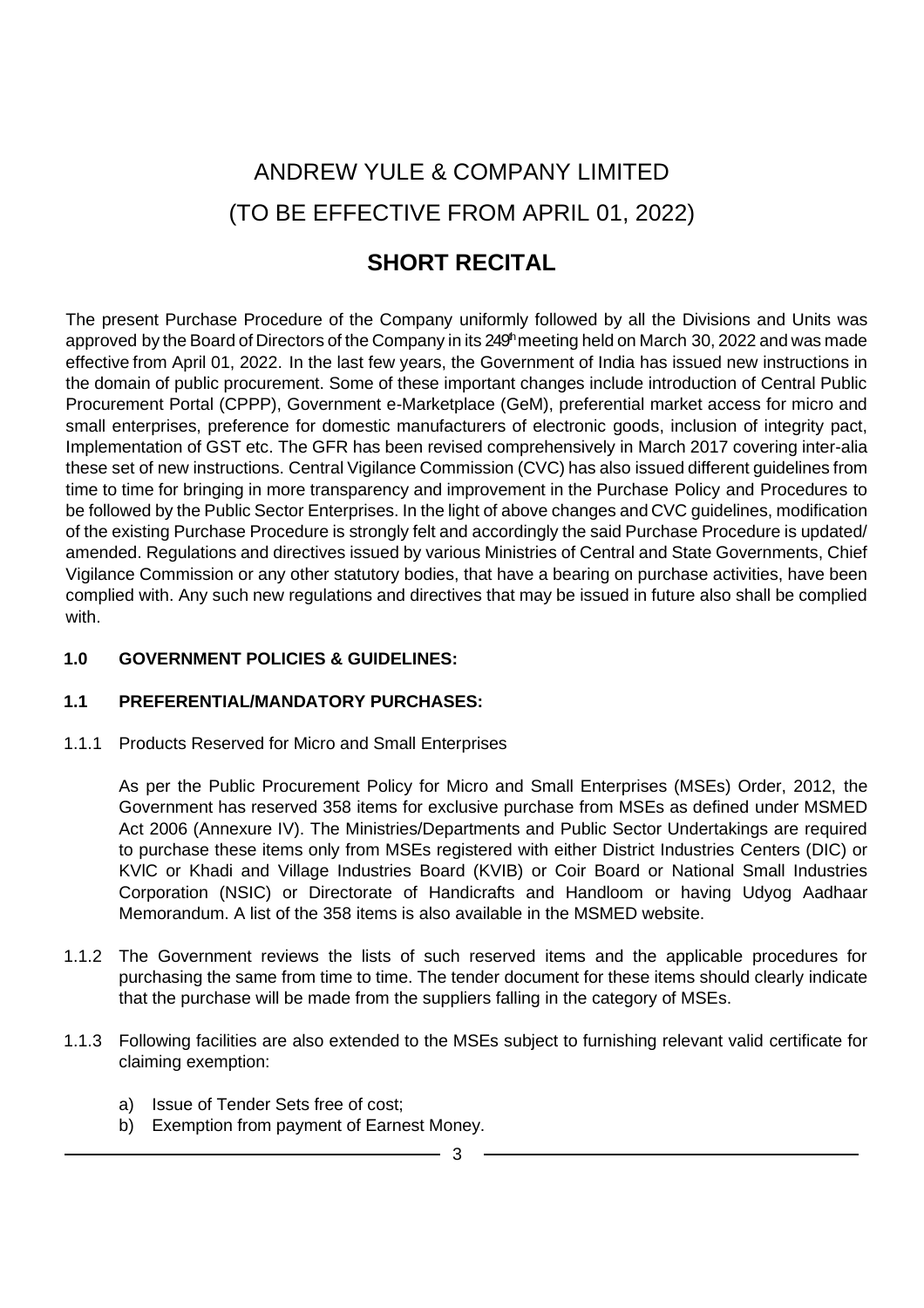#### **1.2 MANDATORY PROCUREMENT FROM MICRO AND SMALL ENTERPRISES:**

- 1.2.1. In terms of Ministry of Micro, Small and Medium Enterprises Order dated 23.03.2012, the Central Government Ministries, Departments and Public Sector Undertakings shall procure a minimum of 25% of their annual value of goods or services from MSEs registered with either District Industries Centers (DIC) or KVlC or Khadi and Village Industries Board (KVIB) or Coir Board or National Small Industries Corporation (NSIC) or Directorate of Handicrafts and Handloom or having Udyog Aadhaar Memorandum. This has become mandatory with effect from 01.04.2015.
- 1.2.2. Out of 25% target of annual procurement from MSEs, a sub-target of 4% and 3% shall be earmarked for procurement from MSEs owned by the Scheduled Caste or the Scheduled Tribe (SC/ST) and women entrepreneurs respectively.
- 1.2.3. In terms of MSME's OM No. 21(2) 12016-MA dated 18.02.2016, all MSEs who are having Udyog Aadhaar Memorandum should also be provided all the benefits available for MSEs under the Public Procurement Policy for MSEs Order, 2012.
- 1.2.4. Special provisions for Micro and Small Enterprises owned by Scheduled Castes or Scheduled Tribes;
- 1.2.5. Out of 25% target of annual procurement from MSEs, a sub-target of 4% shall be earmarked for procurement from MSEs owned by the Scheduled Caste or the Scheduled Tribe (SC/ST) entrepreneurs. Provided that, in event of failure of such MSEs to participate in tender process or meet tender requirements and L1 price, 4% sub-target for procurement earmarked for MSEs owned by Scheduled Caste or Scheduled Tribe entrepreneurs shall be met from other Micro and Small Enterprises. MSEs would be treated as owned by SC/ ST entrepreneurs if:
	- i) In case of proprietary MSE, proprietor(s) shall be SC/ST.
	- ii) In case of partnership MSE, the SC/ ST partner(s) shall be holding at least 51% shares in the unit.
	- iii) In case of Private Limited Companies, at least 51% share shall be held by SC/ ST promoters.
- 1.2.6. Price quotation in tenders;
	- i) In tender, participating MSEs quoting price within price band of L1+15% shall also be allowed to supply a portion of the requirement by bringing down their price to L1 price in a situation where L1 price is from someone other than an MSE and such MSE shall be allowed to supply up to 25% of total tendered value.
	- ii) In case of more than one such MSE, the supply shall be shared proportionately (to tendered quantity) i.e., in case two or more MSEs are within  $L1 + 15\%$ , all such vendors need to be given an opportunity to accept L1 price and shall share the 25% of the ordered value equally.
	- iii) Further, in case of non-divisible tenders, an MSE quoting in the price band of L1+15% may be awarded for full/complete supply of tendered value, considering the spirit of policy for enhancing the government procurement from MSEs, subject to bringing down of price to L1 by the MSE concerned.
- 1.2.7. This Policy is meant for procurement of only goods produced and services rendered by MSEs and not for any trading activities by them. An MSE Unit will not get any purchase preference over another MSE Unit.
- 1.2.8. As per the MSME policy, to achieve 4% target from SC/ST vendors, the following options shall be exercised while rising indent and placement of order.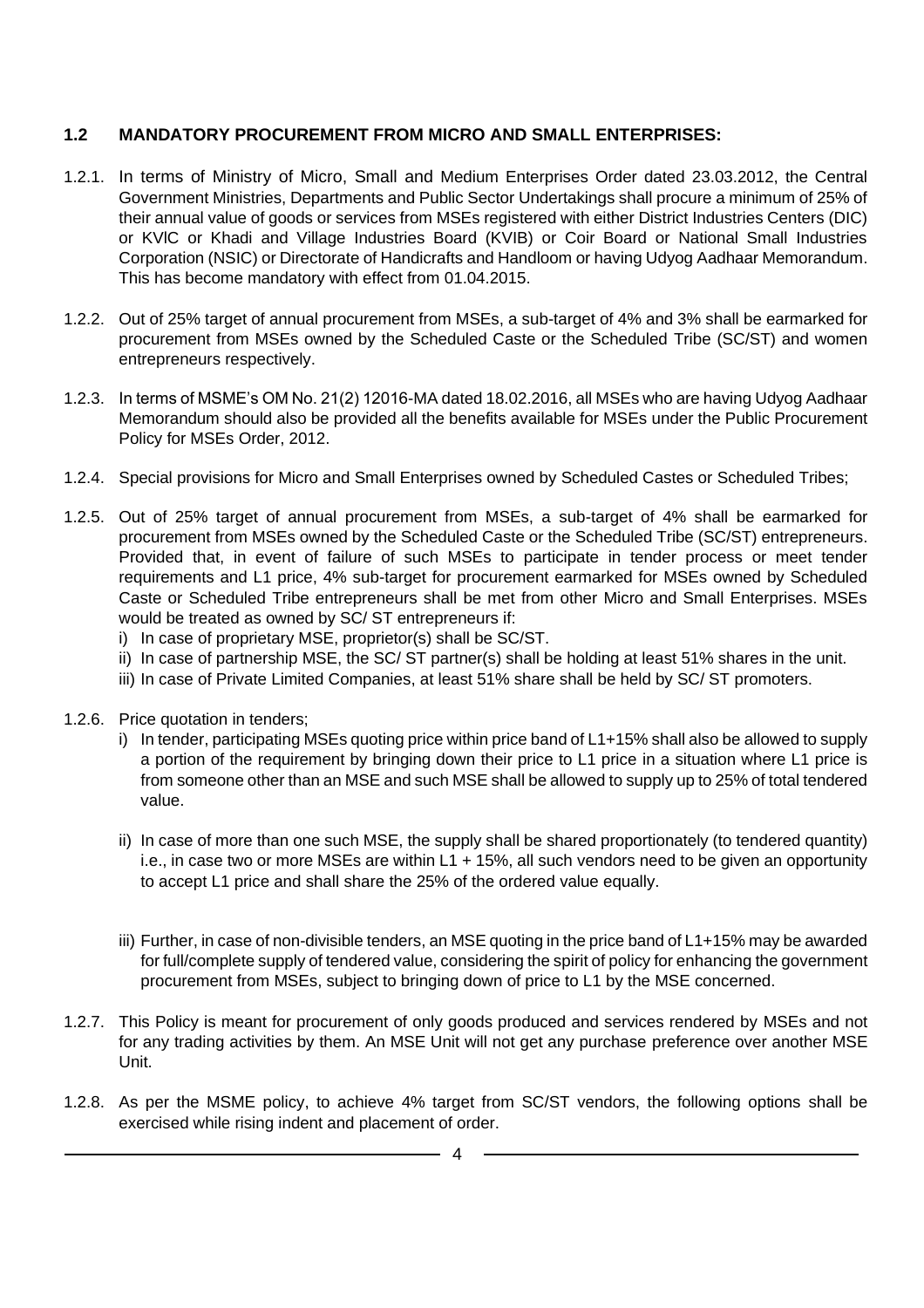- a) Among the 358 items reserved for procurement from MSE firms, if any of the items are being manufactured by SC/ST vendors, the entire requirement may be procured only from SC/ST vendors.
- b) If any of the SC/ST vendors falls within L1 + 15%, the entire 25% preference earmarked for MSE vendor may be placed on SC/ST vendors, irrespective of their price ranking among MSEs subject to bringing down of price to L1 by the SC/ST vendors concerned.
- 1.2.9. Strict adherence of Payment Terms in accordance with MSME Act
- 1.2.10. The above terms & conditions are subjected to be changed /amended/superseded in case of issue of fresh notification / OMs / Letters from MSME.

#### **1.3 RELAXATION OF PRIOR TURNOVER AND PRIOR EXPERIENCE FOR MSEs & STARTUPs**

- 1.3.1. Further, vide MSME Policy Circular No. 1(2)(I)/2016-MA dated 10.03.2016 and in exercise of Para 16 of MSME Order dated 23.03.2012, it has been clarified that all Central Ministries/Departments/Central Public Sector Undertakings may relax the condition of prior turnover and prior experience with respect to Micro and Small Enterprises (MSEs) in all public procurements subject to meeting of quality and technical specifications, i.e. these MSEs must have the technical capability to deliver the goods and services as per prescribed technical and quality specifications.
- 1.3.2. Further, as per Department of Expenditure, Ministry of Finance OM No. F.20/2/2014/PPD- (Pt) dated 25.07.2016 circulated vide MSME F. No. 24/2/2003/Fin-1 dated 02.08.2016, relaxation of the condition of prior turnover and prior experience in public procurement has been extended to all Startups (whether MSE or not) subject to meeting of quality and technical specifications in accordance with the relevant provisions [Rule 160(i)(a)] of GFR, 2005 {In GFR 2017 it is Rate 173(i)(b)}.
- 1.3.3. It has subsequently been clarified by the Department of Expenditure, vide OM No. F.20/2/2014/PPD-(Pt) dated 20.09.2016 that there may be circumstances (like procurement of items related to public safety, health, critical security operations and equipment, etc.) where procuring entities may prefer the vendors to have prior experience rather than giving orders to new entities. For such procurements, wherever adequate justification exists, the procuring entities may not relax the criteria of prior experience/ turnover for Startups (medium enterprises).
- 1.3.4. In view of the above instructions, wherever, it is decided not to relax prior experience/turnover criteria, adequate justification has to be given.
- 1.3.5. The relaxation of prior experience and prior turnover will be considered for the startups, provided they meet the following conditions:
	- a) Startup means an entity, incorporated or registered in India not prior to five years, with annual turnover not exceeding Rs 25 crore in any preceding financial year, working towards innovation, development, deployment or commercialization of new products, processes or services driven by technology or intellectual property.
	- b) Provided that such entity is not formed by splitting up, or reconstruction, of a business already inexistence.
	- c) Provided also that an entity shall cease to be a Startup if its turnover for the previous financial years has exceeded INR 25 crore or it has completed 5 years from the date of incorporation/registration.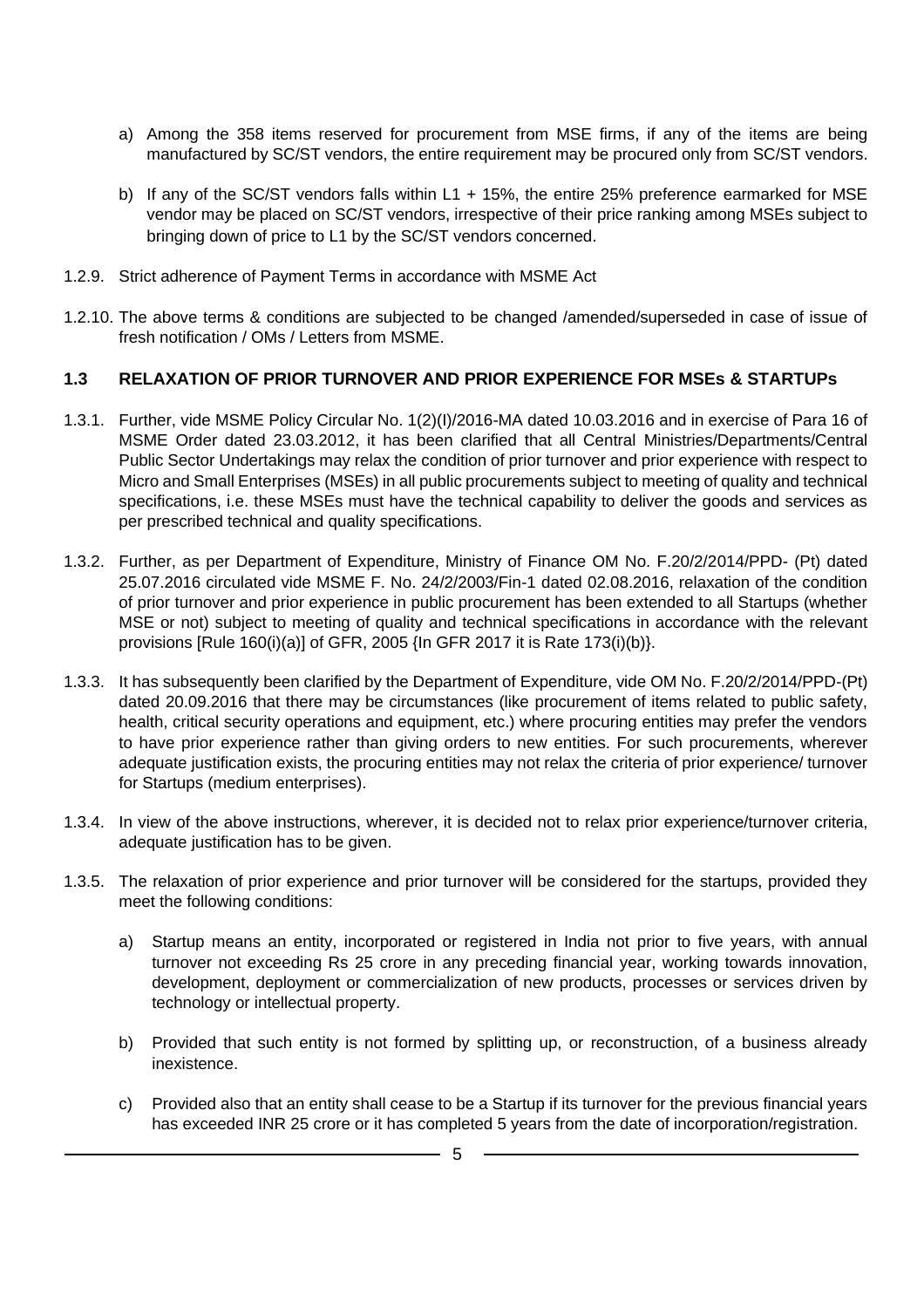- 1.3.6. Further, in order for a "Startup" to be considered for eligible the Startup should
	- a) be supported by a recommendation (with regard to innovative nature of business), in a format specified by Department of Industrial Policy & Promotion (DIPP), from an Incubator established in a post-graduate college in India; or
	- b) be supported by an incubator which is funded (in relation to the project) from GoI as part of any specified scheme to promote innovation; or
	- c) be supported by a recommendation (with regard to innovative nature of business), in a format specified by DIPP, from an Incubator recognized by GoI; or
	- d) be funded by an Incubation Fund/Angel Fund/Private Equity Fund/Accelerator/Angel Network duly registered with SEBI that endorses innovative nature of the business; or
	- e) be funded by GoI as part of any specified scheme to promote innovation; or
	- f) have a patent granted by the Indian Patent and Trademark Office in areas affiliated with the nature of business being promoted.

#### **1.4 PURCHASE PREFERENCE TO CENTRAL PUBLIC SECTOR UNDERTAKINGS:**

- 1.4.1. As per the government policy, the Central Public Sector Undertakings (CPSU) were getting purchase preference upto 10% over the Large-Scale Private Units. This policy was last extended upto 31.03.2008. However, in view of the judgment dated 18.05.2007 of the Supreme Court of India, the Government has reviewed the Purchase Preference Policy and decided to terminate this policy w.e.f. 31.03.2008.
- 1.4.2. The Government has decided that the preferential purchase policies framed for the specific sectors by the concerned Ministries/Departments do not come within the purview of this decision. The concerned Ministries/Departments may independently evolve/review preferential policies for the sectors of their concern, as per their requirement.

#### **1.5 PREFERENCE TO MAKE IN INDIA:**

- 1.5.1. Purchase preference shall be given to local suppliers in all procurements undertaken by procuring entities in the manner specified hereunder:
	- a) In procurement of goods in respect of which the Nodal Ministry has communicated that there is sufficient local capacity and local competition, and where the estimated value of procurement is Rs.50 Lakhs or less, only local suppliers shall be eligible. If the estimated value of procurement of such goods is more than Rs.50 Lakhs the provisions of subparagraph 'b' or 'c' as given below, shall apply.
	- b) In the procurements of goods which are not covered by 'a' and which are divisible in nature, the following procedure shall be followed:
		- i) Among all qualified bids, the lowest bid will be termed as L1. If L1 is from a local supplier, the contract for full quantity will be awarded to L1.
		- ii) If L1 bid is not from a local supplier, 50% of the order quantity shall be awarded to L1.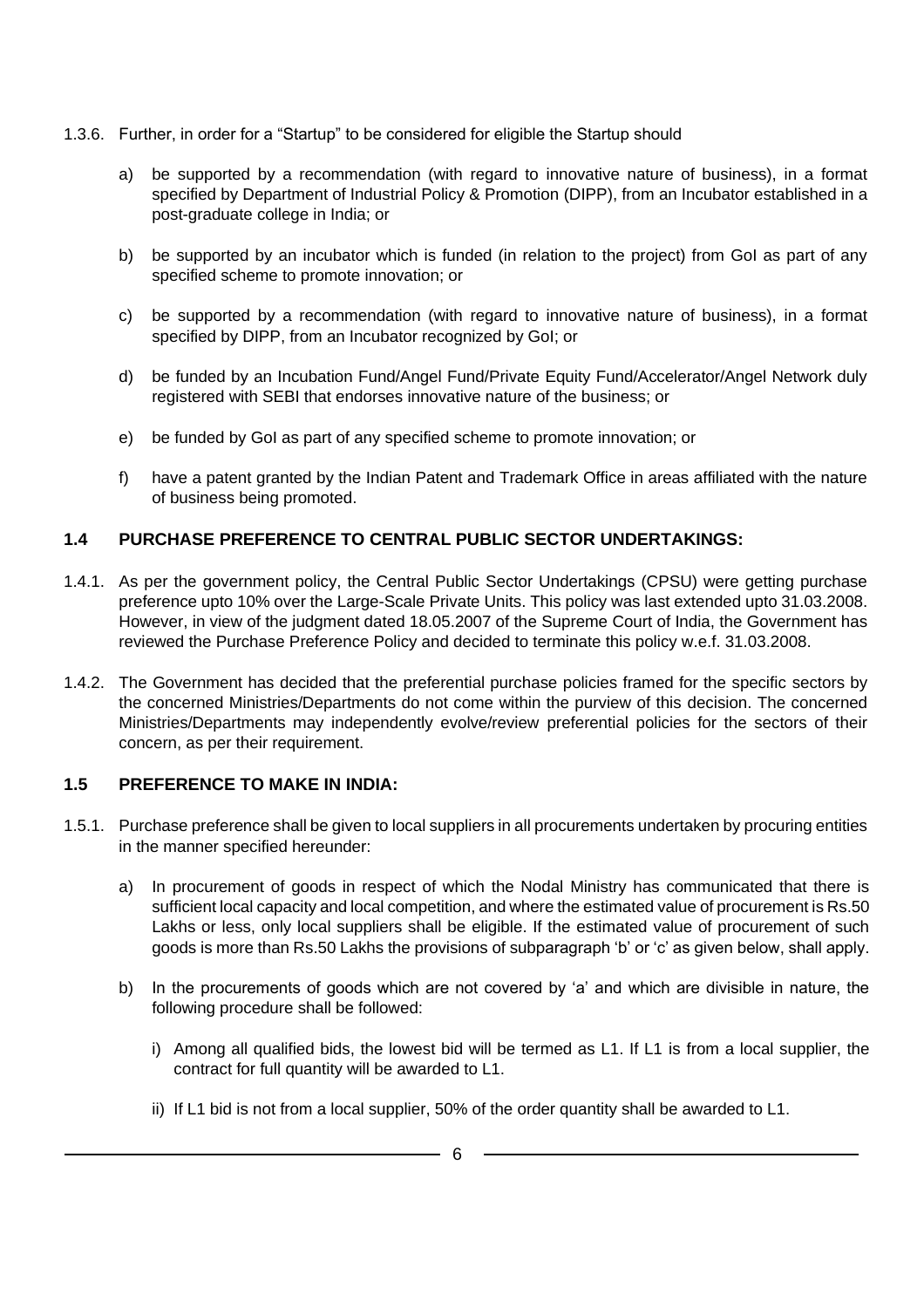Thereafter, the lowest bidder among the local suppliers will be invited to match the L1 price for the remaining 50% quantity subject to the local supplier's quoted price falling within the margin of purchase preference, and contract for that quantity shall be awarded to such local supplier subject to matching the L1 price. In case such lowest eligible local supplier fails to match the L1 price or accepts less than the offered quantity, the next higher local supplier within the margin of purchase preference shall be invited to match the L1 price for remaining quantity and so on, and contract shall be awarded accordingly. In case some quantity is still left uncovered on local suppliers, then such balance quantity may also be ordered on the L1 bidder.

- c) In procurements of goods not covered by 'a' and which are not divisible, and in procurement of services where the bid is evaluated on price alone, the following procedure shall be followed:
	- i) Among all qualified bids, the lowest bid will be termed as L1. If L1 is from a local supplier, the contract will be awarded to L1.
	- ii) If L1 is not from a local supplier, the lowest bidder among the local suppliers, will be invited to match the L1 price subject to local supplier's quoted price falling within the margin of purchase preference and the contract shall be awarded to such local supplier subject to matching the L1 price.
	- iii) In case such lowest eligible local supplier fails to match the L1 price, the local supplier with the next higher bid within the margin of purchase preference shall be invited to match the L1 price and so on and contract shall be awarded accordingly. In case none of the local suppliers within the margin of purchase preference matches the L1 price then the contract may be awarded to the L1 bidder.
- d) Exemption of small purchases: Where the estimated value to be procured is less than Rs.5 Lakhs shall be exempt from this Order. However, it shall be ensured by procuring entities that procurement is not split for the purpose of avoiding the provisions of this Order.
	- i) 'Local Supplier' means a supplier whose product offered for procurement meets the minimum local content of 50%.
	- ii) 'Local Content' means the amount of value added in India which shall be the total value of the item procured (excluding net domestic indirect taxes) minus the value of imported content in the item (including all customs duties) as a proportion of the total value, in percent.
	- iii) 'Margin of Purchase Preference' means the maximum extent to which the price quoted by a local supplier may be above the LI for the purpose of purchase preference. The margin of purchase preference is 20%.
- e) Verification of Local content:
	- i) The local supplier at the time of tender, bidding or solicitation shall be required to provide selfcertification that the item offered meets the minimum local content and shall give details of the location(s) at which the local value addition is made.
	- ii) In case of procurement for a value in excess of Rs.10 crores, the local supplier shall be required to provide a certificate from the statuary auditor or cost auditor of the company (in the case of companies) or from a practicing cost accountant or practicing chartered accountant (in respect of suppliers other than companies) giving the percentage of local content.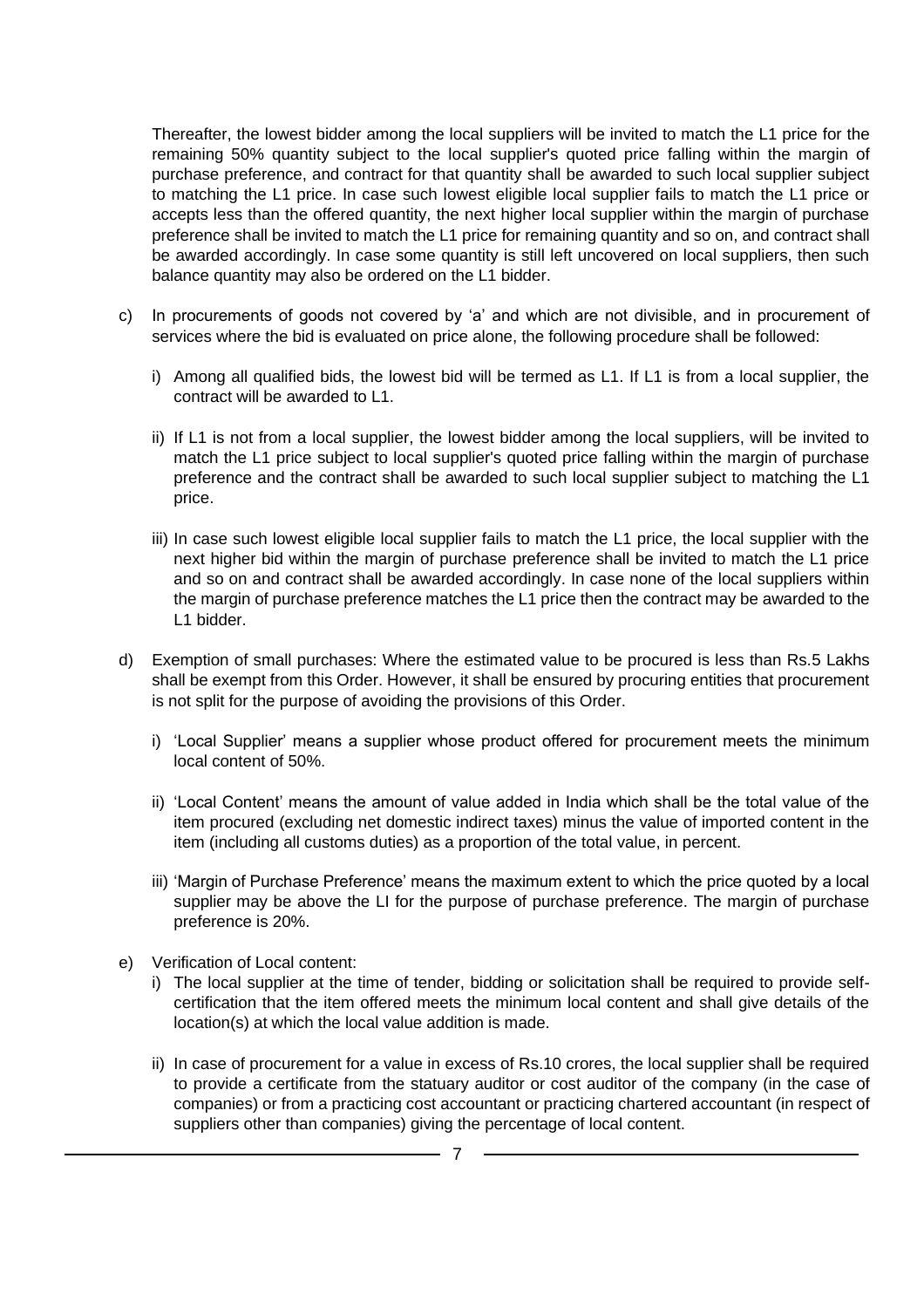- iii) False declarations will be in breach of the Code of Integrity under Rule 175(1)(i)(h) of the General Financial Rules for which a bidder or its successors can be debarred for up to two years as per Rule 151 (iii) of the General Financial Rules along with other actions as may be permissible under law.
- iv) A Supplier who has been debarred by any procuring entity for violation of this order shall not be eligible for preference under this order for procurement by any other procuring entity for the duration of the debarment.
- 1.5.2. Indicating foreign makes / brands and / or restrictive conditions in the tender, thereby excluding local manufacturers from participation, is in violation of Public Procurement (Preference to Make in India) Order, 2017.
- 1.5.3. It shall be ensured that the indenting departments do not incorporate any such restrictive and discriminatory eligibility criteria regarding turnover, specifications / testing /other standards in tender documents that exclude local manufactures/service providers.

With reference to the 'Preference to Make in India', the orders issued from time to time by respective Ministries will also be followed / implemented.

#### **1.6 Government e-Marketplace (GeM) – Purchase of Common use goods and services available in GeM:**

- 1.6.1. The Government has launched Government e-Market place (GeM) as a single procurement portal for bringing transparency, accountability & efficiency in public procurement.
- 1.6.2. The Government has made GeM as National Public Procurement Portal. All the Central and State Govt. Departments / Organizations, Central & State PSUs and autonomous bodies will make the procurement of common use goods and services through GeM.
- 1.6.3. Accordingly, AYCL has been registered as a buyer in the Govt. e-Marketplace Portal and approval of competent authority has been obtained to procure the commonly available goods and services in GeM, meeting requisite quality, specification and delivery period of AYCL, with the GeM terms and conditions, following the existing purchase procedures.
- 1.6.4. The following are the salient points and conditions for purchase through GeM portal. (For detailed terms and conditions, GeM Portal may be referred).
	- a) Direct on-line purchases can be made on GeM up to Rs.25,000/- through any of the available suppliers on the GeM, meeting the requisite quality, specification and delivery period.
	- b) Above Rs. 25,000/- and up to Rs.5,00,000/-, the GeM portal shall be utilised by the Government buyers for direct on-line purchases through the GeM seller having lowest price amongst the available sellers, of at least three different manufacturers, on GeM.
	- c) Above Rs.5,00,000/- (Rupees Five Lakhs) through the supplier having lowest price meeting the requisite quality, specification and delivery period after mandatorily obtaining bids, using online bidding or reverse auction tool provided on GeM;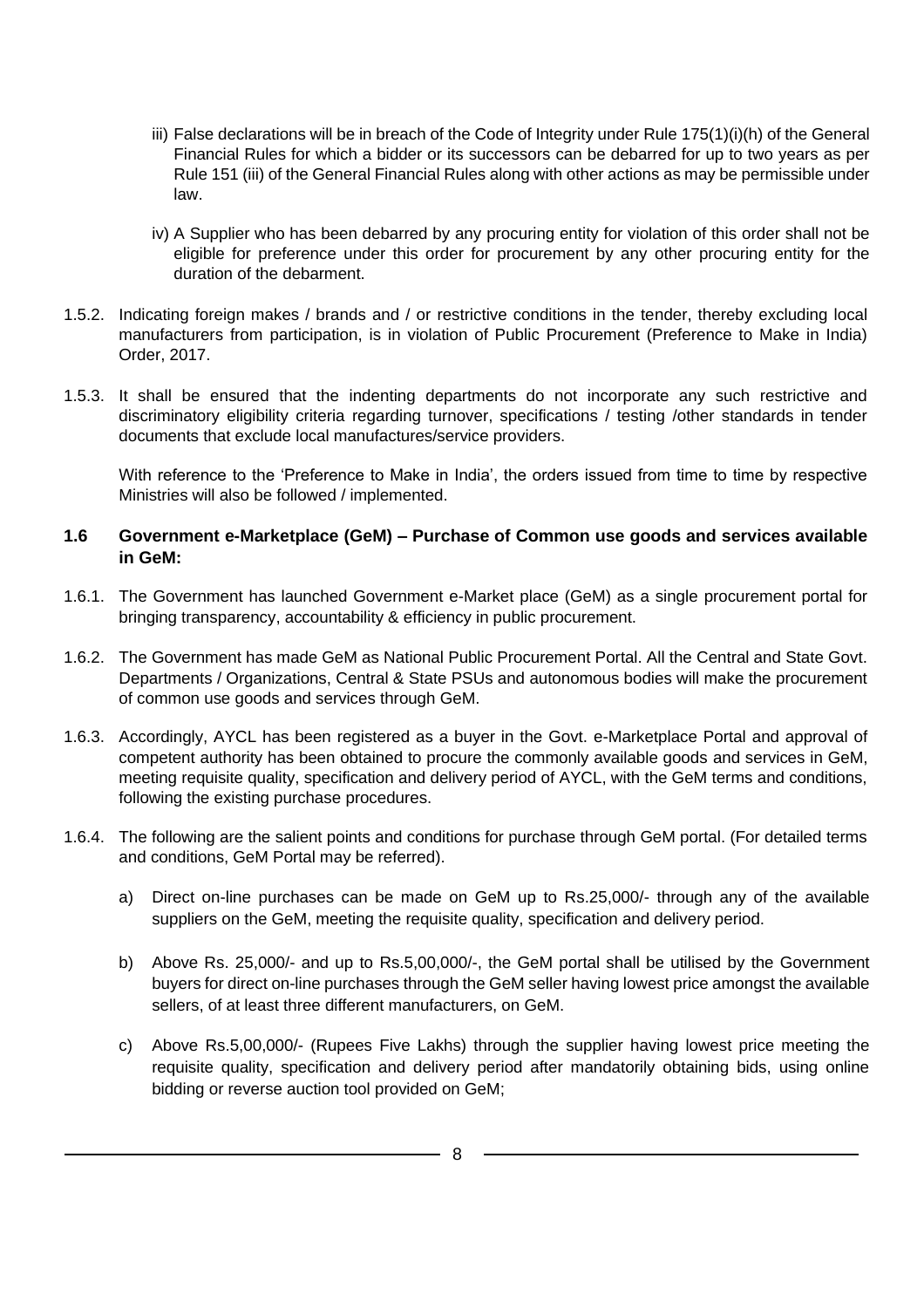- d) The invitation for the online e-bidding / reverse auction will be available to all the existing Sellers or other Sellers registered on the portal and who have offered their goods / services under the particular product / service category, as per terms and conditions of GeM;
- e) If Buyer (AYCL) wants to buy any specific OEM's product then he has to go for Proprietary Article Certificate (PAC) buying after obtaining necessary approvals of competent authorities for PAC buying.
- f) Splitting of Demand: Splitting of demand and creating multiple Bids/RAs is strictly prohibited on GeM.
- g) Mandatory Minimum Discount on MRP: Sellers shall offer minimum discount of 10% over MRP mandatorily unless otherwise specified for offering their products on GeM portal. The discount of 10% over MRP is the Minimum discount and sellers are free to offer higher discount on GeM.
- h) Dividing the Quantity: As per standard procedure, complete requirement incorporated in the tender enquiry document is to be covered on the lowest responsive tenderer without dividing the same. The tenderer who does not quote for the complete requirement is to be treated as NON responsive and ignored. GeM does not allow splitting of the order quantity and hence buyers are not allowed to incorporate any such condition in the bid / RA documents.
- i) Buyer (AYCL) is not allowed to place any order at GeM prices outside GeM. The prices on GeM are only applicable if the procurement is made through GeM portal. Using GeM prices for procurement outside GeM portal is strictly prohibited. If procurement is done outside GeM in offline mode then the laid down procedure for tendering must be followed.
- j) Tools have been deployed on GeM portal to show the price of compared products on other ecommerce sites (wherever available) and also the rates at which orders have been placed on GeM for such items in recent past. While taking decision on reasonableness of price, the buyers may also take into account the discount over MRP; Last Purchase Price on GeM, Department's own Last Purchase Price; rates on other ecommerce websites etc.
- k) As per Department of Expenditure Memo, Ministry of Finance OM No.F.6/18/2019-PPD Dated 23.01.2020 and F.6/14/2020-PPD Dated 23.10.2020, with effect from 01.07.2020, it will be mandatory for a buyer to generate a "GeM Availability Report and Past Transaction Summary" (GeMAR&PTS) with a unique ID on GeM portal using his login credentials on GeM for procurement outside GeM. The Past Transaction Summary will be provided, wherever available. "GeMAR&PTS" shall be prerequisite for arriving a decision by the competent authority (Director – Finance or anyone in-charge of the post) for procurement of required goods and services by floating a bid outside GeM and its unique ID would be required to be furnished on the publishing portal along with the tender proposed to be published.
- l) However, in case it is not possible to extract GeMAR&PTS report due to urgency and non-functioning of GeM at that time or due to non-availability of internet connection, screenshots in such cases shall be placed in procurement files, along with details of reasons / circumstances. Further, in these circumstances, furnishing of unique ID on publishing portal will not be insisted.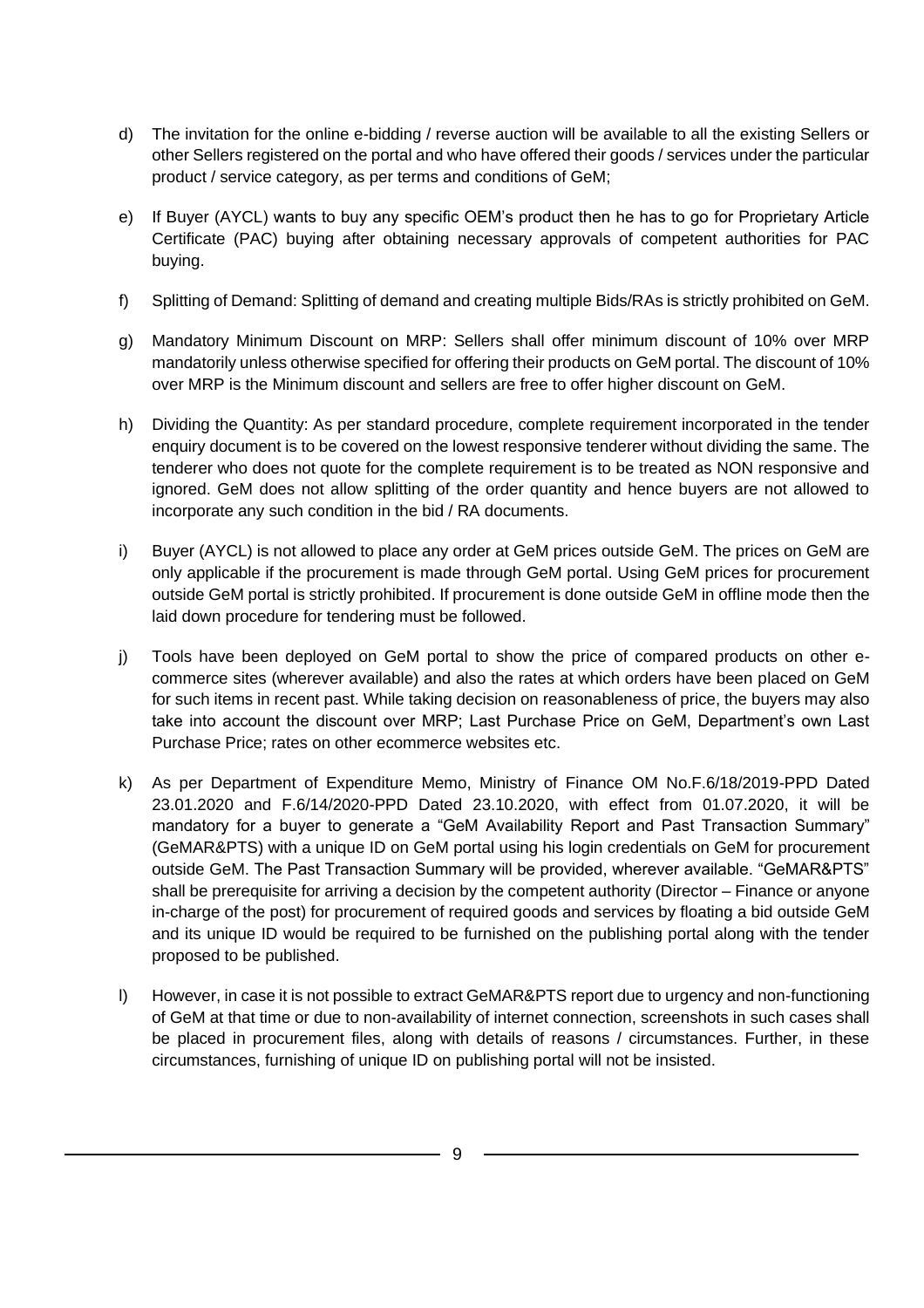- m) Custom Catalogue Based Bid
	- i) This functionality allows buyers to create a Custom Catalogue by providing relevant information such as Title, reference price, selling unit, specifications, drawing documents, reference images, related categories etc. for unavailable items post creation of GeM availability report.
	- ii) It allows buyers to bunch 2 or more custom catalogue. It allows Sellers to participate and create a custom offering for the custom catalogue.
	- iii) For Custom Catalogue based bid, the minimum total reference value of the bid is now revoked. The minimum bid duration is 10 days (approval from Competent Authority is required) and maximum of 45 days.
- 1.6.5. Important Commercial terms and conditions of GeM (revised from time to time in GeM Portal):

| <b>Commercial Terms</b>           | <b>GeM</b> conditions                                                                                                                                                                                        |  |  |  |
|-----------------------------------|--------------------------------------------------------------------------------------------------------------------------------------------------------------------------------------------------------------|--|--|--|
| Performance Bank                  | Not applicable for direct purchase option Under GeM.<br>$\bullet$                                                                                                                                            |  |  |  |
| Guarantee (PBG)                   | PBG for 3% of contract value if contract value exceeds 25 Lakhs &<br>$\bullet$<br>procurement is thru RA/e-Bidding or to be harmonized with the Client's<br>Order.                                           |  |  |  |
|                                   | To be submitted within 15 days from date of award of contract.<br>$\bullet$                                                                                                                                  |  |  |  |
|                                   | Guarantee Period: One year. Seller can provide longer Guarantee period<br>$\bullet$<br>if required.                                                                                                          |  |  |  |
|                                   | Payments against such contract shall not be released till acceptable<br>$\bullet$<br>Performance Bank Guarantee is furnished by the seller.                                                                  |  |  |  |
| <b>EMD</b>                        | Rs. 50 Lakhs or above: 0.5% of the Estimated Tender Value<br>$\bullet$                                                                                                                                       |  |  |  |
|                                   |                                                                                                                                                                                                              |  |  |  |
|                                   | Up to Rs. 50 Lakhs: 1% of the Estimated Tender Value<br>$\bullet$                                                                                                                                            |  |  |  |
| Payment                           | Will be released after submission of acceptable PBG, if applicable.<br>$\bullet$                                                                                                                             |  |  |  |
|                                   | Online payment within 10 days of issue of CRAC (Consignee Receipt cum<br>$\bullet$                                                                                                                           |  |  |  |
|                                   | Acceptance Certificate).                                                                                                                                                                                     |  |  |  |
| <b>Taxes</b>                      | Inclusive. Statutory variation if any is to sellers account and no variation in<br>$\bullet$                                                                                                                 |  |  |  |
|                                   | contract price on account of such variation shall be allowed during delivery<br>period.                                                                                                                      |  |  |  |
| <b>Integrity Pact</b>             | Integrity pact, if applicable for all users (buyer & Seller) for all orders - to<br>$\bullet$<br>be accepted /agreed online.                                                                                 |  |  |  |
| <b>Test certificate</b>           | Self-certified Manufacturers/Sellers Warranty/Guarantee.<br>$\bullet$                                                                                                                                        |  |  |  |
| Material Acceptance/<br>Rejection | CRAC (Consignee Receipt cum Acceptance Certificate) is the basis of<br>$\bullet$<br>payment.                                                                                                                 |  |  |  |
|                                   | CRAC to be issued within 10 days of material receipt. If not issued within<br>$\bullet$<br>10 days material is considered to be deemed accepted & consignee shall<br>forfeit their right to reject the same. |  |  |  |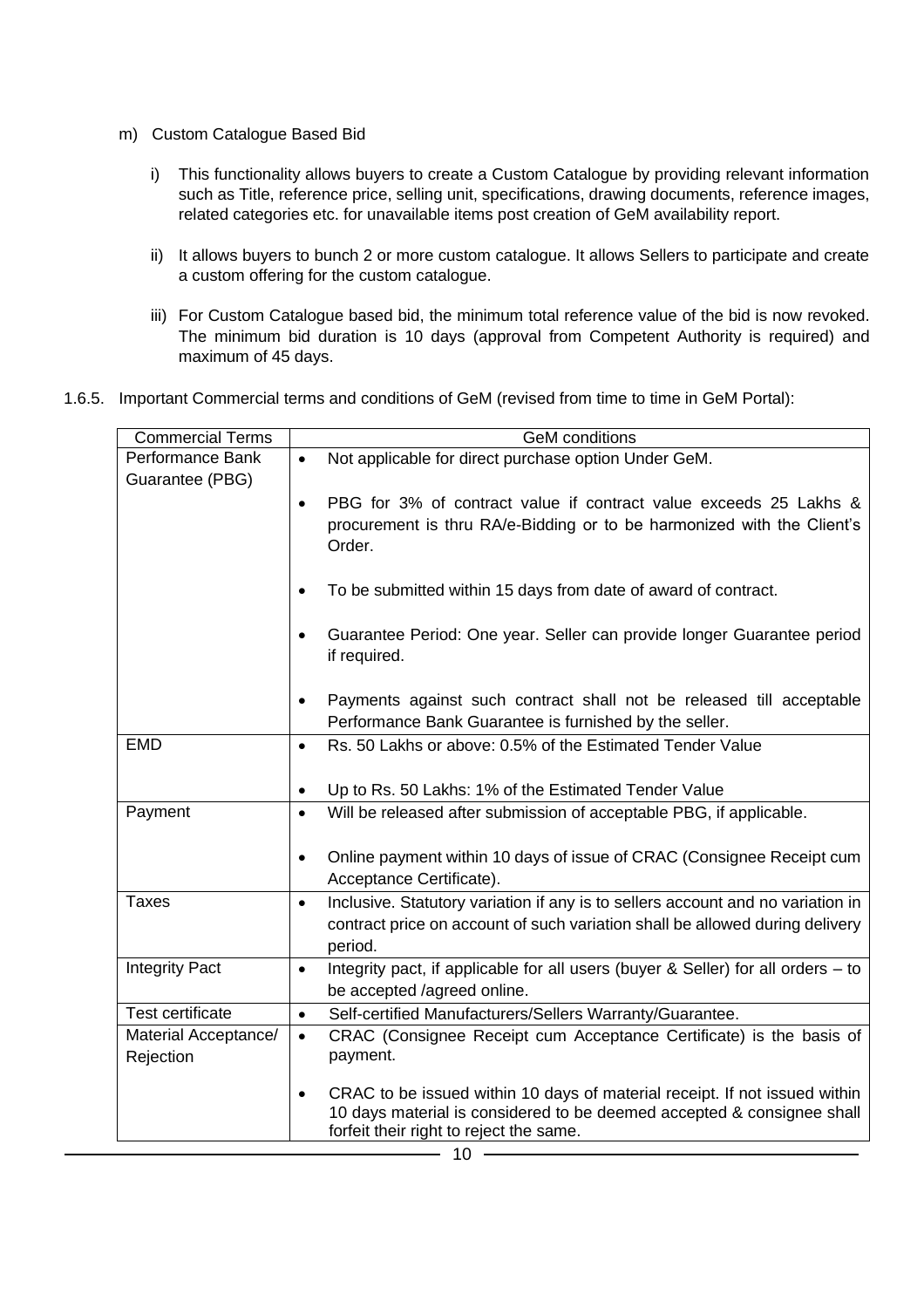|                           | $\bullet$ | The date of receipt of material as mentioned in provisional receipt<br>certificate is considered as receipt date.                                                                                                                                           |
|---------------------------|-----------|-------------------------------------------------------------------------------------------------------------------------------------------------------------------------------------------------------------------------------------------------------------|
|                           |           | The rejected materials should be taken back by supplier within 10 days<br>from date of rejection without any extra cost. If not taken back within 10<br>days ground rent/ Warehousing charges shall be payable by the seller<br>under return policy of GeM. |
| <b>Liquidated Damages</b> | $\bullet$ | 0.5% per week or part of the week of delayed period as free estimate<br>damages not exceeding 5% of contract value without any<br>controversy/dispute of any sort whatsoever or to be harmonized with the<br>Client's Order.                                |

- 1.6.6. The purchase departments will take necessary action to identify the common items available on GeM Portal that meets AYCL requirements i.e., requisite quality, specification and delivery period. On receipt of indent for such items, procurement action shall be taken up to purchase the same through GeM with terms & conditions as referred in GeM Portal.
- 1.6.7. All the purchases through GeM shall be dealt as per the existing AYCL purchase procedure and delegation of powers.
- 1.6.8. With reference to the 'Procurement from Government e-Marketplace', the orders issued from time to time by respective Ministries will also be followed / implemented.

#### **1.7 CENTRAL PUBLIC PROCUREMENT PORTAL:**

- 1.7.1. Central Public Procurement Portal (CPPP) has been designed, developed and hosted by National Informatics Centre (NIC), Ministry of Electronics & Information Technology, in association with Dept, of Expenditure, to ensure transparency in the public procurement process.
- 1.7.2. The primary objective of the Central Public Procurement Portal is to provide a single point access to the information on procurements made across various Ministries and Departments.
- 1.7.3. The CPPP has e-publishing and e-procurement modules. It is mandatory for all Ministries/Departments of the Central Government, Central Public Sector Enterprises (CPSEs) and Autonomous and Statutory Bodies to publish on the CPPP, all their tender enquiries and information about the resulting contracts.

#### **1.8 DISCLOSURE UNDER RTI ACT:**

Under the Right to Information Act, 2005 (RTI Act), every citizen has the right to demand information related to Public Procurement. Thus, a Public Procurement organization should be ready to provide Documented Record of its Procurement Process/Decisions to general public under the RTI Act.

#### **1.9 INTERNAL & EXTERNAL ACCOUNTABILITY:**

All the records should be made available to Government Audit, statutory Audit, Internal Audit and Vigilance whenever required for scrutiny.

Apart from internal accountability, Public Procurements are answerable and accountable to a number of external organizations, like the Parliament and Parliamentary Committees, CVC, CBI, CAG, concerned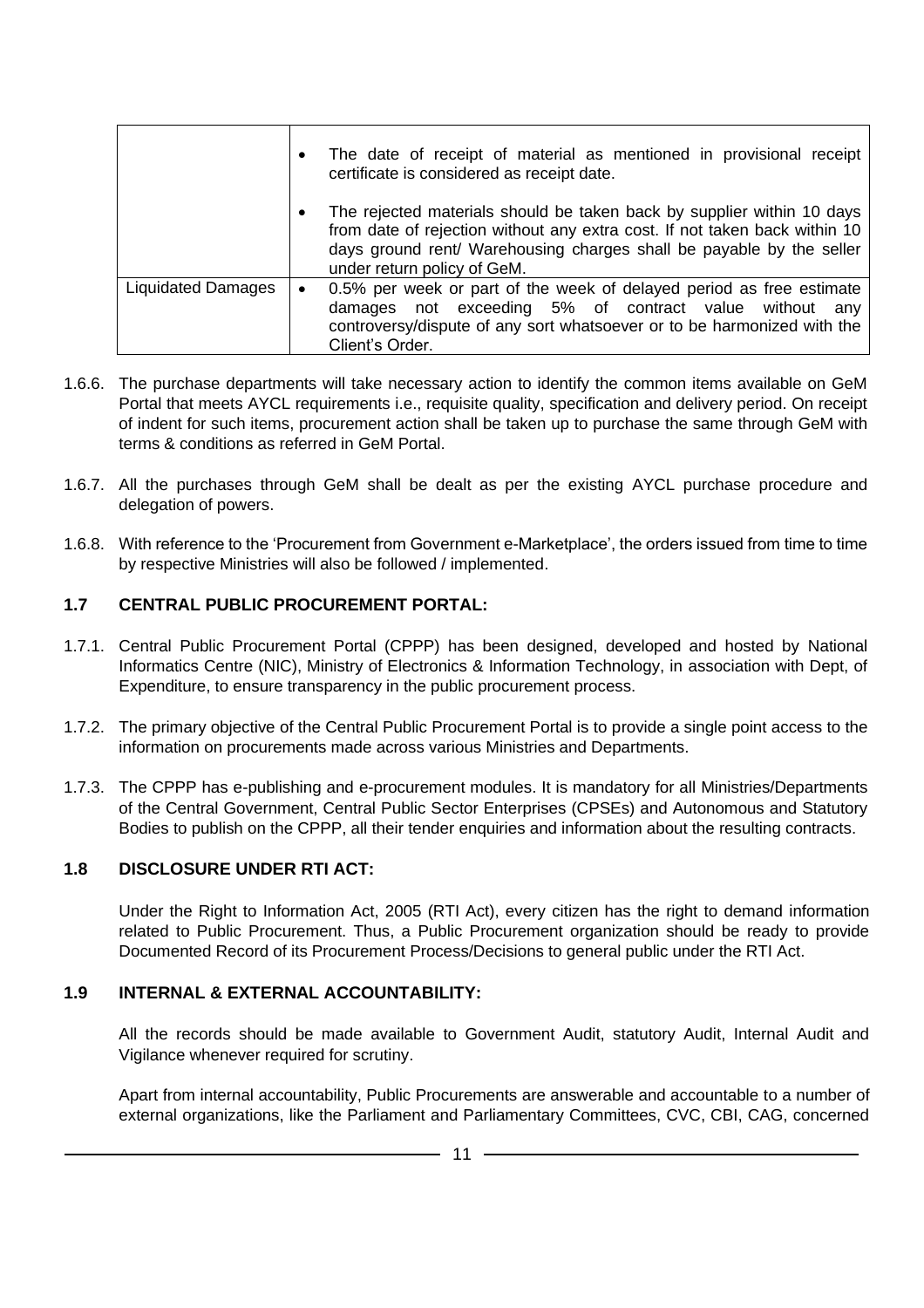Ministries, etc. Thus, Public Procurement Organization has to conduct its procurements and keep records in such a way that the decisions can be explained to these organizations.

#### **2.0 Purchase order (POs), for indigenous and imported items Work Orders (WOs) and contracts may be grouped as follows:**

- a) POs for machinery, equipment & other capital items
- b) POs for raw materials, components, consumable stores, spares, repair & maintenance items, etc.
- c) POs for Contract Manufacturing jobs with or without free issue of materials / components.

#### **3.0 General Guidelines for Purchases:**

- 3.01 Where requirements are substantial, tender should be invited by the Unit on annual requirement basis with a view to reaping the benefit of bulk purchase rates. To quantify the exact requirement, the following factors need to be taken care of –
	- i) Available stock;
	- ii) Pending supply against unexecuted Purchase Order;
	- iii) Past consumption pattern;
	- iv) Average shelf life of the equipment / Economic life span of the equipment;
	- v) Outstanding dues to suppliers;

Attempt may be made to explore the possibility of group purchase, wherever found possible.

- 3.02 Normally, for any approval/financial concurrence, the norms laid down in the Delegation of Power (DOP) should be followed in all cases unless specifically stated in appropriate place herein below. The requirement should not be intentionally bifurcated / split so as to avoid approval from higher authority.
- 3.03 The concept of maximum, minimum and re-ordering levels of stock holding may be applied wherever found possible. In the case of Tea Division, seasonal factors may be taken into consideration for procurement of materials.
- 3.04 Where this Purchase Procedure has not envisaged certain typicality of the Unit concerned or in other respects where clarification becomes necessary, the matter should be referred to the CA/designated Head of Finance & Accounts (HFA) of the respective Divisions who will give his concurrence in writing in consultation with Divisional Head and/or Functional Director, where necessary.
- 3.05 All relevant supporting documents of any Purchase Order like Purchase Indent, Letter Inviting Quotations (LIQ), Quotations, correspondence with bidders, CSQ, Minutes of the Meeting of Tender Committee, Note for approval of competent authority as per DOP, etc. shall be kept in a single file along with the respective Purchase Order. All these papers should be serially numbered right from Purchase Indent. There shall be a total transparency in the Filing system maintained for preserving the files by Purchase Department, so that the files along with concerned documents can be easily located. If opening of the part files is unavoidable, the same shall subsequently be merged with the main file.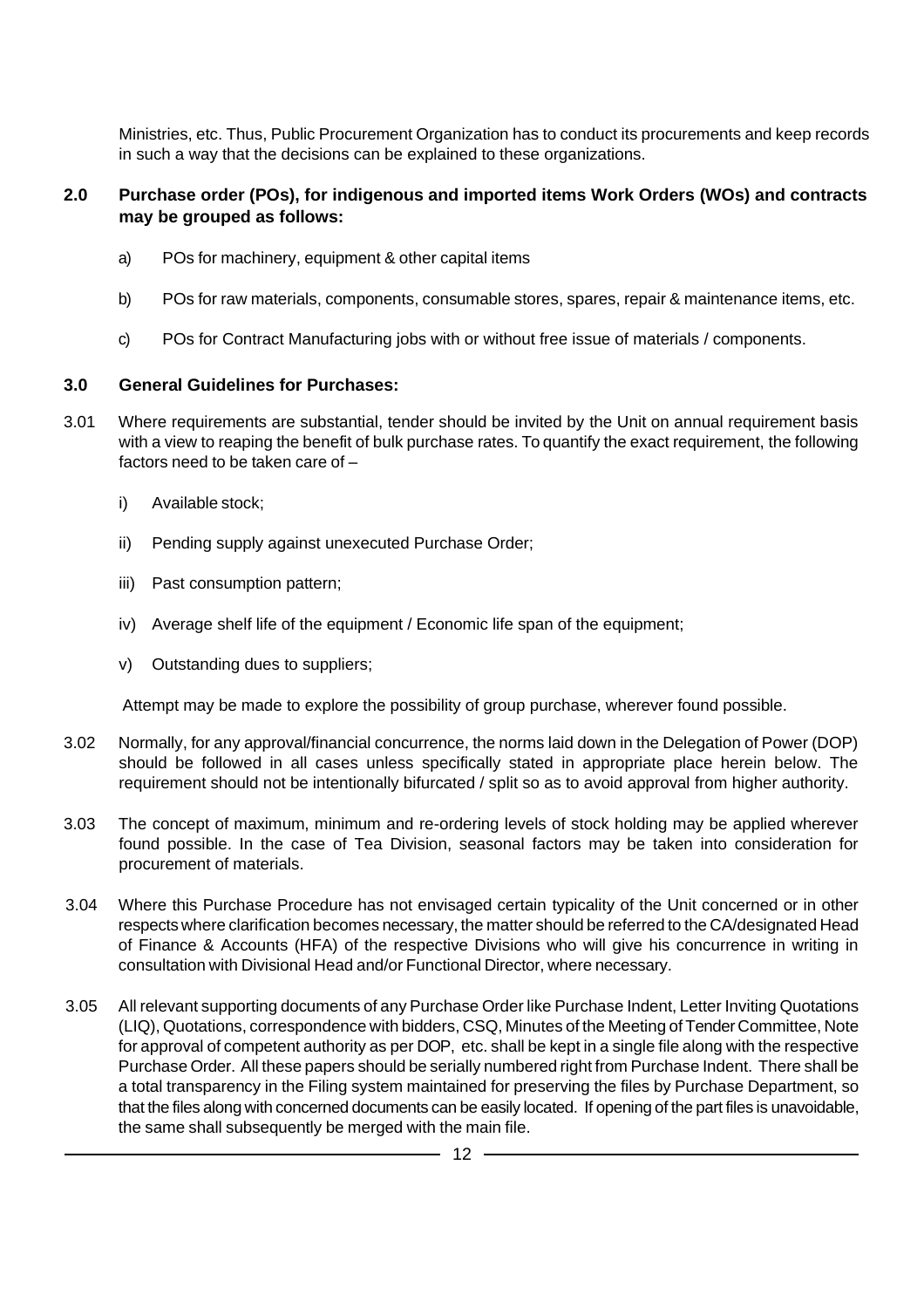#### **4.0 Empanelment Procedure**

- 4.01 Every Unit should maintain a list of authorised empaneled dealers/suppliers of proprietary items where the supply is from limited sources. Such list would be prepared product-wise by the procuring personnel and put up to the Tender Committee (TC) who, after reviewing, will recommend to the concerned Divisional Head for approval. Once this list has been approved by the Divisional Head, this becomes a final list and shall remain valid for 3 years and be reviewed thereafter periodically for every 3 years. However, in the meanwhile, should the list require updating by inclusion of new suppliers or deletion as the case may be, this would be forwarded by TC for the approval of Divisional Head through Competent Authority (CA) /designated Head of Finance & Accounts (HFA) of the Division.
- 4.02 In order to build up / develop vendors eligible for empanelment, press advertisement and advertisement through website should be made every 3 years, which would have to be updated for new vendors / fabricators / sub-contractors etc. The press advertisement should clearly state the various material requirements and the nature of the work / fabrication required by the respective Units. The eligibility criteria shall also be clear with regard to technical, manufacturing and financial capabilities of bidders and the same shall be as specific as possible so that the possibility of unqualified tenderers can be minimized. The list of approved vendors Unit / Division-wise with the additions made through Vendor development proposal shall be uploaded in company website and updated once in a year. For special jobs / contracts, the frequency of press tenders / insertion in website has been dealt with in this procedure.
- 4.03 The vendors who have not applied in response to press advertisement/advertisement in website but have been found capable of supplying or being developed for supply/services of the requirements, may also be considered for the purpose of empanelment by the TC with due approval from Unit Head prior to the approval from CA/designated HFA and Divisional Head/ Functional Director.
- 4.04 The form of Application for Empanelment (Annexure *I/QR10-07* as applicable) is to be issued to each of the prospective vendors who shall reply to the press/website advertisement with all enclosures; those who have been found capable by the Unit, such form filled up in all respect with all enclosures be sent along with the prescribed fee, if any, to the HFA & Divisional Head for scrutiny and approval. The manufacturers / vendors, where appropriate, should state in all cases whether they have been registered with the GST authorities in order to avail of the benefit of GST credit. In case of empanelment through website, the prescribed Fees are to be sent along with the Empanelment Form duly filled in. The prospective vendor who shall download the Empanelment Form from Website shall deposit the prescribed fees along with the Empanelment Form, duly filled in.
- 4.05 On receipt of the application for Empanelment Form which should be duly filled up in all respects, the purchase department along with Head of Quality Assurance (QA)/ his nominated representative will arrange for inspection (where practicable) and will forward the same with their remarks to the TC for technical and financial vetting. The TC, after being satisfied will put the same to Unit Head and then CA/designated HFA and the *Divisional Head* forapproval.

For tea gardens, in the absence of TC, financial concurrence will be given by the Group Accountant (Assam/Dooars) after vetting from Garden Manager regarding the technical capabilities of the vendor and they will be finally approved by the General Manager in charge of operations / Chief Executive, Tea Division.

4.06 Existing vendors should be asked to fill up the application for empanelment and complete formalities, if not done earlier.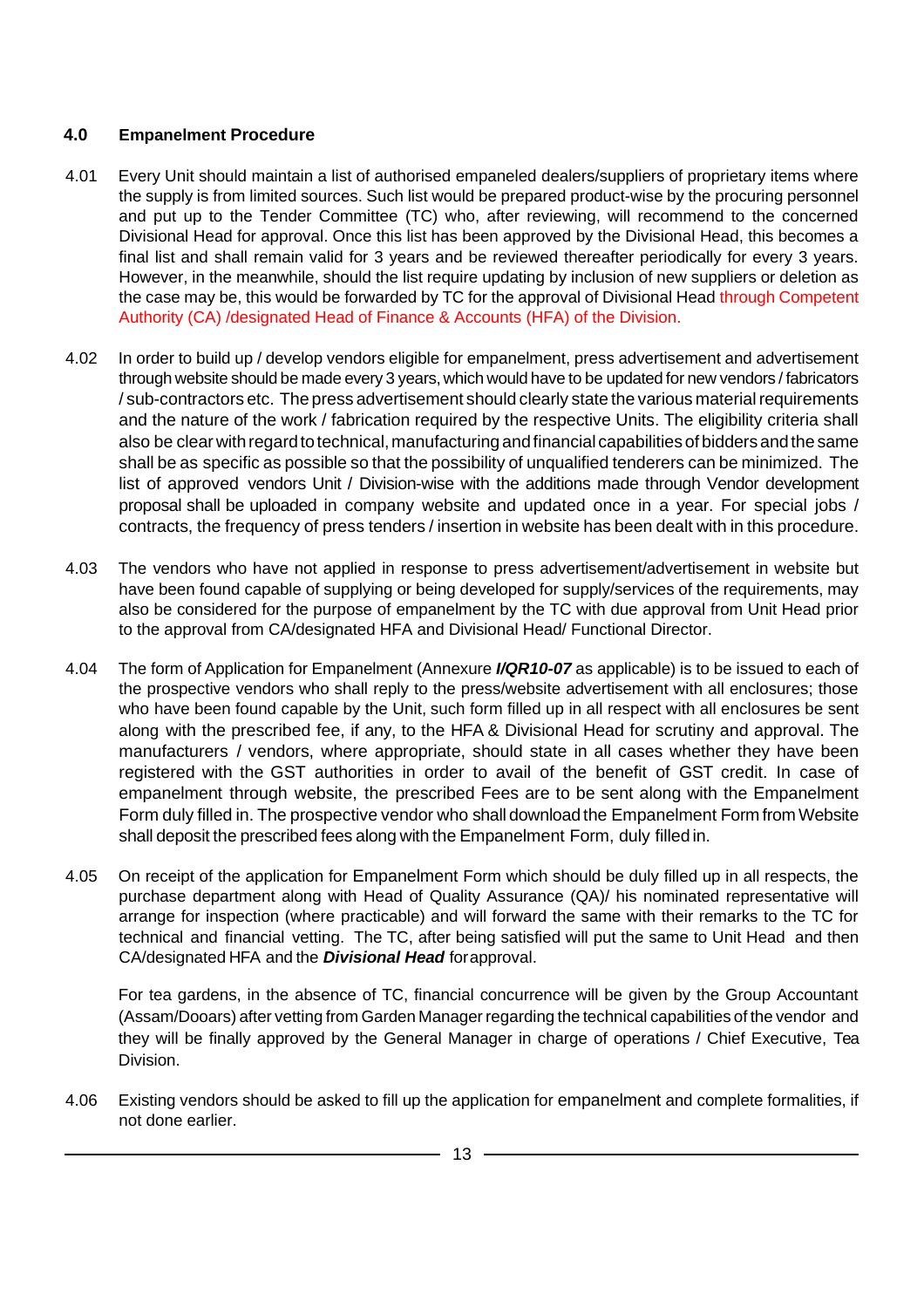- 4.07 Each vendor who have been qualified for supplying materials and / or for performing fabrication and subcontracting services should be given a separate Regn. No. and details of the party should be entered in a register in the following format:
	- a) Regn. No. and date of Regn.
	- b) Name, address and telephone No. (mobile & land line), e-mail address
	- c) Status of the organization:
	- d) MSMED Regn. No. & date (on verification of the relevant certificate) /NSIC Regn. No & Date where applicable
	- e) PAN No. Goods and Services Tax (GST) Regn. No. Excise Regn. No. (For items not covered under GST) VAT Regn. No. (For items not covered under GST) CST Regn.No. (For items not covered under GST)
	- f) 'Remark' column: To record vendor rating (Form QR10-09/other similar approved forms): where general performance of the vendor will be noted from time to time and/or deleted on the basis of their actual performance evaluation by the Purchase Department. The Purchase Department should update the position based on feedback from technical departments/user units (for example, Garden Managers in the case of Tea Estates or Manager (QA/ inspection/ testing) of the concerned Unit of Electrical & Engineering Divn. as to (i) quality, (ii) timely delivery, (iii) after sales services, (iv) response to emergency maintenance etc. Vendor rating should be considered the basis of awarding Purchase Orders/Contracts in future, provided that the vendors should otherwise qualify the tender criteria.

This empanelment register should be maintained product-wise, keeping a separate section for each class of product procured. Registration No. will be allotted to each vendor. If any vendor is a supplier of more than one product the same registration no. will be used in respective product-wise groups.

This will also serve as a list of vendors (Form D10-01/ other similar approved forms) for limited tendering.

For Tea Division, names of vendors applying for in response to the advertisement & complying with other procedures as mentioned in 3.01 to 3.06 & otherwise found suitable by all the Garden Managers, commercial & finance personnel from respective Group Office shall be maintained in a Register & shall constitute as the approved Vendor list for the group. All existing Vendors/Contractors shall be deemed to perform satisfactorily unless expressly stated otherwise. At the time of fresh empanelment only past performance of the parties shall be considered excluding Authorized Dealers / Stockists who are nominated by the manufacturers.

- 4.08 Deletion of vendors The name of any empaneled vendor may be deleted on any of the following grounds:
	- a) For failing to submit tender/quotation consecutively three times without sufficient reason
	- b) For leaving the job incomplete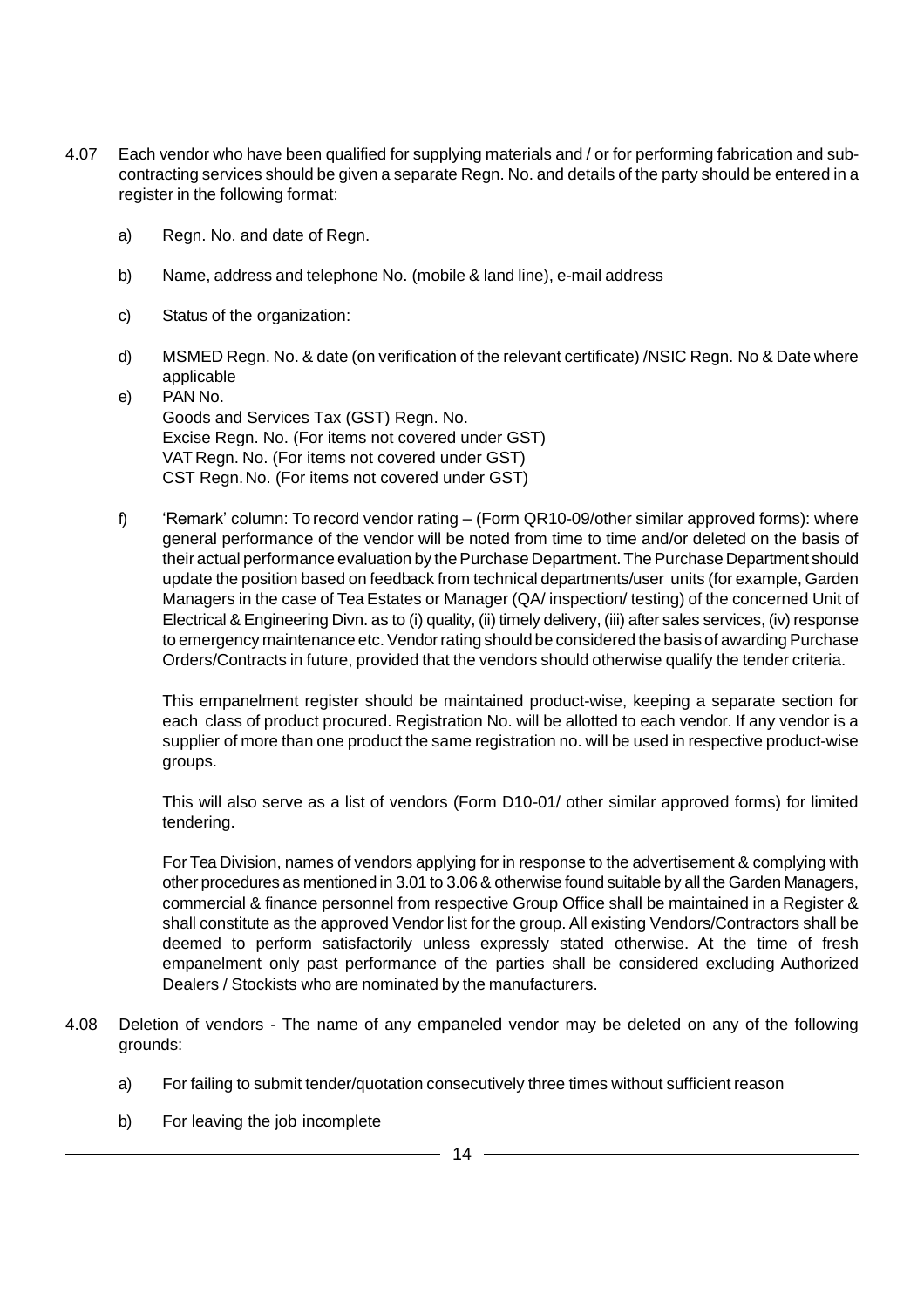- c) For holding back, the company's material without proper justification and not executing the job in time
- d) For being debarred by the company
- e) Forbeing involved in any irregularity like misappropriation ofCompany's funds inorwithout collusion with any official of the Company
- f) Other than in situations of force majeure, after opening of financial bids, the supplier withdraws from the procurement process or after being declared as successful bidder: (i) withdraws from the process; (ii) fails to enter into a procurement contract; or (iii) fails to provide performance security or any other document or security required in terms of the bidding documents;

The Purchase Dept., if dissatisfied, will put up a recommendation to the TC who will carry out necessary examination and will place their recommendation to Divisional Head through Unit Head prior to CA/ designated HFA, for finalaction.

For Tea Gardens, deletion of names of Vendors shall be made as per the clauses mentioned in 4.08 & shall be considered by all the garden Managers, finance & commercial personnel at Group Office who shall recommend for deletion of names to HOD of Tea Division.

4.09 Debarring of the vendors – If a situation arises where any empaneled vendors /contractor/fabricator/ sub – contractor's performance appears to be detrimental to the interest of the company such as supply of spurious material, or poor quality material, wrong execution of orders with respect to specifications, deliberately withholding deliveries, passing of design & drawings or developed/existing component/subcomponent to competitors/others etc. the TC will examine such cases on reference from Purchase Dept./other key officials and recommend to Divisional Head for debarring of sub-vendors under intimation to Chief Vigilance Officer/HOD Vigilance. The procedure for informing the other PSUs as per DPE / GFR 2017 guidelines will have to be complied with and this process (of debarring vendors) is to be mentioned in Empanelment Form.

#### **5.0 Placement of Indent/Purchase Requisitions on Purchase Dept.**

#### **5.01 Administrative Approval**

The delegation of powers of the company defines the level of Competent Authority who can accord administrative approval for the proposed purchase depending on the estimate value of specific purchase and the mode of tendering. Accordingly, administrative approval for procurement is to be obtained from the competent authority concerned with financial concurrence based on the relevant Delegation of Powers for procurement up to an estimated value of Rs. 20 lakh to be obtained from the Divisional Head and above Rs. 20 lakh from Functional Director based on the relevant Delegation of Powers.

5.02 i) For Raw Materials - For standard/regular materials, indent/purchase requisitions will be made by stores to Purchase Dept. In case of non-standard items, initiation of purchases will be done by the Production Planning Dept. The production planning dept in conjunction with the purchase dept should have total control over the movement of materials on the shop floor, materials with sub-contractors and in stores and also the incoming materials in pipeline. Taking the above points into consideration, the indent/purchase requisition should be made out by the stores/ production planning dept on the purchase dept for initiating purchase action.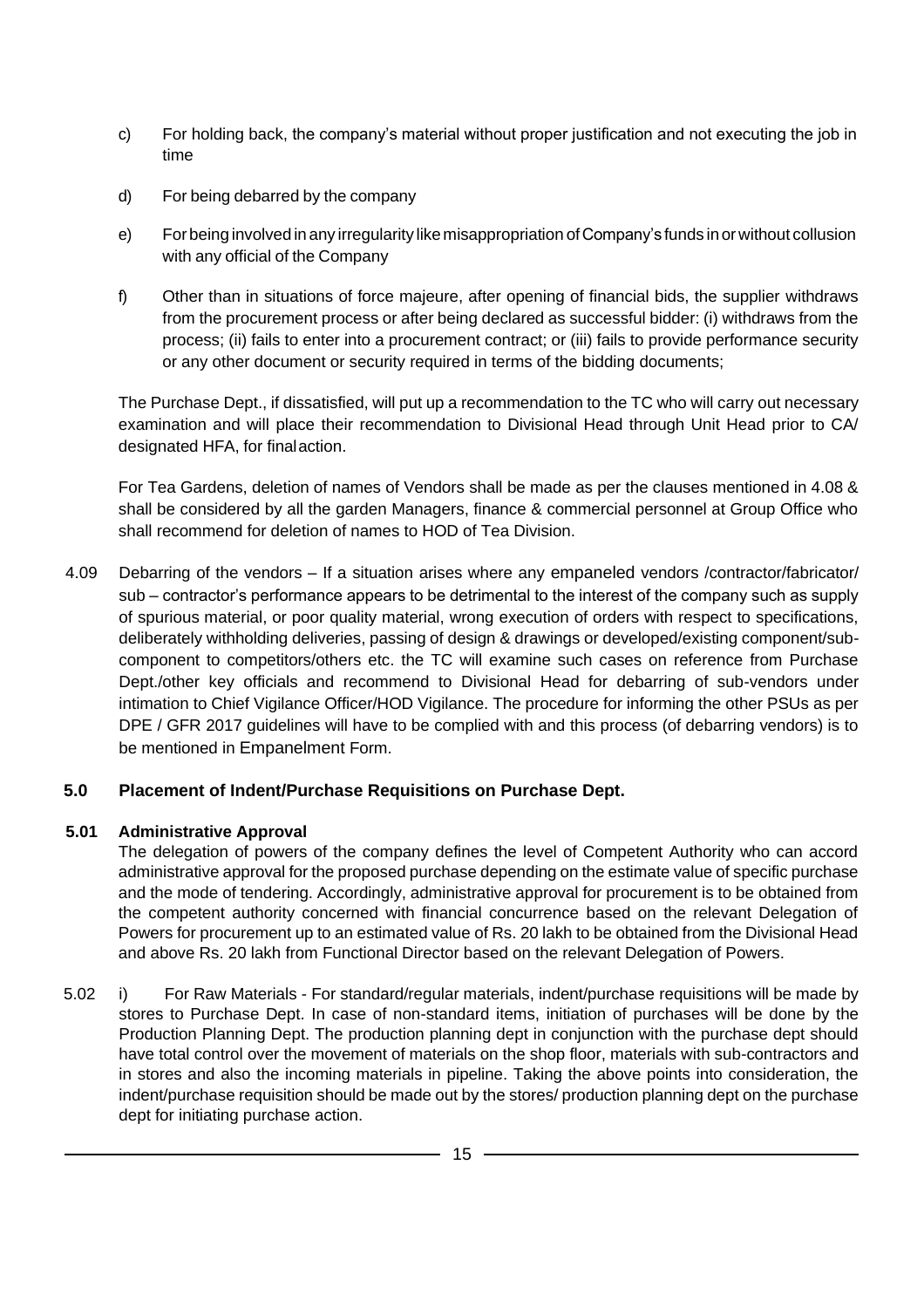In the case of TeaDivision for standard materials / non-standard items, indents / purchase requisition will be raised by the Garden Managers on Purchase Dept.

- ii) For Consumable Stores Indents/Purchase requisition should be initiated by the stores taking into consideration the requirements of various departments as informed to stores.
- iii) For Stores and Repair & Maintenance Materials Indent/Purchase requisition in case of stock items should be raised by stores on purchase dept. In case of non-stock items (typical), direct indent will be made by the user dept after ensuring that adequate quantities are not in stores and a copy of such indent to be forwarded to stores.
- iv) For bought out components Indent/Purchase requisition will be made by the production planning dept to purchase dept with a copy to stores. For items which are to be indented by sales/project sales, the latter should place Purchase Requisition to Purchase Dept for necessary action.
- v) For other Materials The user dept should ensure firstly that the stores do not carry thematerials which they require. Indent/Purchase requisition will be made thereafter to purchase dept by user dept.
- vi) For Sundry Repairs by outside Agency Indent / Requisition from user dept should be routed through maintenance dept. (civil / mechanical / electrical) to ensure that the requirement cannot be met inhouse. Thereafter, it will be placed on purchase dept by user dept.
- vii) For indents made by Sales Department- Indent/Requisition from user dept should be routed through production & Planning Department for better control.
- 5.03 It is essential to estimate the cost of the order before floating any tender inquiry on the same. In order to arrive at an estimated value of the Purchase, all indents/ Purchase Requisitions shall contain an estimated rate. For arriving at such estimate rate, the following data-base may be used as reference:
	- i) Last Purchase price;
	- ii) Prevailing marketrate;
	- iii) Economic indices for the raw-materials/ labour/ other input cost;
	- iv) IEEMA formula wherever applicable.
	- v) Budgetary quotations from one or more prospective suppliers
	- vi) Costing analysis based on costs of various components /raw materials of the item;
- 5.04 In order to avoid excess, fraudulent, infructuous purchase, the quantity mentioned in the Indent/Purchase Requisition shall be determined after considering the factors like available stocks, average consumption pattern, lead time for procurement, dues of the supplier and outstanding supplies against pending orders.

In the Indent/ Purchase Requisition, the required delivery schedule for non-stock items, shall be mentioned. In case of stock items or items of bulk procurement or where the procurement is based on annual requirement, the delivery schedule should be staggered depending on the size of order and consumption pattern. Such staggered Delivery Schedule shall be mentioned in the Indent itself.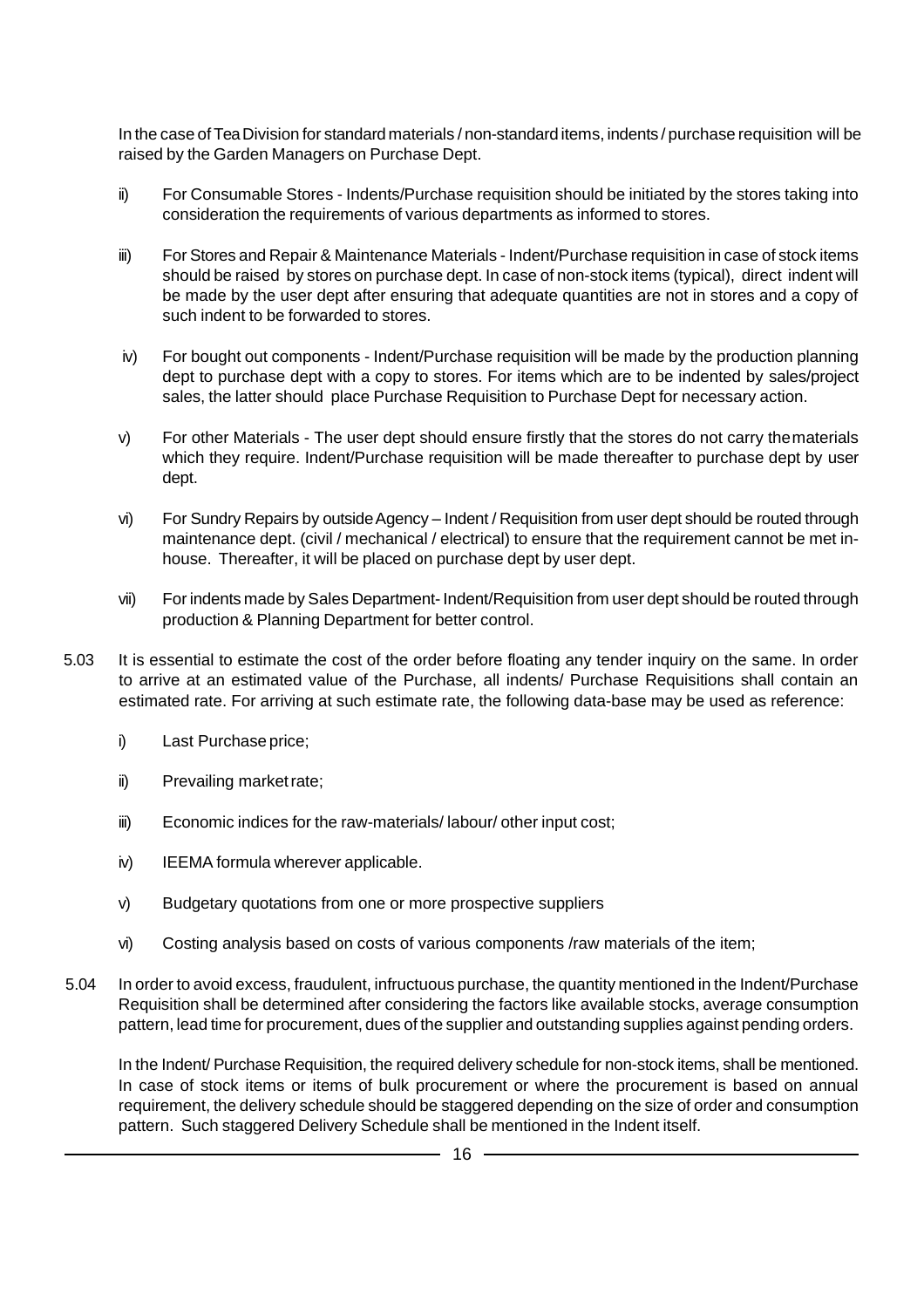#### **6.0 Enquiry Procedure**

#### **Limited Tender Enquiry**

6.01 In case of proprietary items, and/or if the supply is from very limited number of sources, say five parties or less, or where the item has been developed on the basis of the Company's own design/ drawings, enquiry will be floated to all empaneled vendors irrespective of the value.

In case customer specifies certain manufacturers or make(s)/brand(s) for any material(s)/component(s), the enquiry will be floated to those manufacturers or the manufacturers of those make(s)/ brand(s) directly or to all those authorised dealers/ distributors for those make(s)/brands as recommended by the manufacturers, where the manufacturers do not sell them directly. When such items are procured from manufacturers' recommended dealers/ distributors, competitive quotations are required to assess the varied benefits offered by various dealers.

In case, where the indenting department specifies the brand, the same principle, as described abovein respect of customer's specified brand shall also apply for floating enquiries, subject to Technical vetting by the Technical person competent to assess the particular item and nominated by Unit head.

For Tea Division, when the brand of major inputs, e.g. agro-chemicals, fertilizers, coal etc. are mentioned in the indents raised by the respective gardens, such items with specific brand names shall be procured either from the manufacturers directly or from their recommended/ nominated distributors/ authorised dealers.

However, in case of TeaGardens where there are no nominated Dealers/Distributors available, quotations from empaneled parties from the respective group of suppliers may be taken.

- 6.02 In case of non-proprietary items, where the value is below Rs. 20 lakhs per annum and if the item is not covered by a rate contract, limited tender may be resorted to. Bids would be received from the vendors whose names appear in the approved list of vendors according to the Empanelment Register as described in para 4.07 above.
- 6.03 Where the empaneled parties are five or more in number, Enquiry/LIQ will be issued to at least 80% of the total number. In sending the Enquiry/LIQ, it should be ensured that all the parties get a chance to quote at regular intervals. However, if the empaneled parties are less than five in any product group, Enquiry/LIQ should be issued to all the parties.
- 6.04 **Open Tender Enquiry outside GeM:** Normally, in cases, in cases of estimated order value exceeding Rs. 5 lakhs, where the items are neither of proprietary nature nor are the sources of supply limited and are not available on GeM. The enquiry in the form of Open Tender will be made and where the said consumption cannot be ascertained, rate contract through Open Tendering can be initiated, subject to approval of Director (Finance).

#### 6.05 **Issue of Enquiry and Receipt of Bids in Off-line mode:** Such Enquiry / LIQ shall be sent through any of the following modes:

- i) Under Certificate of Posting
- ii) Through Courier/SpeedPost;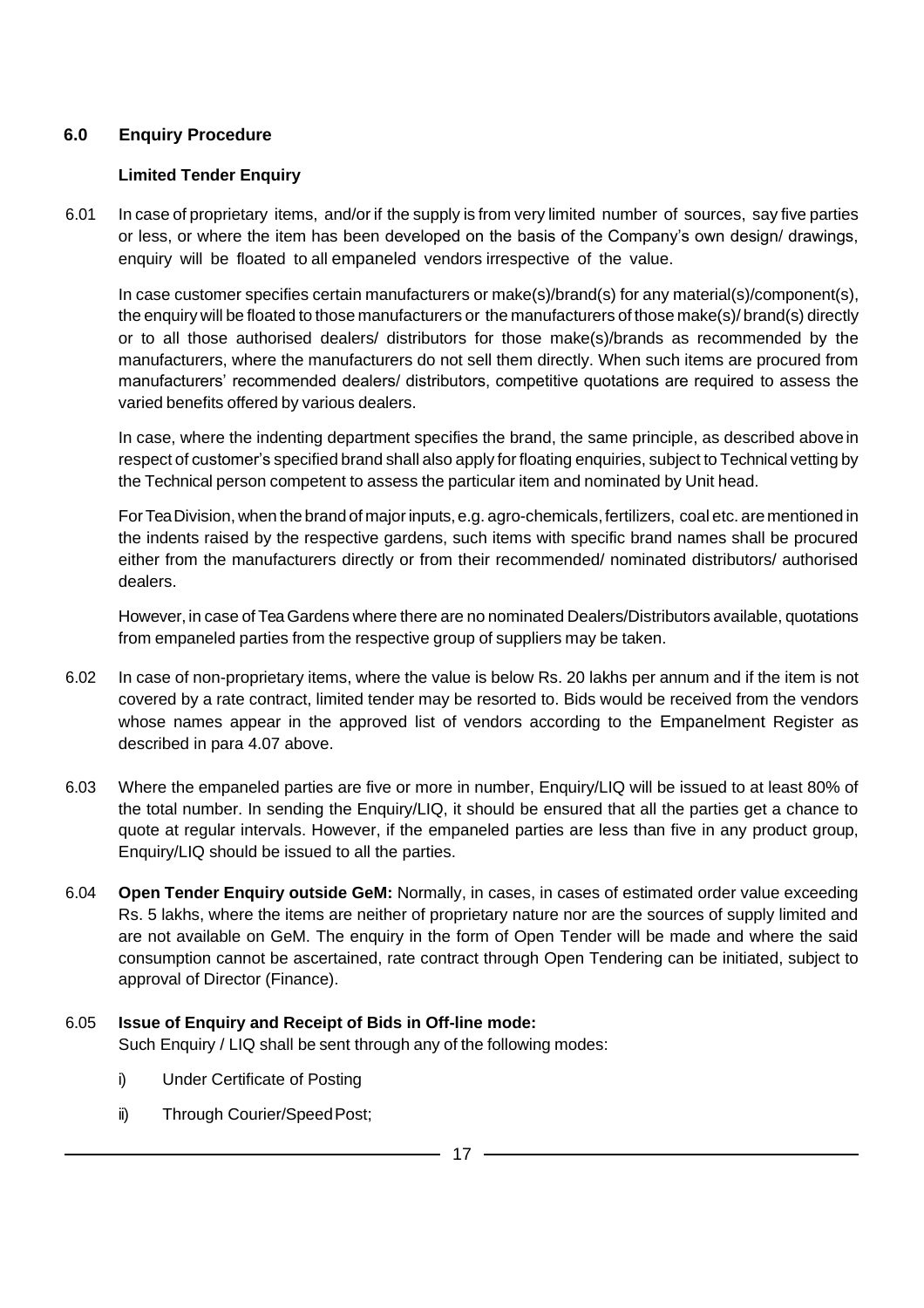- iii) Through Messenger;
- iv) By FAX
- v) E-Mail

In all the above cases, documentary proof of sending enquiry/LIQ shall be preserved. If any enquiry is sent through mode (ii) or (iii) above, acknowledgement of the addressee shall be obtained and preserved.

#### **6.06 Issue of Enquiry and Receipt of Bids in On-line mode outside GeM: 'e-procurement'**

- a) As per current guidelines all tenders above Rs. 2.0 lakh are to be processed in the e-procurement mode instead of conventional tendering method. Pertaining to e-procurement, the bids are required to be submitted through Websites by the Vendors. While doing so care should be taken that the application forms and other documents are made available in the website for the purpose of participation in the tender which must also remain up to date to avoid any confusion and harassment among the prospective bidders. Moreover,following procedure is to be maintained in order to make e-procurement system effective:
	- i) Advertisement in such cases should be given on Central Public Procurement Portal (CPPP) at www.eprocure.gov.in and on GeM. All tender enquiries are also to be published in the Company's web site.

It should be ensured that the NIT on the website is easily searchable and visible and efforts to be made to locate likely bidders (including past bidders) and their attention should be drawn through SMS/mail/email. All registered vendors/contractors (in particular past successful vendors/ contractors) should be given intimation about forthcoming tenders via SMS/mail/email.

- ii) Short-listing of vendors will be done on the basis of credentials and submission of EMD to AYCL.The name of the short-listed vendor will be intimated to MSTC (at present) for conducting e-tendering.
- iii) Online bidding will be received through Internet from the short-listed vendors on a particular date and time and a CSQ is to be generated automatically by the system itself and the L-1 will be identified accordingly.
- b) In case of all open tenders, tender documents shall be sold against a price (which should not be below Rs.100/=) to partially cover the cost / effort of preparing documents. In case of Limited etendering, the bidder shall be asked to pay the price of Tender documents through Demand Draft at the time of submission of bid documents. In case of Open e-tendering, tender fees are to be collected from vendors at the time of registration only.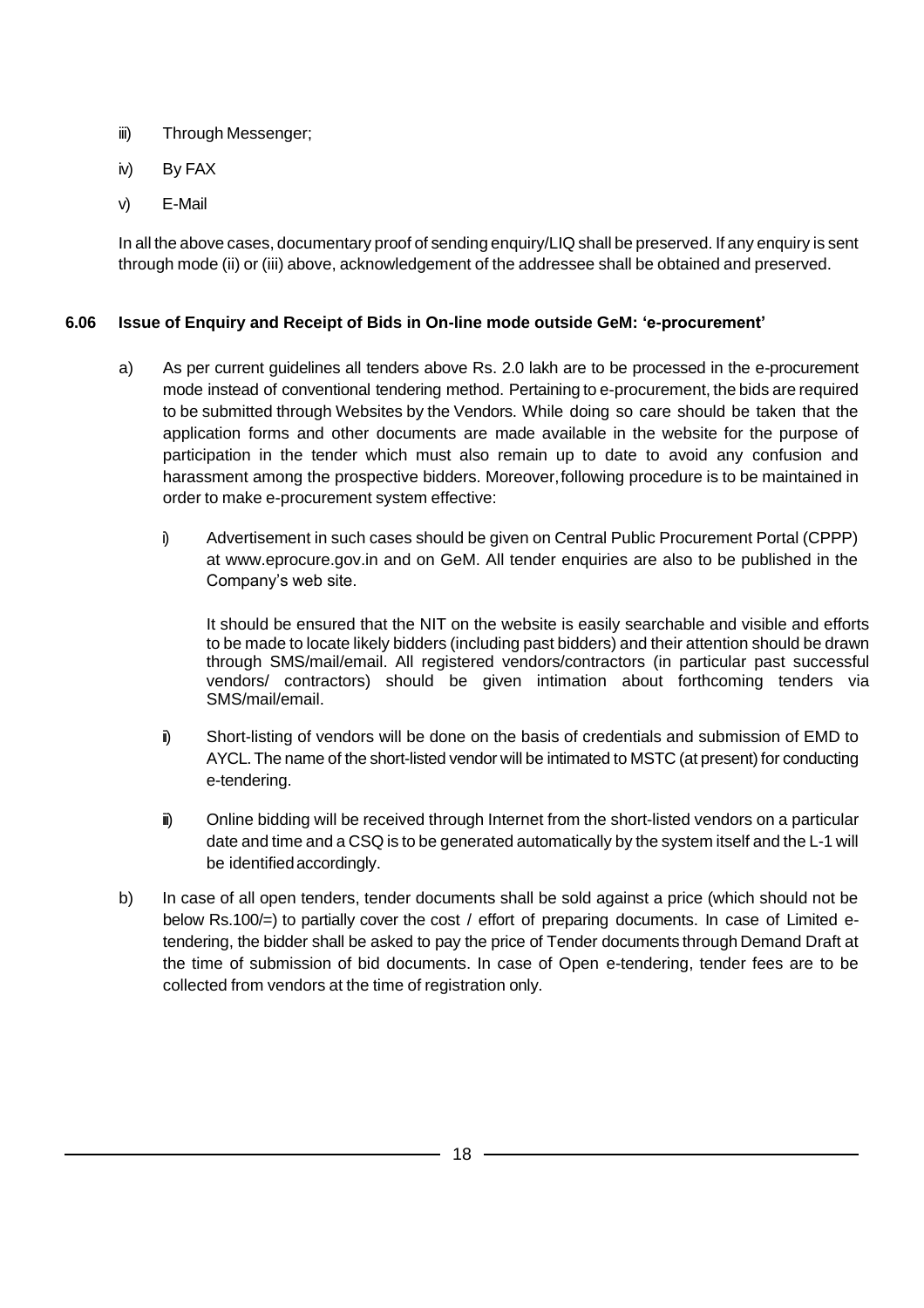- c) In respect of Electrical & Engineering Divn, the following critical production items (proprietary in nature) for which sources for procurement has been developed through intensive interaction with the vendors in the past forthe purpose of standardisation of designs of the products of the Company, are exempted from Press tendering and orders will be based on rate contract/ existing price/ limited tender among all approved vendors as these items can be procured from approved vendorsonly. Efforts should be made to develop sufficient vendor for such item, so that the item cannot be monopolized by single vendor:
	- 1) OLTC
	- 2) Tanks for AVR
	- 3) Radiators forAVR
	- 4) Condenser Bushing
	- 5) Vacuum Interrupters
	- 6) Contacts for LT & HTSwitchgears
	- 7) Relays
	- 8) Forged Shafts
	- 9) Forged Hubs
	- 10) Actuators
	- 11) Hydraulic Coupling
	- 12) Special Electric Motors
	- 13) Metaflex Coupling
	- 14) Cast Steel Hubs
	- 15) Silencer
	- 16) Non-Metallic ExpansionJoint
	- 17) Current/ Potential/ Control Transformers for HT Switchgear
	- 18) Cores for LT Contactors (both Stationary & Movable)
	- 19) Bakelite Thermoset Moulding Powder
	- 20) Porcelain Bushing
	- 21) Flame-proof Switchgear Enclosures
	- 22) AC Synchronous Motor with Gear and BAC Motor Box
	- 23) Journal bearing of all sizes (subject to approval of COD)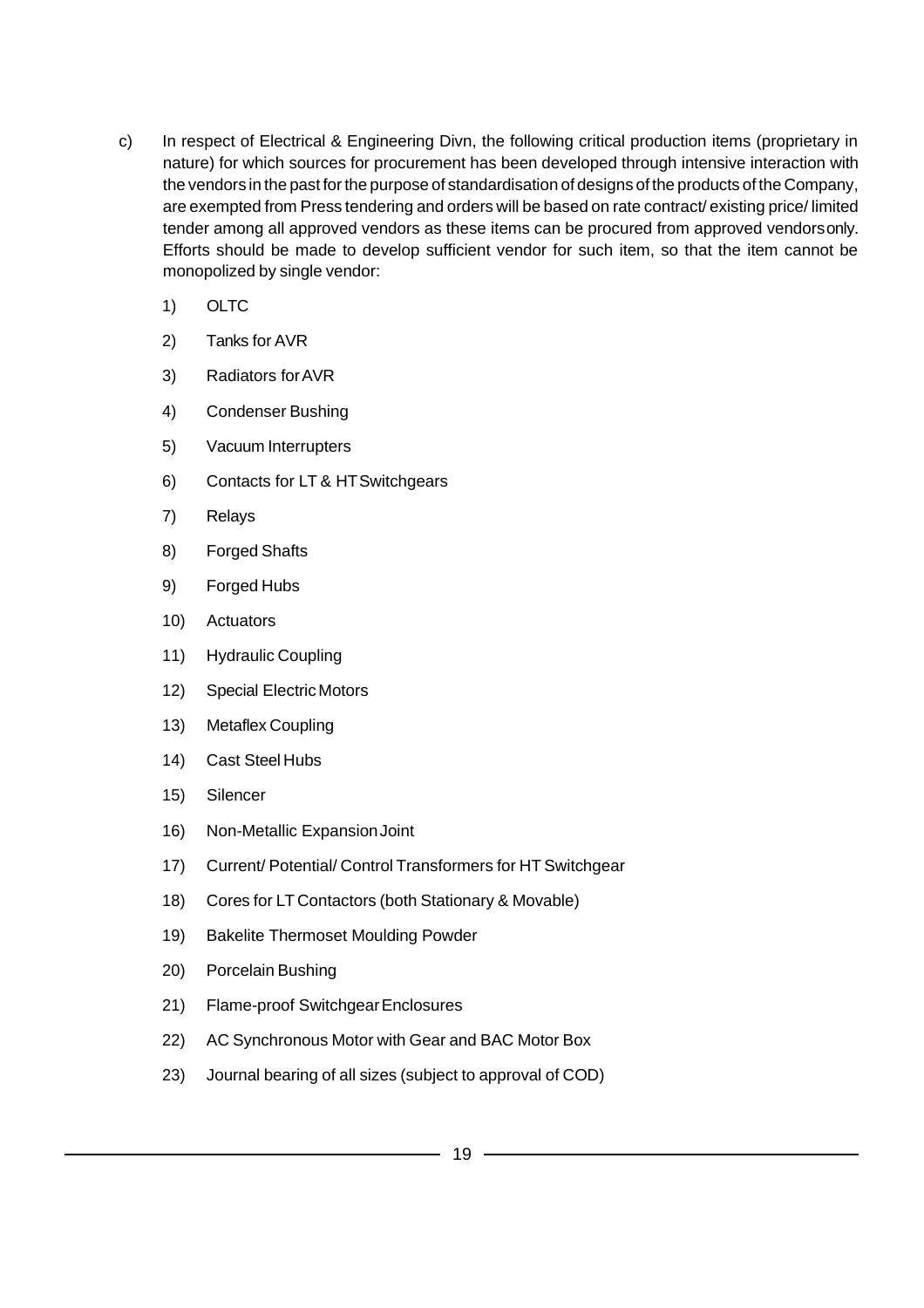24) Collecting and Discharge Electrodes. (subject to approval of COD)

Any addition to the above list required in future shall be made only after having concurrence from the Functional Directors of the Company.

d) In the case of tea industry, since the purchase policy is to purchase major inputs like fertilizers, insecticides, weedicides, etc. directly from manufacturers or their nominated agents and wherever possible, only BIS/ISI certified components, limited tendering will be resorted to the Licensees of certifying authority on the basis of list of approved vendors as per BIS authorities or approved dealers of the concerned manufacturers.

In the above mentioned cases, the enquiry should be floated to the listed parties following the same principle of limited tendering.

#### **6.07 SINGLE TENDER ENQUIRY**

In case of proprietary items, procurement from single source shall be adopted in the following circumstances:

- i. It is in the knowledge of the User's Unit that only a particular firm is the manufacturer of the required goods and services.
- ii. In case of emergency or the required goods and services are reasonably to be procured from a particular source and the reason for such decision be recorded and approval of Divisional Head through C.A. shall be availed.
- iii. For standardization of machinery or spare parts or to incorporate in the final product customers' specific requirements, the required items to be procured from a selected company, a proprietary article certificate by the Processing Officer shall be invariably attached to the proposal in the following format :

The following declaration shall form part of each proprietary item procurement proposal:

- a) The indented goods and services are manufactured by M/s. ……………………………..
- b) No other make or model is acceptable for the reasons to be built at.
- c) Concurrence of FinanceWing.
- d) Approval of Competent Authority.

#### **6.08 Tender/Bid Documents**

- 6.08.1 (i) A unique numbering system shall be introduced by the Purchase Dept. of all the manufacturing Units, Tea Estates and O.M. section at Corporate Office to allot a reference number to each of the Limited Tender as well as Open Tender.
	- (ii) In case of open tenders, the bid documents will be in two parts. The two part bid documents shall be applicable also in case of limited tender where prior technical assessment of the bidder is essential in view of the nature of Purchase. The first part shall deal with technical and commercial criteria, while the second part shall deal with prices only. Price bids will be opened only from those vendors whose technical specifications are found to be in order, i.e. in conformity with the criteria as detailed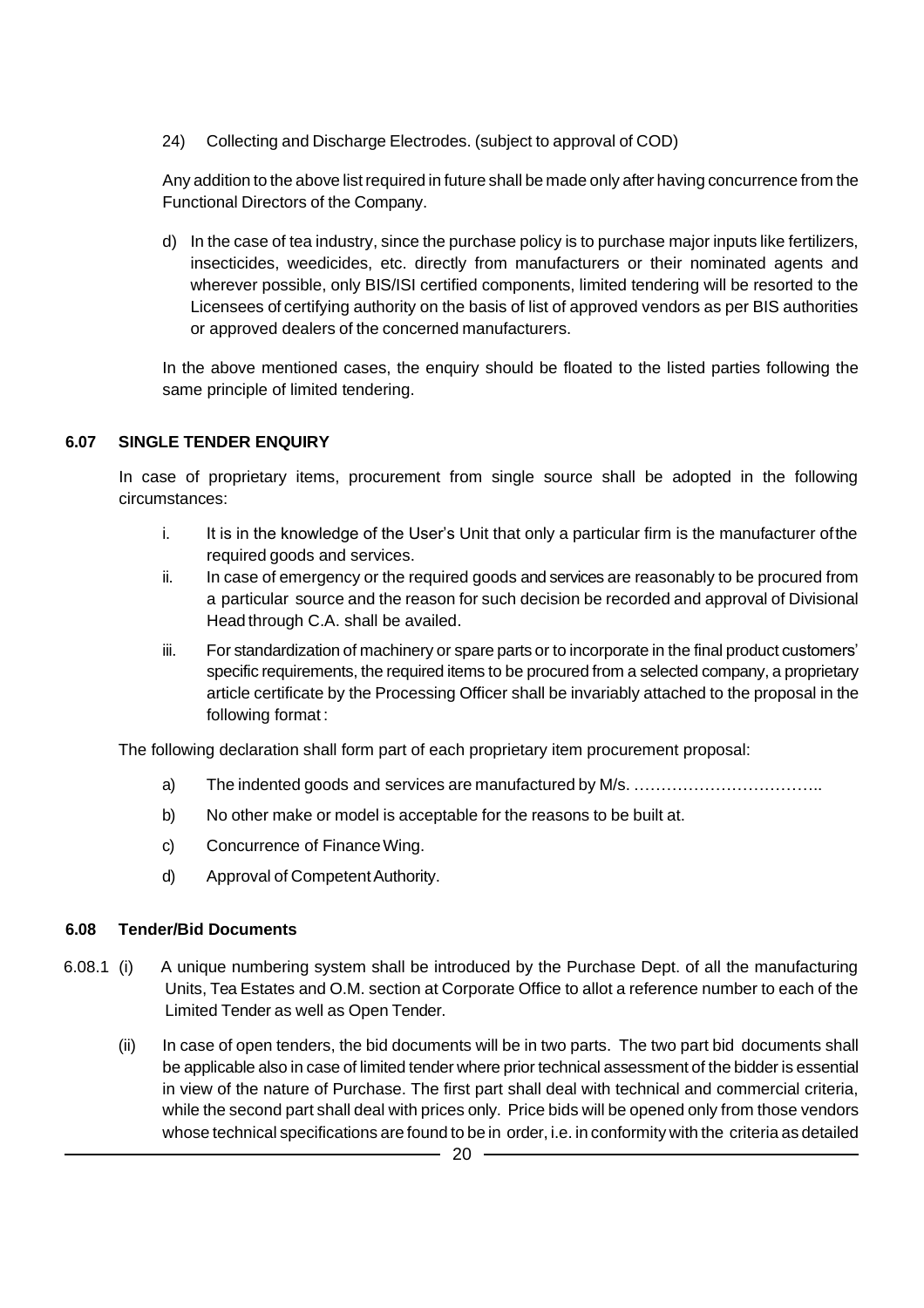in the tenderenquiry.

Two-part bid will not be necessary for standard items where technical appraisal/evaluation of the Vendors are not necessary. However, in such single part tender there has to be a stipulation in the tender that the terms and conditions and the specifications has to be accepted by the vendor unconditionally through a signed declaration in prescribed format. Bids will be rejected without such acceptance. This will be applicable for both limited and open tender.

- (iii) For limited tender outside GeM of value above **Rs 5.0 (five) lakh**, where no pre-qualification eligibility of the Bidders is required or does not arise to judge the price, one-part tender may be arranged, provided no such commercial clarification are required to be taken by the Purchase Department after tender opening, otherwise Two-Part Bid system shall be applicable.
- (iv) Pre-qualifications and credentials to be eligible for selection, basic terms and conditions to be considered for evaluation/ exclusion and criteria thereof shall be specified unambiguously in the tender documents to maintain transparency and interest of equity and fairness.

The terms and conditions stipulated in bid documents shall be amply clear, specific and sufficient specially with respect to following particulars so as to avoid delay in submission of quotations in seeking clarifications on pertinent points.

- a) Last date of submission of offer and time and date for opening of tenders.
- b) Invitation of quotation in sealed cover.
- c) Complete and detail specifications/ bill of material/scope of work.
- d) Make /brand, ifany.
- e) Basis of Pricing, i.e. whether fixed price contract or with Price Variation Clause;
- f) Validity of the quoted price;
- g) Point ofdelivery.
- h) Schedule of delivery.
- i) Taxes and duties- to be indicated by the bidder
- j) Terms of payment
- k) Validity of theoffer
- l) Warranty clause.
- m) Penalty /liquidated damages clause;
- n) Right to splitting of the order, where necessary;
- o) Earnest moneydeposit;
- p) List of approved vendors, if any, for different equipment;
- q) Performance bankguarantee;
- r) Pre–dispatch inspection;
- s) Arbitration Clause in case of disputes;
- t) Risk Purchase Clause;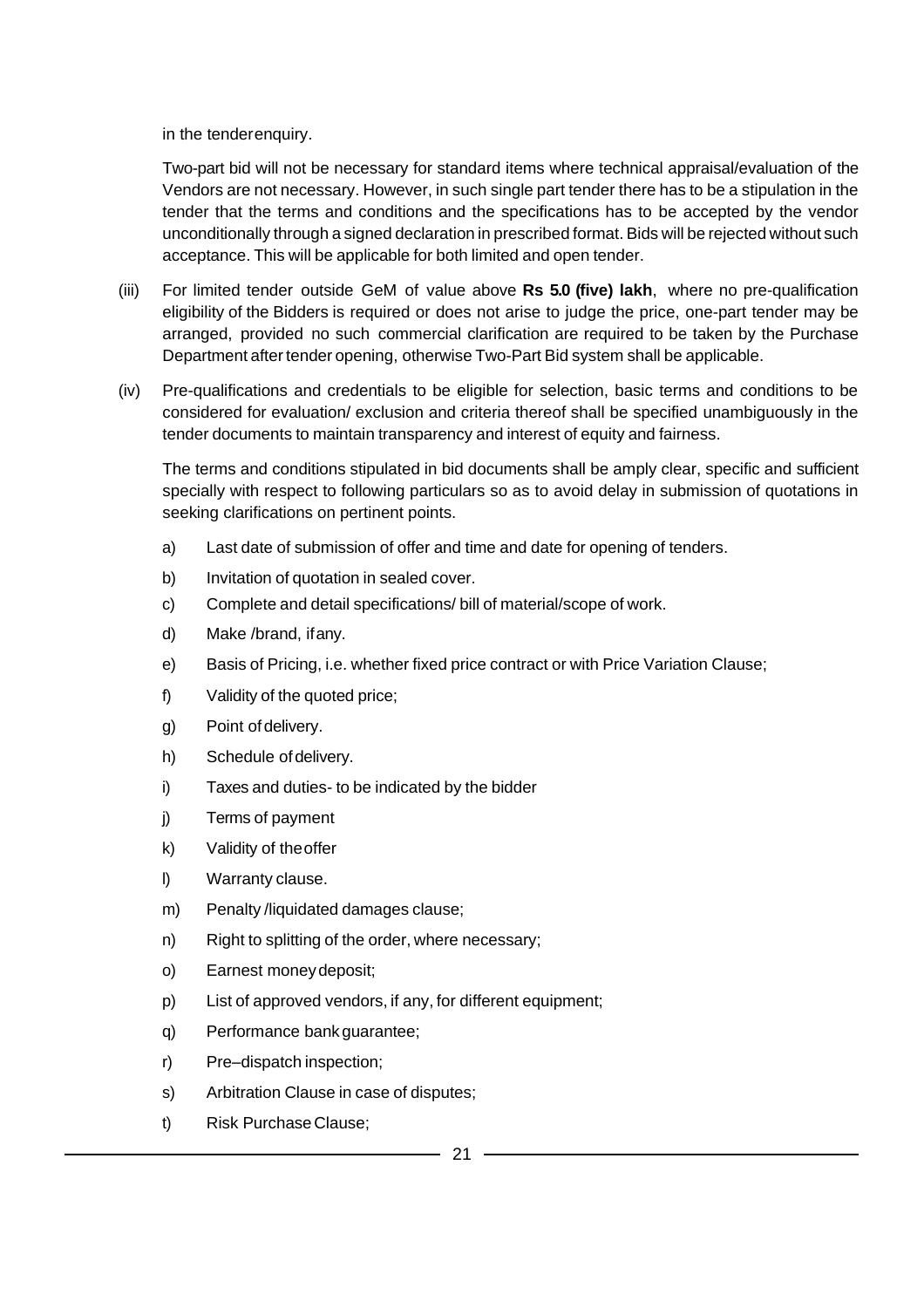- u) Inscription of the Tender and last date of submission;
- v) Freight/Transportation of Materials including free issue of items in case of Sub-Contractors
- w) Integrity Pact, if applicable;
- x) Bid Security Declaration, if applicable.
- (v) EMD can be waived in the following cases and the same to be ensured by Tender Committee
	- i) For Contract value upto Rs. 100,000/-
	- ii) Procurement by Brand name or through authorised dealers/ distributor of manufacturer of the particular brand; however, in such cases, EMD will be applicable mandatorily for tenders of value over and above Rs. 5.00 lakhs;
	- iii) Procurement from the vendor whose turnover is more than Rs.50 crores.
	- iv) Procurement from micro small and medium scale industries
	- v) Procurement from vendor who has substantial dues (more than 5% of the estimated tender value) from the unit inviting tender.
	- vi) For items under 6.06 (c).
	- vii) For Tea Garden, EMD exemption is applicable for purchase of tea seeds and tea plants (saplings).
- (vi) Where PBG Clause is applicable, in place of Performance Bank Guarantee (PBG), the existing vendor may request for withholding of equivalent amount of bank guarantee value from the existing outstanding balance lying with the unit/division where applicable and that can be considered by the Tender Committee to waive the submission of PBG.

In any case the Bank Guarantee submitted by the Vendor should be checked with the concerned bank before issuing any Purchase Order.

(vii) In case of all open tenders, Earnest Money Deposit (EMD) is mandatory. Amount of EMD shall be fixed on the basis of three-tier system as follows:-

| <b>Total Estimated Tender value</b> | EMD amount                         |
|-------------------------------------|------------------------------------|
| Or Last Purchase Order              |                                    |
| Rs 50 lakhs & above                 | 0.5% of the Estimated Tender Value |
| Upto Rs 50 lakhs                    | 1% of the estimated Tender value.  |

If any vendor has any dues from the Unit inviting tender, EMD may be adjusted against such dues on the basis of specific request of the vendor in writing in this regard in Part-I for open tender or other tenders. Part-I & Part-II tender should be inscribed otherwise it will be rejected.

In compliance with the Govt. guidelines, MSMED Units may be exempted from furnishing EMD/ BG in lieu ofEMD on the basis of specific request from such MSMED Unit. If reason for non-submission of EMD or adjustment against the outstanding balance for EMD is not mentioned in part I of tender, the tender will be rejected.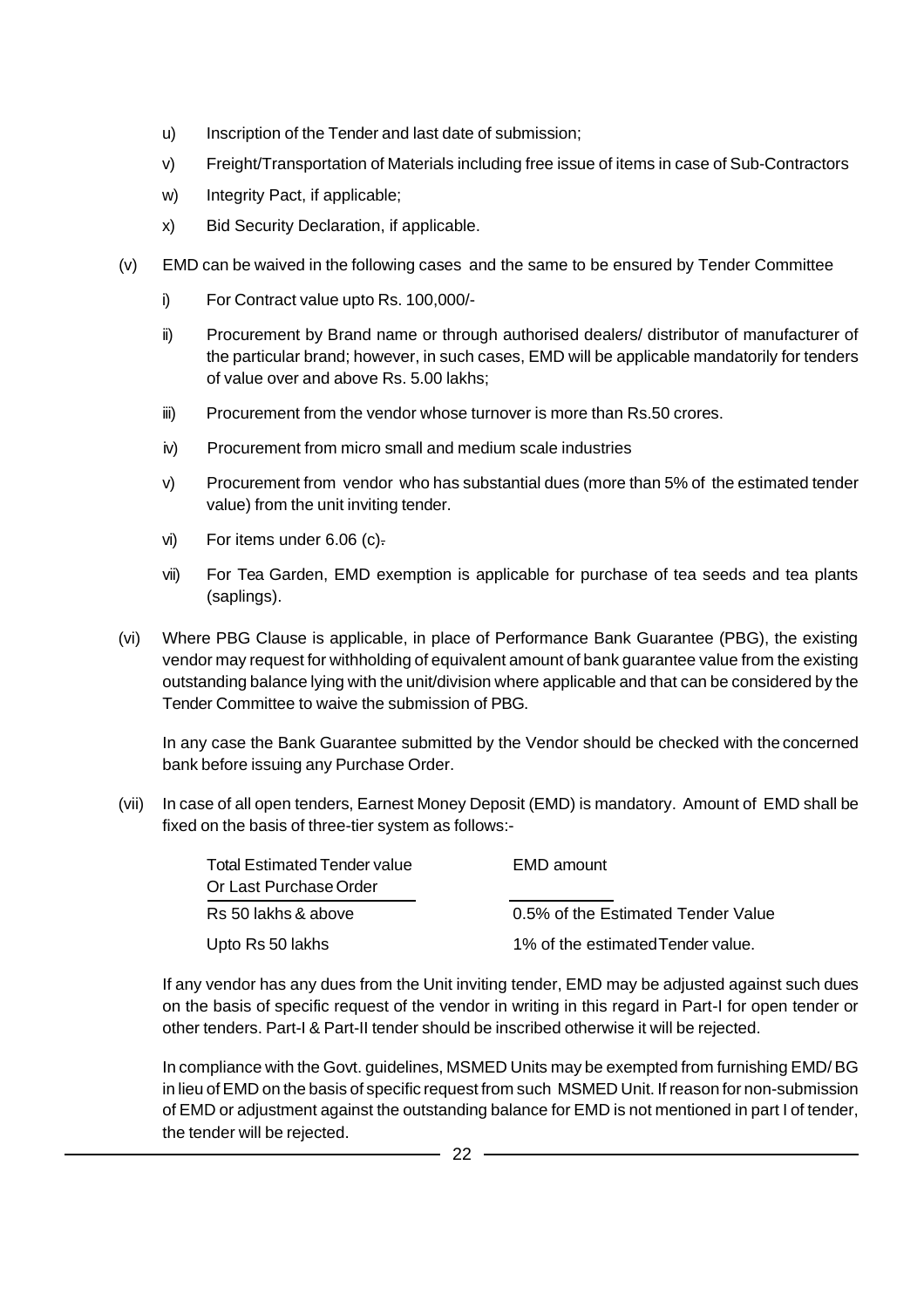EMD is to be returned to unsuccessful vendors as soon as the Purchase Order is issued on the selected vendor/ vendors; however, for selected vendor, EMD can be adjusted against submission of security deposit orPBG.

- (viii) In order to meet the dispatch / execution commitment with the customers, an acceptable range of delivery period shall be fixed with the stipulation that no credit shall be given for deliveries earlier than the scheduled delivery as mentioned in the concerned Purchase Orders.
- (ix) In case of procurement of non-BOM items, miscellaneous items/ services, if cash procurement is adopted due to urgency, the same should be limited to a maximum of Rs 10000/- after due approval of Unit Head. In each such case, extreme discretion is to be applied and due care should be taken that such provision is not used to bypass the normal purchase procedures.
- (x) In case of items under Administered Price List (H.S. Diesel etc.), procurement can be made on the basis of Administered Price List.
- (xi) In case of any EMD exempted tenderer become successful and fails to perform the job, the same shall be brought to the notice of Unit Head and Functional Head and actions to be taken such as, deduction of EMD value from the dues, if any; to inform the local Directorate of MSME, if the tenderer is the MSME Unit, etc. and the tenderer will be debarred from participating in the future tenders for a period of time up to 3 (three) years.
- (xii) Integrity Pact

Integrity Pact is a tool developed to have transparency and most ethical business dealing with the vendors. All tenders with the estimate value beyond the specified threshold limit as fixed from time to time are covered under Integrity Pact programme. At present, the threshold limit approved by the Competent Authority is Rs.3.0 Crore. Any violation of the same would entail disqualification of the bidders and exclusion from future business dealings. Along with Integrity Pact, particulars of all IEMs (Independent External Monitor) should be mentioned. IEM would have access to all tender documents, whenever required.

#### 6.08.2 Receipt of Tender:

To facilitate submission of tender within stipulated time and date, a tender box with proper locking and sealing facilities shall be kept at the entrance/main gate of the Unit/HQ building. In case ofTenderreceived by Post or Courier, the Receiving Department should record it on the face of the Envelope and drop the same in the TenderBox.

For Tea Gardens, Tender Box shall be placed / located in a secure position at the Garden Office.

6.08.3 Opening of Tender (applicable both for limited and open tender) :

- (a) Sealed tender shall be opened at the appointed time & date of opening as declared in the tender/bid documents or enquiry letter. Bidders shall be invited to attend the tender opening in each tender irrespective ofvalue.
- (b) (i) Any two members of the tender committee (TC), one of whom must be from finance, would open the sealed tender envelope(s) in presence of the tenderer(s) or their representative(s), who shall be present in the tender opening.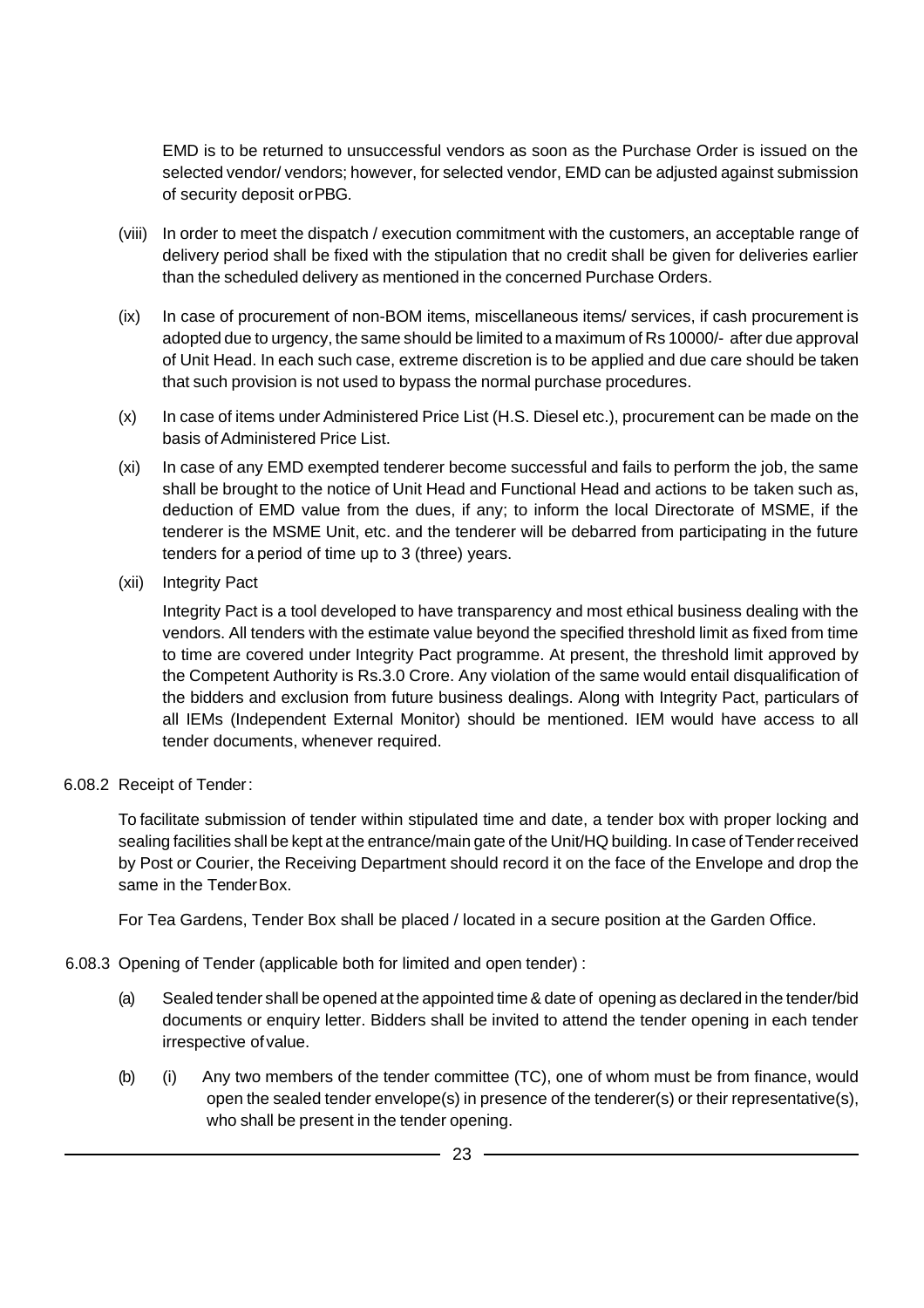- (ii) While opening the tenders, each tender shall be numbered serially, initialed and dated on the first page. Each page of the tender shall also be initialed with date and particularly, the prices, important terms and conditions etc. shall be encircled and initialed in red ink.
- (c) In case of two part bids, the bidders or their authorized representatives present in opening of the tender shall also sign on all the envelopes containing the price bid along with members of the Tender Committee opening the tender. This is in addition to signing in tender opening form to confirm presence of bidders or their authorised representative.
- (d) Alteration to tender, if any, made by the tenderer, shall be initialed legibly to make it perfectly clear that such alterations were present on the tenders at the time of opening. Wherever any erasing / over writing/ cutting is observed, the substituted words shall be encircled in red ink and initialed and the fact that such erasing / over writing / cutting of the original entry was present on the tender at the time of opening be also recorded. The Tender Committee members opening the tender shallalso prepare "on the spot statement" giving details of the quotations received and other particulars like the prices, taxes, duties EMD etc. as read out during the opening of the tenders. This statement shall be signed by the T.C. members as well as tenderers present.
- (e) All envelopes after opening shall be put in a bigger envelope/ box and the same shall be properly sealed and duly signed by the Tender Committee members in presence of the tenderer(s)/their representative(s) present in the tender opening.
	- i) In case of tea gardens, sealed tender shall be opened jointly by the respective Manager and Asst. Manager and the Group Accountant wherever available in presence of intending bidders.
	- i) In the event of postponement of tender opening on the scheduled date due to any reason e.g. change in the tender terms and conditions; change in the specifications etc., equal opportunities shall be given to all the bidders by notifying the change sufficiently in advance of the revised opening date. Such postponement of Tender Opening Date shall be made in the same mode and means followed as in case of initial tender notification.
	- i) Tenders, received after the last date of submission, shall be opened only with the approval of unit/division head and General Manager in case of tea gardens.

#### 6.08.4 Offers of Indian Agents of Foreign Principals :

Before entertaining the offers from Indian Agents of foreign principals, the following aspects shall be examined:

- i) Foreign Principal's pro-forma invoice indicating the Commission payable to the Indian Agent, nature of after sales service to be rendered by the Indian Agent.
- ii) Copy of the agency agreement with the foreign Principal and the precise relationship between them and their mutual interest in the business.
- $\ddot{\mathbf{i}}$  The empanelment of the Indian Agent with Director General of Supplies and Disposal under the Compulsory Registration Scheme of Ministry of Finance.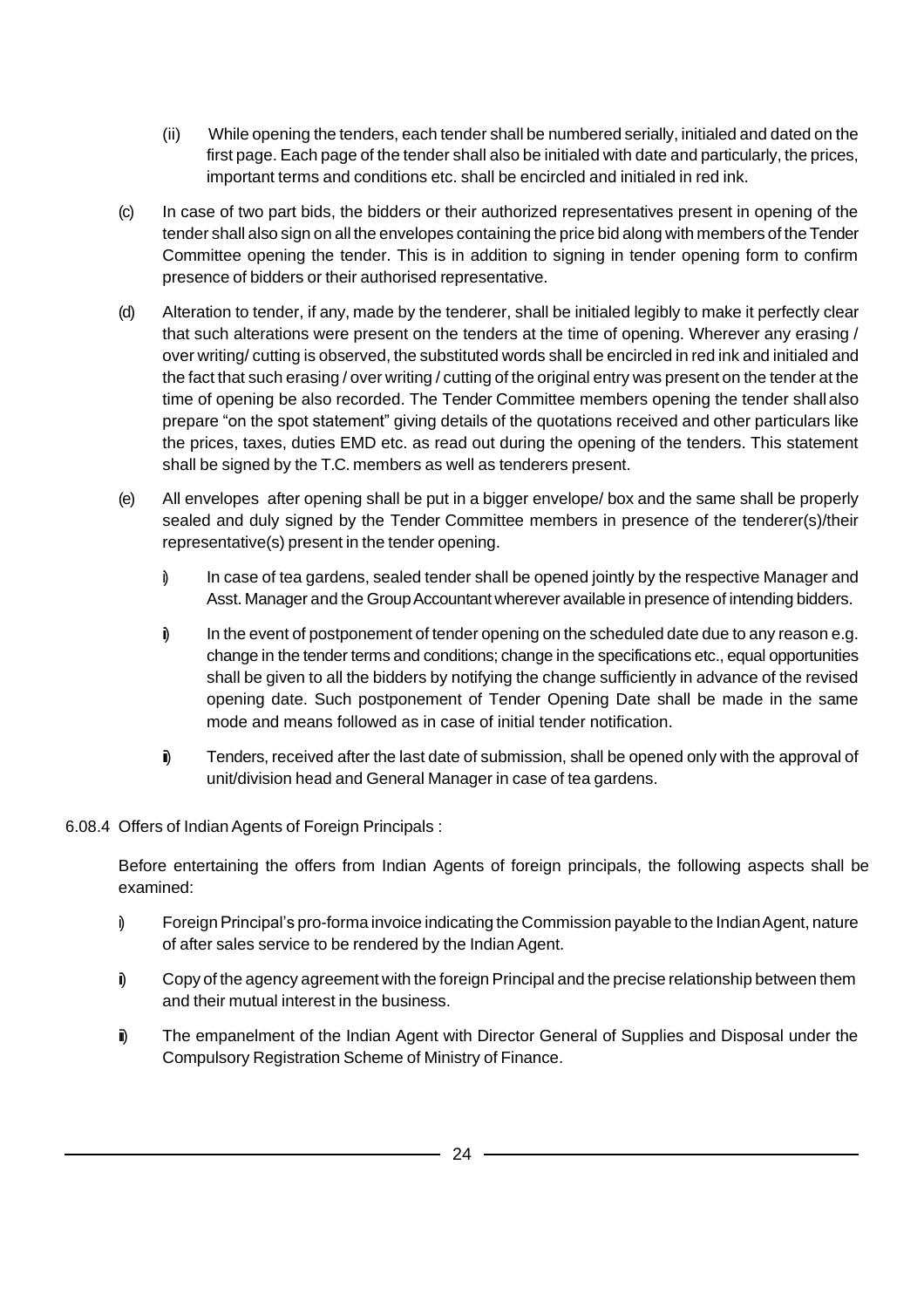#### 6.08.5 Evaluation of Tender:

- I. (a) The Criteria for evaluation of quotations in respect of important terms having no direct financial implications like Delivery Period, Warranty Period, Performance Bank Guarantee, etc. and weightage to be given for each of such factors (in the form of points) shall be determined by the Tender Committee before the publication of the respective Tender/ sending the enquiry. At the time of actual evaluation, the set criteria are to be applied for comparison of quotations.
	- (b) Properloading in the price shall be made, wherever applicable, as perthe criteria stipulated in the Tender/bid documents/enquiry letter for important terms like "payment terms"; "price escalation"; "cost of delivery to the destination", GST, other Taxes & Duties, etc. having financial implication.
	- (c) In cases where earnest money deposit is mandatory, offer without earnest money deposit shall be considered as unresponsive and rejected unless there is a request from the tenderer to adjust his dues from the concerned Unit against EMD to be deposited.
	- (d) Offers with delivery beyond acceptable range as declared in the tender/bid documents/enquiry letter shall be normally treated as unresponsive; however tender committee may accept the quotations with delivery period beyond the period mentioned in the tender documents provided the reasons shall be recorded in writing by the Tender Committee with the approval of unit/ garden head as perDOP.
	- (e) Evaluation of tender shall not be based on tenderer's offer for conditional discounts in respect of coverage within a shorter period, for early inspection/payment etc.
	- (f) For the vendors in the category of Micro, Small & Medium Enterprises (MSME), terms of payment shall be guided by the relevant statutory provisions.
	- (g) Further a limited or open tender which results in only one resultant offer shall be treated as a single tender enquiry situation, with relevant powers of approval etc. The process may be considered valid provided following conditions are satisfied:
		- i) The procurement was satisfactorily advertised and sufficient time was given for submission of bids;
		- ii) The qualification criteria were not unduly restrictive; and
		- iii) Prices are reasonable in comparison to market values.

In case of price not being reasonable, negotiations (being L1) or retender may be considered as justifiable.

II. In case of two bid system, tenders which are found complete in all respect, would generally be examined and scrutinized first from the technical and commercial angle about their acceptability and/or technical utility/desirability to the extent possible by the tender committee members (technical) and wherever found necessary, it may be referred by theTC to the concerned technical personnel of the unit/division for evaluation.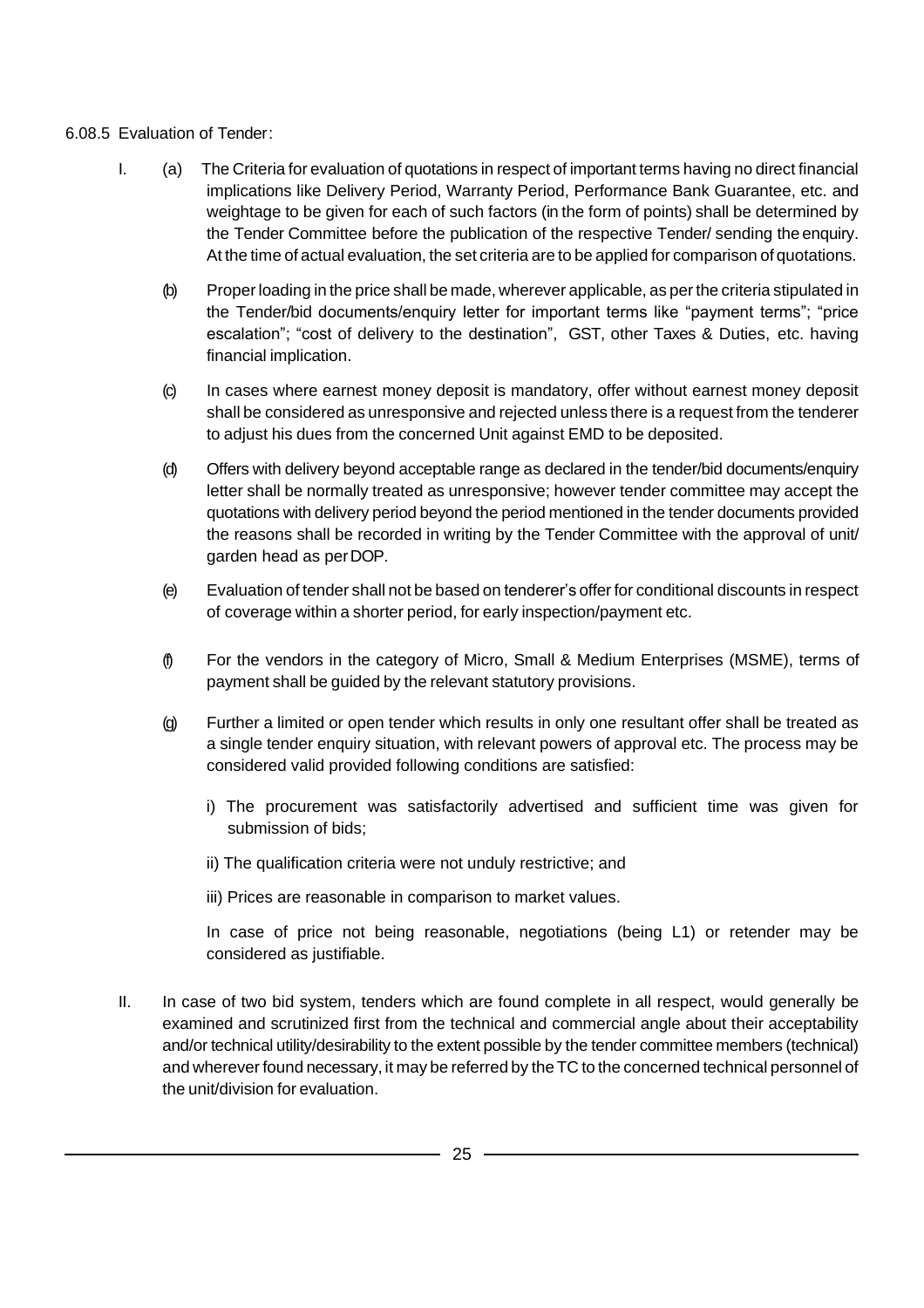Price bids in respect of only those tenders found technically and commercially acceptable will be opened.

- III. After all the eligible tenders are opened as directed, a comparative statement of quotations (CSQ) shall be prepared by the purchase department. In preparing the CSQ, the following points shall be looked into:-
	- All the relevant points mentioned in the tender/bid documents/enquiry letter to be compared.
	- In case of tea gardens, CSQ shall be positively authenticated by Asst. Manager, Manager & Group Accountant.
	- For Teagardens, any purchases of similar homogeneous products/services, items of estimated total value of which is Rs. 50,000/- and above as per case has to be positively vetted by Group Accountant (Assam gardens/ Dooars Gardens)
	- In the event of anomaly in the quoted rates indicated in figures/words, the rate confirmed in words shall beconsidered.
	- CSQ shall be signed by all the officials carrying out the scrutiny/examination.
	- No. of selected vendor will depend upon <sup>a</sup> combination of new / existing qualifying vendors, quantum of total orders and will be decided by the tender committee of the Division with concurrence of HFA/ GM in charge of Operation.

The CSQ, so prepared, shall then be forwarded to TC for evaluation of quotation as per CSQ and make their recommendations after considering all the parameters.

#### 6.08.6 Post–Tender Negotiation:

- (a) There should be no Post tender negotiation with L-1 except in the following cases: procurement of proprietary items, item with limited sources of supply and item where there is a suspicion of a cartel formation.The justification and details of such negotiation should be duly recorded and documented without any loss oftime.
- (b) In cases where a decision is taken to go for re-tendering due to the unreasonableness of the quoted rates, but the requirements are urgent and a re-tender for the entire requirement would delay the availability of the item, thus jeopardizing the essential operations, maintenance and safety, negotiations would be permitted with L-1 bidder(s) for the supply of a bare minimum quantity. The balance quantity should, however, be procured expeditiously through a re-tender, following the normal tendering process.
- (c) Except as otherwise provided in tender/bid documents, in case of bulk supply / rate-contract/ other cases where L-1 confirms in writing about his inability to supply full quantity as per requirement, the L-1 vendor shall be awarded with the maximum quantity as per his capacity as expressed in writing in Part-I of the tender and balance be offered to L-2 first provided L-2 vendor agree to make the supplies at the negotiated L-1 rate. If L-2 cannot match the price of L-1 or otherwise express capacity problem forthe balance requirement, then L-3 can be called for negotiation at the negotiated L-1 rate for the balance quantity. In case other bidders (i.e. L-2, L-3, etc.) do not agree to supply at L-1 price, fresh tender shall be floated for the balance quantity i.e. difference between the total quantity required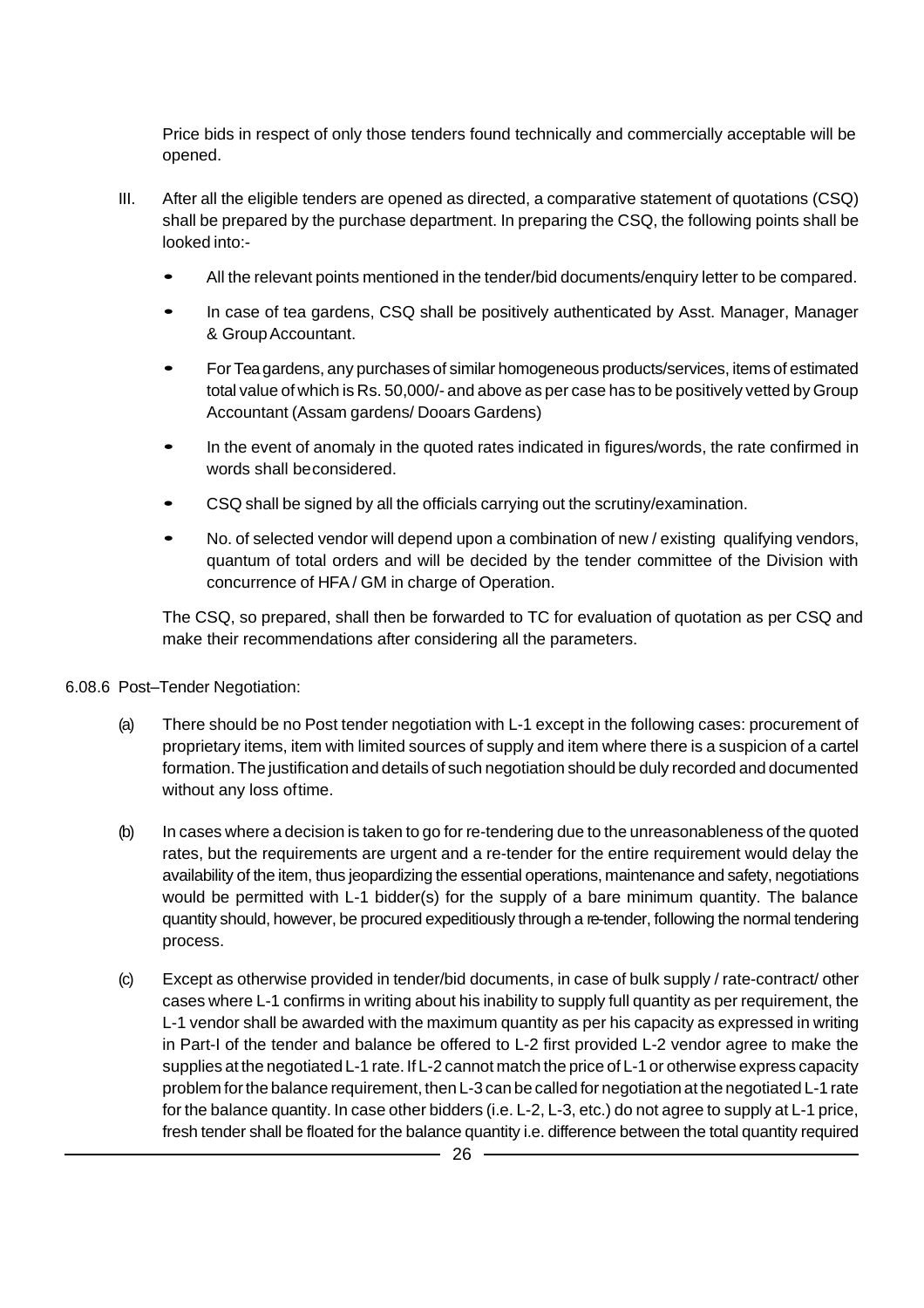and the quantity L-1 bidder is capable of supplying.

If there was no prior decision to split the quantities, then the quantity being finally ordered will be distributed among the other bidders in a manner that is fair, transparent and equitable.

- (d) In case of composite tender, for split up prices for various components of the contract is called for, negotiation can be held with L1 bidder based on the total contract value for the components to arrive at a better price if component prices are higher than the other bidders. However, the tender documents shall clearly spell out the procedure.
- 6.08.7 If, after the completion of technical assessment on the basis of techno-commercial bid but before opening the price bid, any modification in the specification of equipment/ materials is required at the behest of the customer, revised price bid shall be obtained through limited tendering among the bidders found to be eligible by the technical assessment, as mentioned above.

The above procedure shall also apply if any such modification in the specification takes place after the price bids are opened.

- 6.09 In case of procurement of steel/ coal/ copper from original manufacturers/ local importers & stockists (both indigenous/ imported), the current procedure for annual booking/ limited tendering may be followed and the requirement of EMD may also be waived.
- 6.10 For submission of bid, the following time limits should be allowed to the bidders except in case of exigency:

|      | Global tenders                                 | Minimum 21 days; |
|------|------------------------------------------------|------------------|
| -ii  | Other Advertised tenders (outside GeM Tenders) | Minimum 14 days; |
| iii. | Tenders in GeM                                 | Minimum 10 days: |

In case of recorded exigencies, a reasonable time should be permitted for submission of tenders and in those cases, enquiry shall be sent by faster means like FAX/ E-mail/Speed Post.

No tender shall be accepted after the date and time of tender opening.

In case of global tender, notices shall be sent to Indian Trade Journal, Indian Embassies in foreign countries of political bidders and / or Embassies of foreign countries of potential bidders in India.

- 6.11 For limited tender, the following points are to be taken care of in the enquiry letter in addition to points mentioned in Para 5.04.1(i):
	- a) Enquiry to be floated to approved vendors only as empaneled according to Clause 3.00.
	- b) Documents evidencing delivery of enquiry letters to be preserved.
	- c) All enquiry letters shall be serially numbered for a year/season.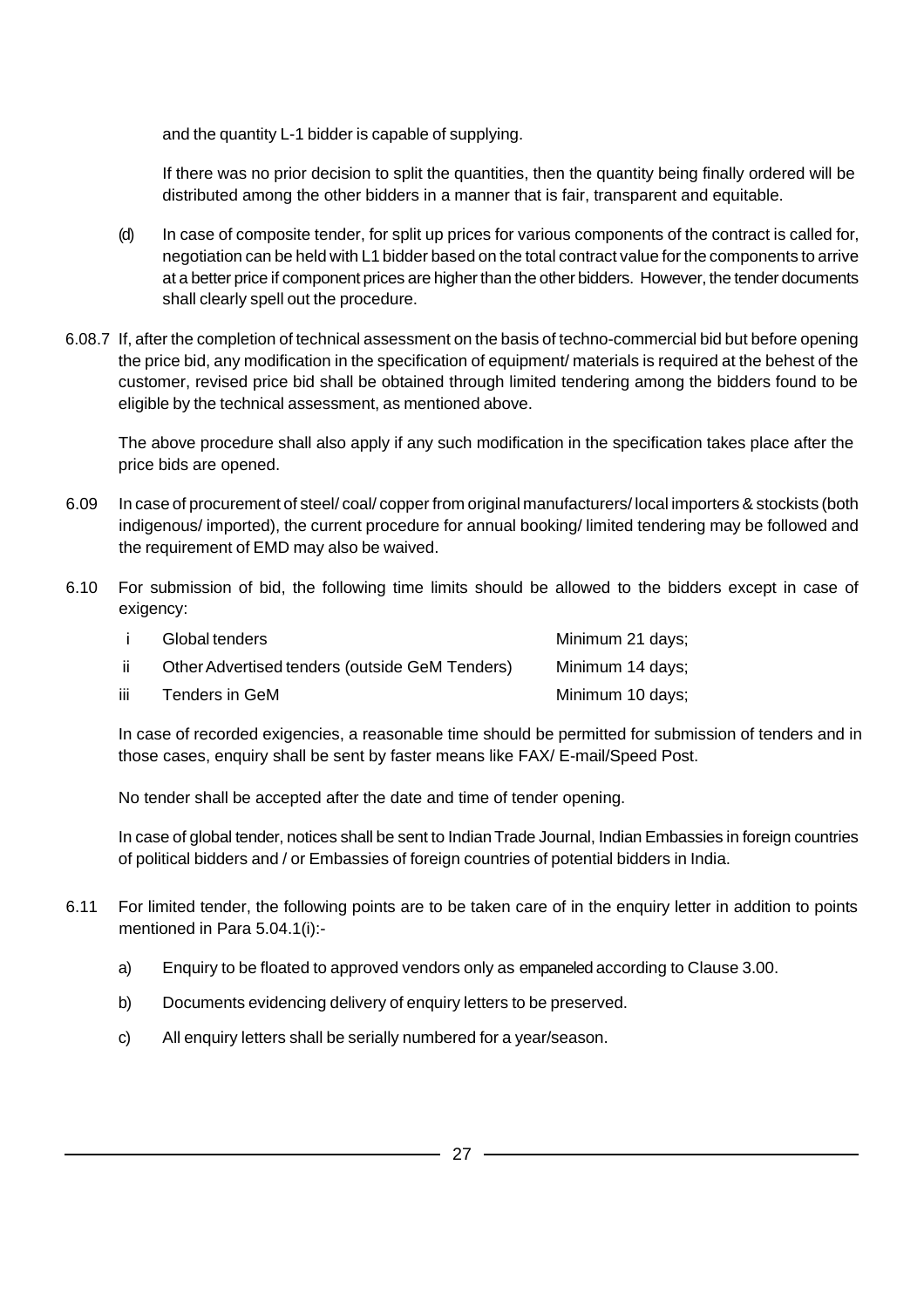6.12 Purchase of Sundry items for Emergent Purpose:

For urgency, if the Units need to procure urgently purchase of goods and services upto Rs. 15,000/- can be resorted through duly Nominated members by Unit-head and the rates such discovered shall be recorded and procured by approval of Divisional Head.

For value of goods and services above Rs. 15,000/- and upto Rs. 50,000/-, Unit Purchase Committee members shall recommend to the Unit (in respect to Tea Gardens)/ Divisional Head based on the market search of the product and price. All such purchases shall be recorded in the format enclosed and approval of Divisional Head (in respect to Tea Gardens)/ Functional Director to be taken before proceeding for procurement.

For value of goods and services above Rs. 50,000/- and upto Rs. 5,00,000/-, Unit Purchase Committee members shall recommend to the Unit / Divisional Head (in respect to Tea Gardens) based on the market search of the product and price. All such purchases shall be recorded in the format enclosed and approval of Functional Director / Chairman to be taken before proceeding for procurement.

6.13 Inrespectofprovision 6.12, thelimitswill applyonly totheindividual units orgardens andnottothe division or group as a whole.

#### **6.14 Re-tendering:**

- 6.14.1 Re-tendering should be resorted to whenever the L1 is higher than the estimated cost (or price) by more than 10%, or in exceptional situations to be recorded in writing and in each such case prior approval is to taken from the Functional Director/CMD before placing any order.
- 6.14.2 Re-tendering should also be done if the L-1 bidder fails to sign the procurement contract / fails to provide the required security / otherwise withdraws from the procurement process. However, if the Tender Committee is satisfied that there is no cartelization and the integrity of the procurement process has been maintained, next successful bidder may be offered to match the L-1 offer with detailed recording of the justification.
- 6.15 e-Payment: Payment to all vendors/suppliers, refunds of various nature and other payments which the company routinely makes shall be through electronic payment mechanism at all cities where such facilities are available with the banks.

#### **7.00 Tender Committee (TC)**

In every Unit of AYCL, a TC would be formed consisting of the following personnel:

- i) Two executives from Purchase Dept or the concerned Indenting Dept as the case may be;
- ii) Two executives from Technical Dept to include the Company's own Civil/ Mechanical/Electrical Engineers;
- iii) Two Finance Executives;

Where Technical executives are not available due to infrastructure of any particular Unit, the TC will be formed by the executives of the Purchase Dept, Finance Dept & Marketing Department, following the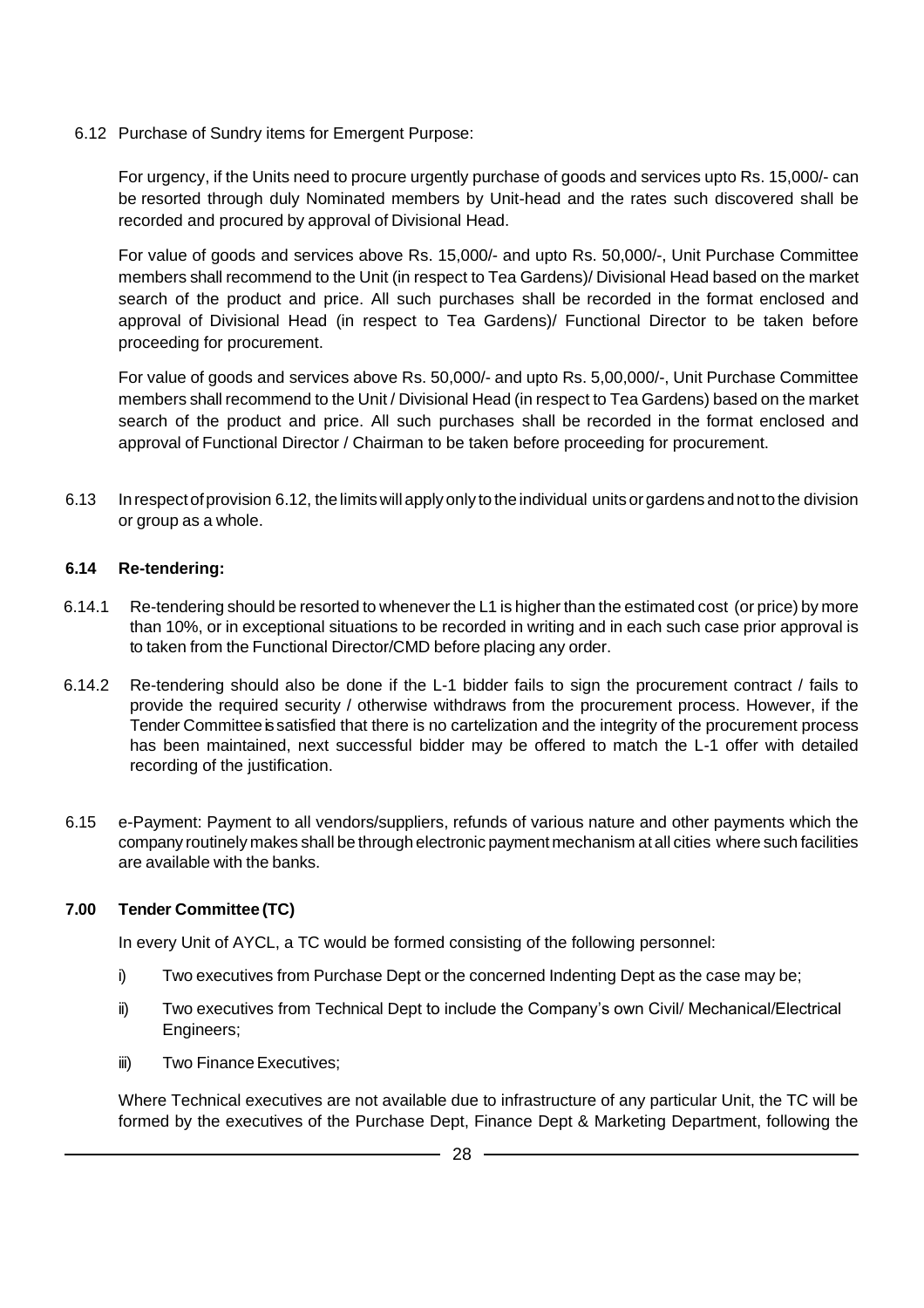above mentioned procedure.

The composition of the Tender Committee will vary depending on the value, nature of the tender but a member of the Tender Committee shall not be below the level of Grade E1/ (A) Officer. E-0 grade executives i.e. CA/TAcannot be member of Tender Committee but they can assist the Tender Committee in their paperwork.

An undertaking from each member of the Tender Committee is to be obtained declaring that he/she has not any personal interest in the companies/agencies participating in the tender process; it is also to be noted that any member having interest in any participating company/ agency should refrain from participating in the TenderCommittee.

The constitution of the TC should be approved by the Chairman upon the recommendation of Director (Finance) and concerned Divisional Head. Such approval should be positively taken every year. Whenever a new Tender Committee is constituted, formal appointment letters are to be issued to all Members. For the purpose of carrying out its functions, at least one executive from each of the above categories will comprise the TC depending on the availability of the respective executives. Of these, quorum will be at least two, one of whom must be from finance. In case of any deviation in formation of tender committee, Chairman will be the approving authority on recommendation of Director (F).

In case of tea gardens, the present system of issuing LIQ by the Garden Managers being based on DOP with financial concurrence of respective Group Accountant may be continued and the functions of TC as given will be carried out by the Manager in consultation with GroupAccountant.

#### **8.00 Purchase Orders**

- 8.01 (a) The PO Form should be pre-numbered unless computerised, and as far as possible, standardised for all Divisions/Units including general commercial terms. The PO inter alia must include the following:
	- i) Rate of Tax
	- ii) Delivery Schedule with destination for delivery
	- iii) Terms of payment with optimum credit period
	- iv) LD Clause, whereverpossible
	- v) Insurance
	- vi) Mode ofTransport
	- vii) Price variation clause, if any
	- viii) Advance, if any, including guarantee to be provided for such advance;
	- ix) Inspection clause print prior to delivery
	- x) Guarantee/ Warranty;
	- xi) Courts of Competent jurisdiction situated within Kolkata/respective appropriate region;
	- xii) Performance BankGuarantee.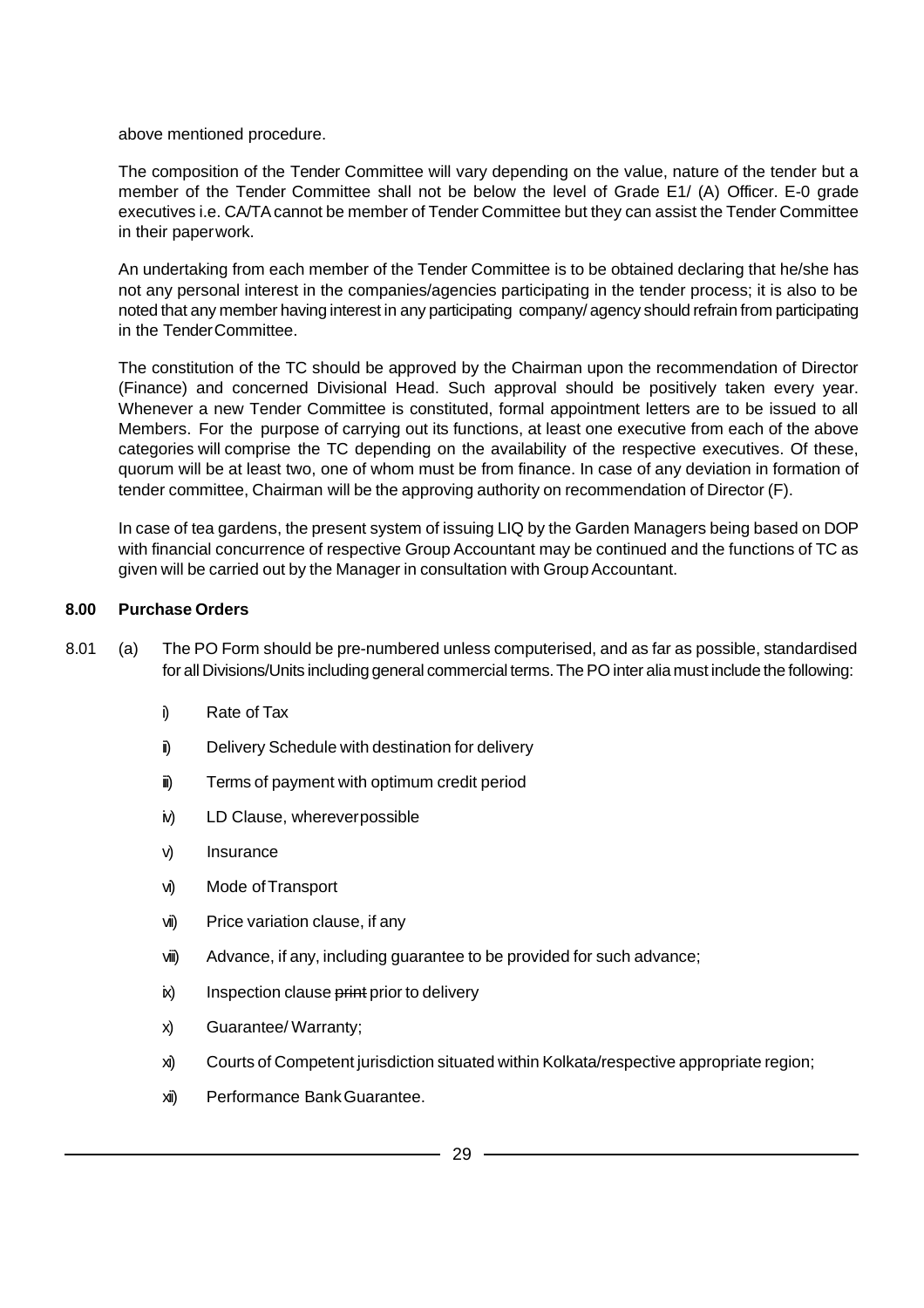- (b) Cancellation of PO, where necessary, would be done by original approving authority only with ascent of the TC.
- (c) Repeat Orders -

Repeat order shall be avoided normally. They are to be placed more as an exception rather than as a rule/practice, only in cases where it is commercially beneficial. Repeat Order shall be allowed only once, that to not exceeding 30% of the initial quantity (subject to minimum order quantity of 1 No).

Repeat order can be placed against any previous purchase order which was following normal tendering process to meet the urgent demand where normal tendering process may delay the procurement which, in turn, will affect the production schedule. This should be recommended by the tender committee and approved by authority one step higher than the original approving authority.

In case of Tea Gardens only, such repeat orders can be placed upto 100% in order to meet the requirements till the end of season.

However, before placement of order, it needs to be ascertained and recorded that prices have not decreased after placement of original orders.

(d) Rate contract - The contract price for rate contract shall be finalized as usual complying all the relevant provisions. However, for rate contract, the negotiated rate as finalized can be offered to all the other bidders besides L-1 vender provided they are technically and commercially acceptable notwithstanding the ability of L-1 party. This is in contrast to all other cases where the ability of L-1 vendor is assessed before the ordered quantity is split among all the eligible bidders at the negotiated L-1 rate.

In the rate contract, the order quantity is to be placed on all the vendors, who have agreed to L1 Rate & Terms, provided preference will be given to original L-1 which will be more than 50% considering his technical and commercial ability and the remaining quantity will be procured from L-2, L-3 etc. where preference will be given to L-2 considering the original value. The quantity for L2 will depend upon his Technical & Commercial ability and should not be more than 30% of the total quantity. Balance will go to L3 and other Vendors following same principle.

The agreement for rate-contract shall normally be valid for one year.Any change in the rate after the validity period shall be treated as a fresh rate contract and all the necessary procedures are to be followed. If the concerned department feels it necessary to bring about any change in the rate contract at any time during the validity period, the case is to be put up to the TC with full facts and figures and all the supporting documents as deemed necessary and TC will give their recommendation to the authority one step higher than the original approving authority. However, if the rates are changed by Govt. levies/taxes, these may be changed by the purchase department after obtaining valid proof.

(e) Tea being agricultural produce and seasonal harvest, division of orders at L-1 price among the authorised/recommended dealers of the selected manufacturers of agricultural inputs shall be permitted to avoid disruption in agricultural activities in different tea gardens. Notice inviting tenders or tender papers shall clearly state the principle to be followed for distribution of the required quantum among the vendors.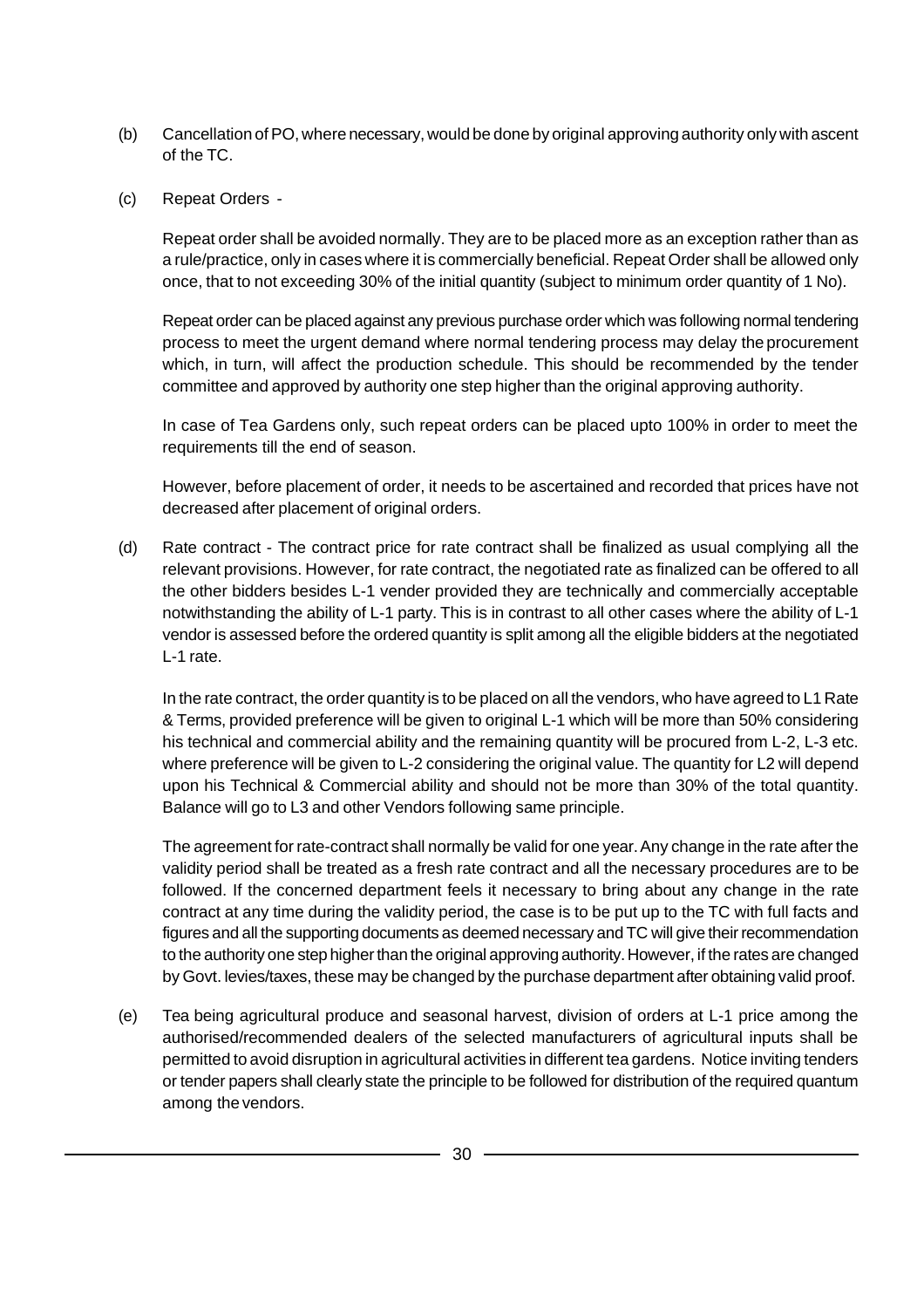- (f) In the case of goods and services available with in house Units/Group Companies of AYCL, the buying Unit/Divisions should first enquire about the materials and services as available with the other units/ Group companies, as per their requirements. If the sources of supplies are available within the Group, the Purchasing Unit should place the orders with such Units/ Yule Group Cos. at mutually agreedprices.
- (g) Amendments of Purchase Order (P.O.):

Amendments to P.O. involving changes in specification, quantity, price, place of delivery etc., shall not be normally undertaken. Where amendments cannot be avoided the same can be undertaken with full justification subject to compliance of the following:

- i) Change in specification, if any, shall be minorin nature, duly vetted by the concerned technical head. The change of specification shall not affect the performance of product, tender specification and the sanctity of the tender and without any price increase.
- i) In regard to change in quantity, price etc., it shall be ensured that these changes do not result in acceptance of less favourable condition and that the financial implication should be clearly brought out in proposal seeking the change. Such proposal must be financially concurred before approval.

Such amendment shall be approved by an authority one level higher than the authority who approved the original purchase proposal.

 $\mathbf{i}$  The financial benefit arising out of such amendments to the specification shall be brought out and such benefit gained by the suppliers shall be passed on to the Purchasers.

Should the quantity and/or price involve amounts above 10% of the original PO value, proposal for amendment of PO would be put up to TC by purchase dept, who will, after scrutiny, recommend amendment ofPOto appropriate authority as above duly intimating the original approving authority and obtain approval before amendment in PO is effected. However, the total PO value after amendment of rates should not exceed the L2 value. This will not be applicable for change in statutory levies.

- 8.02 (a) In case of Engineering and Electrical Divisions, items which has been developed against the drawing of the Company by outside Vendor, Price should be determined by TC after value Engg./Technical Evaluation and order should be placed accordingly. Orders upto Rs.1.00 lakh each, should be approved by Unit Head and beyond that by Divisional Head upon the recommendation of Unit Head.
	- (b) For any claim for price increase of these items, the new rate will be recommended by TC after proper scrutiny & evaluation and approved by Divisional Head.

#### **9.00 Post Contract Management:**

After conclusion of the contract, any relaxation in the contract terms/ specifications shall be severely discouraged. However, in exceptional cases, where the modifications/ amendments are considered to be absolutely essential, the same shall be allowed after taking into account the financial implications for the same.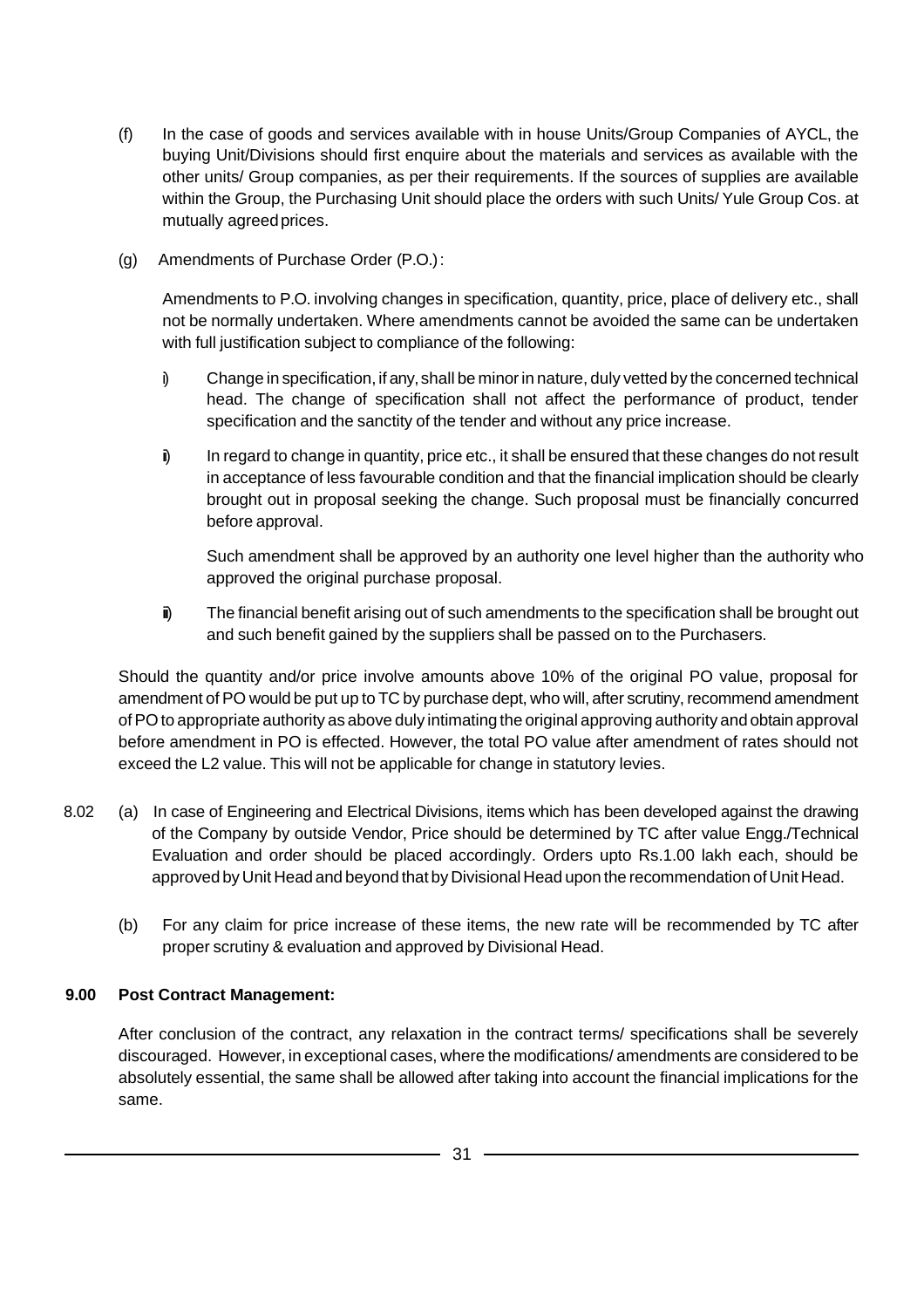#### **10.00 Post Contract Monitoring:**

The delivery period may be extended on bona fide request and not in a routine and casual manner. In case of delay in supplies by the supplier, the liquidated damages shall be recovered following the terms of 'Liquidated Damages' Clause included in the Purchase Order. Also in case of delay attributable on the part of the vendor, the LC extension charges shall be to vendor account.

#### **11.00 Performance Bank Guarantee:**

While awarding contracts for any sort of Turn-key Jobs (i.e. Civil, Mechanical, Electrical, etc.) or for purchase of any Capital Equipment, or for any other component of value **Rs.5.00 Lacs** and above reasonable amount of Performance Bank Guarantee valid up to guarantee period for due performance of the contract shall be obtained in each case. When there is a stipulation in the contract regarding retention money, the same shall not be released before the guarantee period is over without submission of performance bank guarantee of equivalent amount.

#### **12.00 Payment of Advance:**

#### 12.01 Advance for booking of orders:

Payment of advance to the suppliers against booking of orders shall be made against acceptable Bank Guarantee (BG) for an equivalent amount with sufficient validity strictly in terms of the condition of the approval of the purchase proposal by competent authority. Before releasing the advance to the suppliers, necessary confirmation shall be obtained from the concerned Branch of the Bank issuing such BG.

#### **12.02 Payment of Mobilisation Advance:**

Payment of Mobilisation Advance to contractors executing any civil, electrical, mechanical or any other turnkey jobs shall be made selectively on the basis of merit of the case. Basis of selection of such cases needs to be recorded in the concerned purchase proposal. Such advance shall be interest bearing and timely execution/completion of the job/project is an essential requirement for payment of mobilization advance. All such payment of advance shall be made only against acceptable BG for an equivalent amount with sufficient validity.Timely action for revalidation / encashment of BG shall be ensured by the Purchase Dept. and Accounts Dept. of the concerned Divn./ Unit. Before releasing the advance to the suppliers, necessary confirmation shall be obtained from the concerned Branch of the Bank issuing such BG.

#### **13.00 Back to Back Tie-up:**

In case of Turnkey contract, instead of subletting the 100% work received on back-to-back basis, open tendering/ limited tender process as per Purchase Procedure of the Company is to be followed. The Unit, if and when it bags the contract from the client department as a contractor, has to execute the work by functioning like a contractor instead of subletting the 100% work on back to back basis.

Open tenders to be invited for selection of subcontractors as far as possible. In case it is not possible to invite open tenders, selection should be carried out from the panel approved in the following manner. Panel of contractors list to be prepared for different categories, monetary limits, regions, in a transparent manner clearly publishing the eligibility criteria, etc., such list of contractors shall be put up to the Tender Committee, who after reviewing will recommend to the concerned Divisional Head for approval. On approval by the Divisional Head, this will become the final list and shall remain valid for one year and be reviewed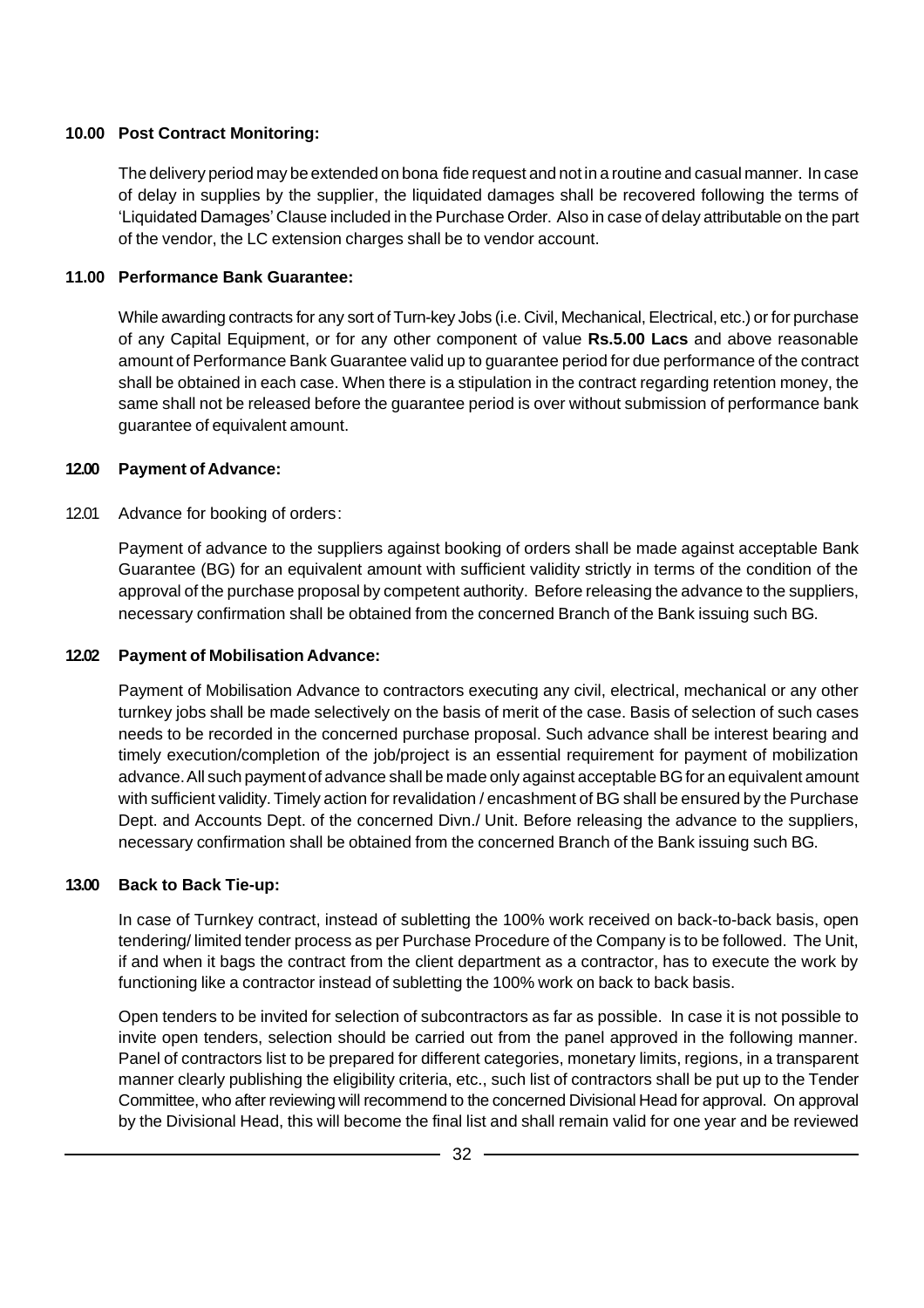thereafter. However, in the meanwhile, should the list require updating by inclusion of new Contractors or deletion, as the case may be, this would be forwarded by TC for the approval of Unit Head prior to the approval of Divisional Head through CA/ designated Head of Financial Accounts of the Division. **Terms &** *Conditions of the contract of client particularly those pertaining to subletting of works should be strictly adhered to. Tenders should be opened confidentially by a high level Committee to be formed by the functional Director*. Tender opening register to be maintained in this regard, duly signed by the Officer(s) opening the tenders. Adequate staff to be deployed to ensure quality, etc. Post contract monitoring (Clause 9.00) be followed strictly to ensure quality/ delivery/ performance, etc.

#### **14.00 Capital Purchases:**

14.01 The overall proposed capital expenditure would be sanctioned by the board giving details of items of specific expenditure and a lump sum amount for non-specific expenditure. In the case of each capital expenditure, Capital Expenditure Authorisation (CEA) form would have to be used, specimen of which is enclosed as Annexure II for obtaining approval for making such capital purchase.

The specific budget year to which the proposed expenditure is related has to be mentioned in the CEA Form. All CEA forms covering the Capital Budget of a year shall bear an identifying serial number.

For procurement of any capital equipment under CAPEX of value exceeding **Rs.5.0 (Five) lakhs**, the technical specification should be referred to a High Powered Technical Committee formed by the Divisional Head (Tea, Electrical and Engineering Division) for recommendation. Quorum shall be of any two members of above committee. The technical committee shall be approved by CMD on recommendationof Whole time Directors of theCompany.

- 14.02 When an overrun in the cost of capital items is expected, and the same is within 10% of the original value the changes in the individual items should be indicated and the concerned Divisional Head will submit the appropriate proposal substantiated by valid reasons through Functional Director to Chairman for approval. For overrun above 10%, the matter would be referred to the Board of Directors for approval. In case of overrun in any project cost sanctioned by Central Govt. is within 10% of the value, the Board of Directors shall have due authority to approve the same. The overrun beyond 10% of the sanctioned cost will, however, require approval of the Board of Directors as well as the parent Ministry in the Central Government.
- 14.03 While deciding upon the specification and make for procurement of any capital equipment, spares to be procured, it should be ensured that the equipment to be purchased shall conform to the latest specification and technology available in the market depending on availability of fund, present infrastructure, etc.
- 14.04 For major overhauling of vehicle/machinery etc. procurement of necessary spares including services shall be made either from respective manufacturers directly or from authorized service dealers on recommendation of the manufacturer. For procurement from any source other than above, sufficient justification has to be given in the proposal with the concurrence of Divisional Head.

In case of TeaGarden, overhauling of transportation vehicles for carrying out day to day operations can be finalized by the Garden Manager and Post-facto approval shall be obtained from General Manager (Tea Division).

14.05 Purchase of Computer

For all purchase of computers, tender is to be floated without specifying any brand name. For all such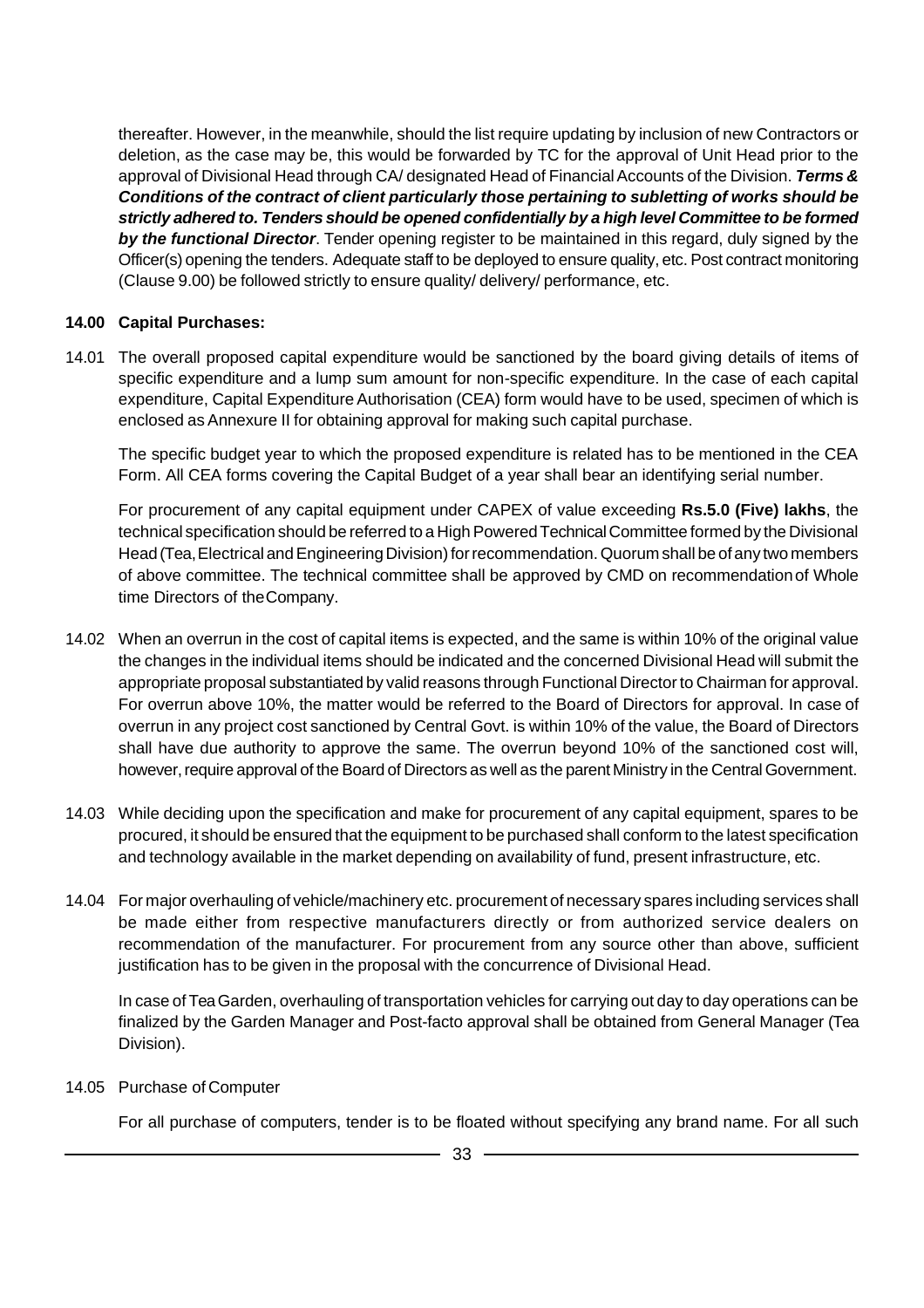purchases of value above Rs.50,000/-, an open tendering system is to be followed; otherwise, the tender notice is to be placed on Central Public Procurement Portal (CPPP) and the Company's Website.

#### 15.00 **Transportation Contract**

Normally before the beginning of every financial year (but not exceeding two years), for appointment of transport contractors, advertisement should be given on Central Public Procurement Portal (CPPP) at www.eprocure.gov.in and on GeM. All tender enquiries are also to be published in the Company's web site. For known/ conceivable destination (in respect of both incoming and outgoing goods and materials), the transporters will be asked to quote their rates for full truck and/or smalls. For this purpose, tender papers will be made out accordingly. For multiple point collection/ delivery, the per point rate for the same is to be incorporated in the annual contract.

For the purpose of obtaining approval in each contract as per DOP, the TC should consider the estimated annual business to be carried during the ensuing year. However, for selection of panel transporters, the approval will be obtained from Divisional Head on recommendation of the TC by usual procedure stated in para 3.01 above. This Panel may be made zone-wise or as per the pattern of transport of individual Unit/ Division.

For unknown destinations where it is not possible to obtain the rates of Full Truck Loads/smalls beforehand, the transporters will be empaneled through CPPP and website advertisement from whom quotationswill beobtained once the destination is known. For small consignments, freight up to Rs.5000.00 per consignment can be booked on single quotation basis subject to approval by Unit/Divisional Head as per D.O.P.

The similar policy/procedure as it has been specified in Para: 5.04.6 of this procedure for selection of vendors shall be followed for engagement of transport contractors by all units to ensure that the movements of the materials do not suffer due to the inability of the single transporters to cater to the need of transportation of materials from the different points to the various destinations.

In the case of Tea Division, the performance of the transporters need to be evaluated on the basis of the lowest rate as well as the past performance and the ability of the transporters to provide services required for perishable goods and its transportation from the different Tea Estates at the remote locations to various ports/ auction centres for sale. These factors should receive due weightage in awarding contract to the eligible transporters.

In awarding the contract for engagement of the transporters, a suitable rate variation clause for change in diesel prices should be incorporated. Any variation beyond 10% of the agreed rate, due to any reason whatsoever, will be approved by Divisional Head/ the original approving authority in each case upon the TC.

ForEngineering andElectrical Division, the job of local Transport Contractori.e. collection of material from multiple vendors to the respective units or vice-versa and from factories to the Transporters' godown, etc. may be awarded on the basis of limited tendering among the panel of vendors selected throughnormal process of open tendering. All scope of the service contract shall be clearly defined and mentioned in the contract itself.

For local use, TeaGarden can fix the rate which can be done on limited tender bases for smaller volumes. For larger volume, the local Transport Syndicate rates shall be taken into consideration while fixing the rates.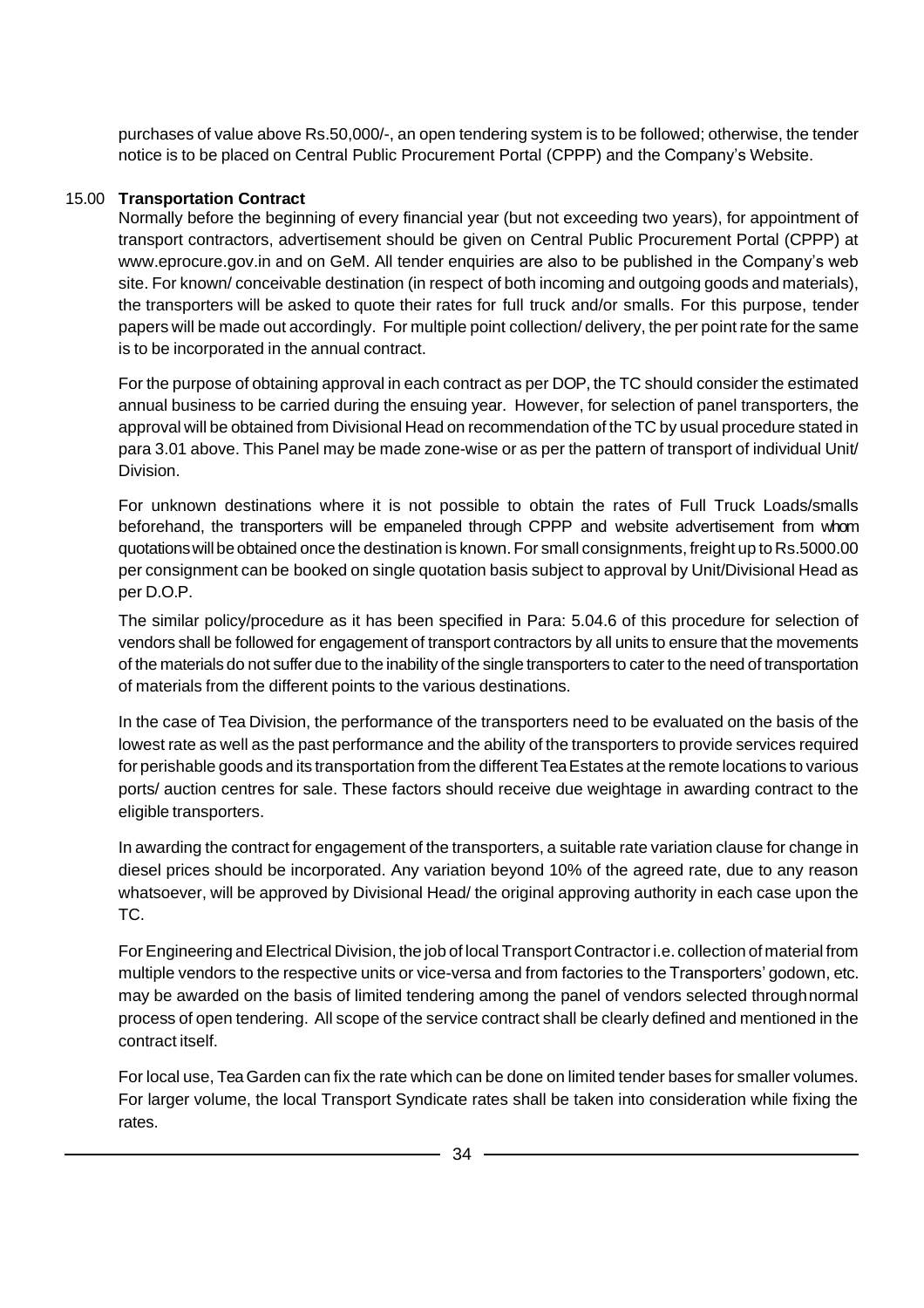#### **16.00 Appointment of Clearing Agent**

Appointment of clearing/handling agent would be resorted to through CPPP and website tendering every threeyears considering the business for the year where EMD of 1% of the estimated order value is to be submitted by the bidders. On the basis of rates and services provided by the agents, a CSQ will be prepared by purchase dept and placed to the TC. The TC, after scrutiny, will recommend the agent for approval of Divisional Head/GM as perD.O.P.

In case of Unit/Division, where import/export is limited to 10 Lacs p.a. the Unit can resort to limited tendering for appointment of Clearing Agent. The same has to be approved by Divisional Head.

#### **17.00 Appointment of Consultants:**

For appointment of Consultants, the following procedure shall be complied with:

- *(i) Appointment of Consultants shall be need-based and made for that nature of job only where specialized knowledge is not available in-house. Consultants shall be appointed in a transparent manner and through the process of competitive bidding. The bid shall be obtained in two parts i.e. Part-I : techno-commercial bid; and Part-II : price bid.*
- (ii) In areas where advisory services are available from Government / Government approved bodies / agencies against payment of nominal charges (like TRA, Tea Board, ITAetc.) no consultant will be appointed.
- (iii) Minimum qualification, credentials and experience required to be eligible for bidding shall be mentioned in the Tender paper / letter inviting offer without any ambiguity.
- (iv) Scope of work, terms of payment, role of Consultants should be clearly defined and described in the Tender paper.The tender should incorporate clauses having adequate provisions for penalizing the consultants in case of defaults by them at any stage of the project including delays attributable to the consultants.
- (v) The role of Consultants shall be advisory and recommendatory and final authority and responsibility shall remain with the authorities of the Company executing the Project / job.
- (vi) The fees of the Consultants shall not be linked to the value of the Project / job for which the Consultant is being appointed. Suitable clause shall be incorporated in the contract for adjustment of the Consultant's fees in case of change in the scope of work, if any, which may take place after appointment of Consultant. Every effort should be made to keep travelling expenses to a minimum wherever such expenses are paid extra.
- (vii) In case of deficiency or failure in rendering the services mentioned in the contract, suitable penal clause shall be stipulated in the contracts, POs / MOUs of the consultant.
- 18.00 The Units, Tea gardens shall make efforts to eventually switchover to the process of e-procurement wherever it is found to be feasible and practicable.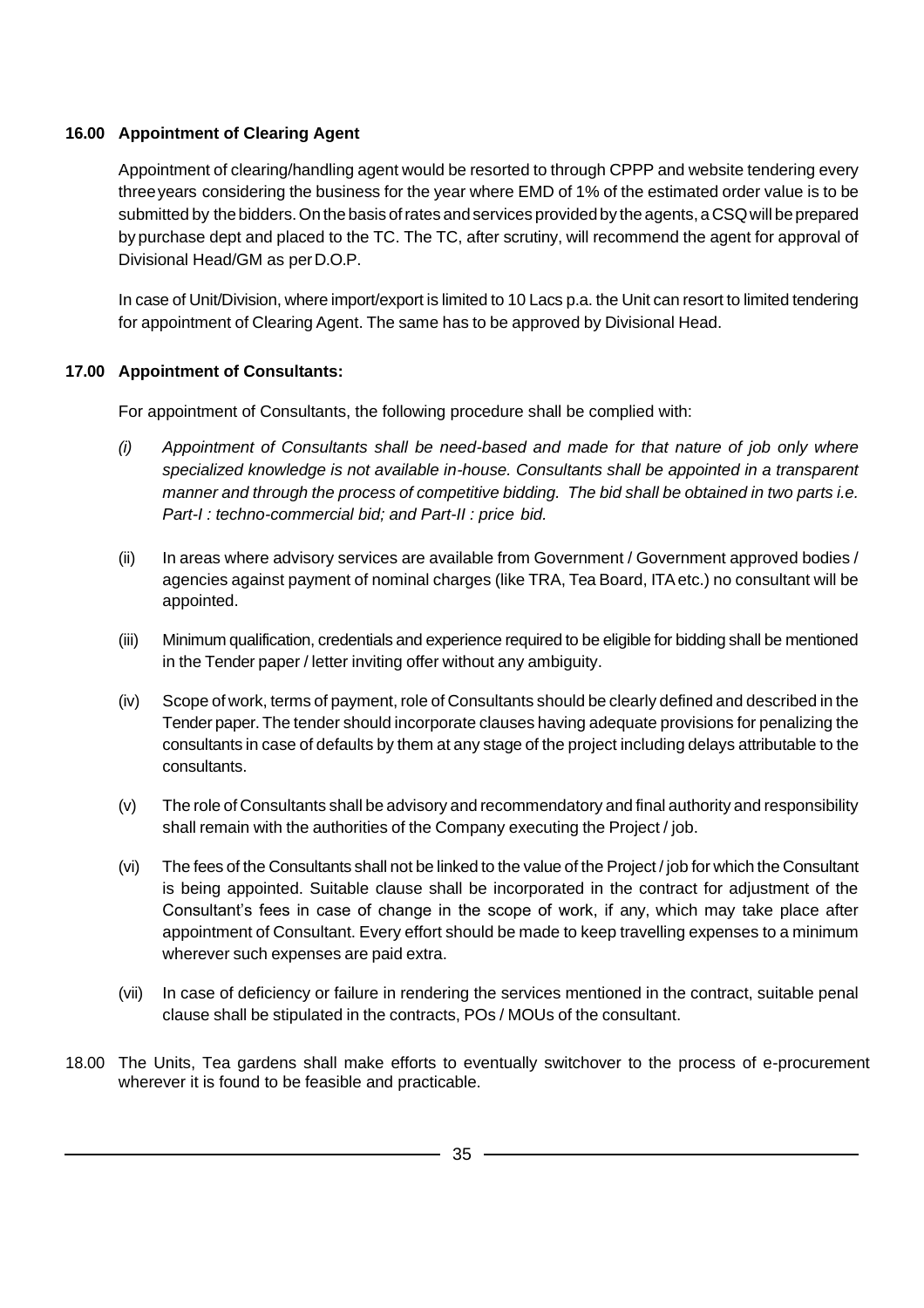#### 19.00 **Green Leaf Purchase Procedure**

- 1.0 For bought leaf procurement, gardens have to resort to open market price which is to be concluded immediately. In order to facilitate fast decision process, the following procedures shall be adopted:
- 2.0 **Empanelment:**For green leaf suppliers in Tea Gardens, existing suppliers, i.e., Tea Growers /Agents to the gardens shall be automatically considered for empanelment if not debarred otherwise & shall be included in the list which shall be for individual gardens or on group basis wherever possible, duly vetted by Group Accountant in all cases & Group Manager (Commercial) where ever available. Any new applicant can be empaneled by the respective Managers which must be duly vetted by Group Accountant in all cases & also by Group Manager (Commercial) at Group Office wherever available. The list so prepared shall be considered as the approved list of vendors and a Register of approved vendors shall be maintained by the Garden Manager. A copy of such register may be sent to General Manager (Tea Division) Head Office.
- 3.0 For entering in Register the following details shall be required from Tea Growers /Agents :
	- a) Registration Number and Trade Licence
	- b) Name, address, Telephone Number & E-mail, if available.
	- c) PAN Number
	- d) Capacity
	- e) Past experience
	- f) Bank Accountdetails
- 4.0 For green leaf, Manager of the Estate shall assess requirement of leaf on day to day basis as per the estimated leaf availability from his own garden & Factory capacity.
- 5.0 Enquiry Procedure:
	- i. Enquiry will be made over e-mail / telephone to the empaneled vendors.
	- ii. Rates thus received shall be reviewed and Garden Manager will fix the rate.
	- iii. Rates shall be fixed by the garden Managers individually or on group basis wherever the gardens are in close proximity to each other on the basis of market price assessed through regular Mandi visits or enquiry from the mandi & local Tea Estates.
	- iv. The rate need to be approved from competent authority at Head office who shall be nominated by GM(Tea). Gardens sometimes may propose for multiple rates for different band of fine leaf count and quantity.
	- v. This shall require prior permission from competent authority at H.O. who shall be nominated by GM (Tea).
	- vi. Supply can be obtained from all or any of the parties who are empaneled &who are agreeable to supply at the agreed rate for the day.
	- vii. A Register in the following format shall be made :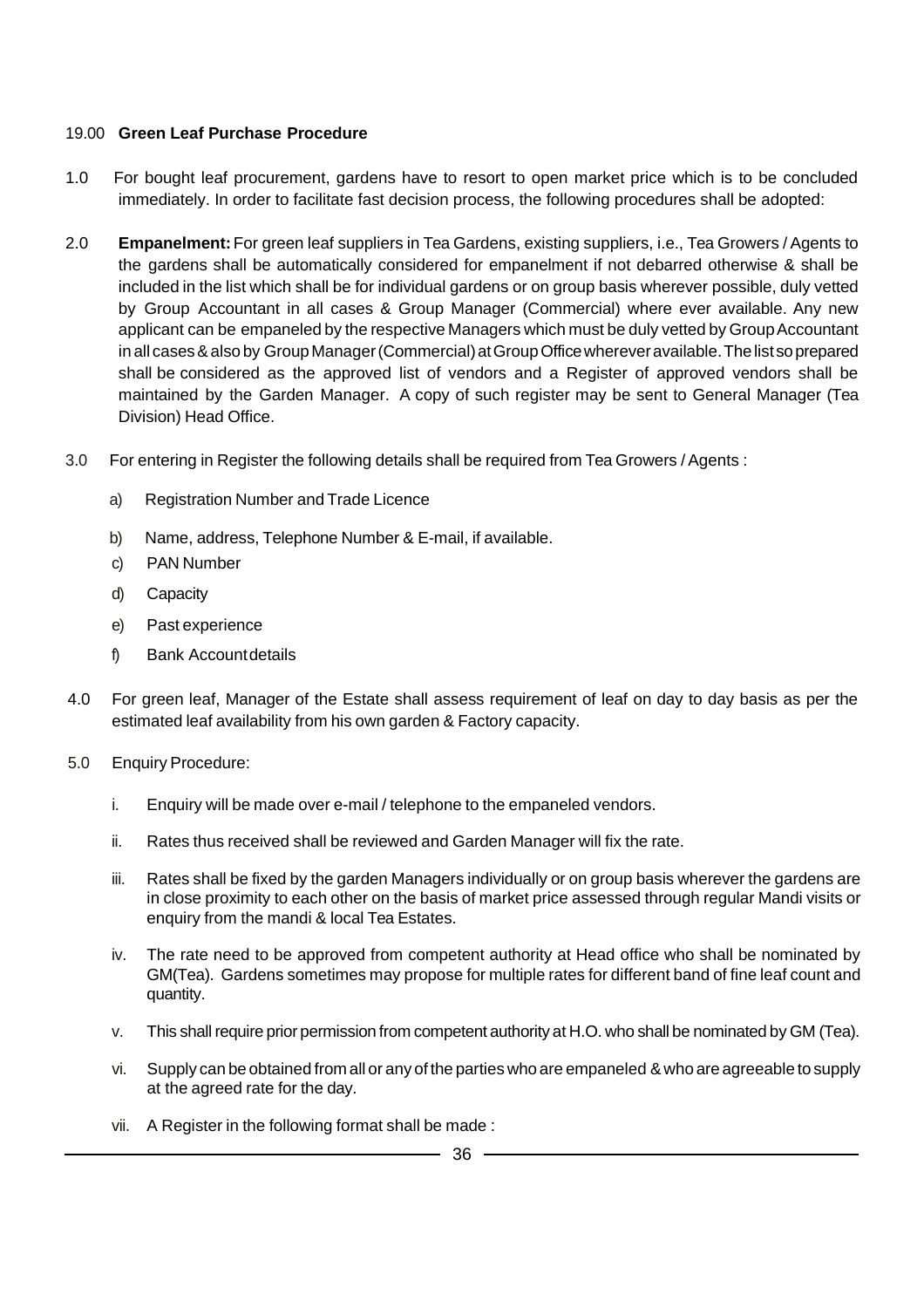#### **NAMES OF THE GARDEN**:

| SI. No. | Date | Name of the<br>Parties /<br>Agencies<br>contacted | Price<br>suggested by<br>Agent /<br>Vendor | Price fixed | Advice of<br>Head<br>Office | Remarks | Signature |
|---------|------|---------------------------------------------------|--------------------------------------------|-------------|-----------------------------|---------|-----------|
|         | 2    | 3                                                 | 4                                          | 5           | 6                           |         | 8         |

#### 6.0 Execution Process :

- i. For green leaf suppliers who are agreeable to the rates finalized by the garden Manager intimation shall be through telephonic message and shall supply on the basis of telephonic order placed followed by formal PurchaseOrder.
- ii. Formal Purchase Order after Competent Authority's approval will be placed on Vendor / Vendors.
- iii. Supplies based on approval from Competent Authority and the receipts can also be accepted during the day which shall be incorporated in the Purchase Order.
- iv. Further, ifE-mail facilities are available, the acceptance of the rate and LOI can be sent by e-mail to the respective vendor/vendors which will be followed by the formal confirmatory Purchase Order / Orders.
- v. For green leaf purchase, no EMD need to be deposited.
- 7.0 Purchase Order : Purchase Order must include the following:
	- a) Period of supply : May be daily/weekly.
	- b) Estimated quantity to be supplied.
	- c) Acceptable minimum Fine leafcount.
	- d) Deduction due to wet leaf/damaged leaf supply.
	- e) Deduction of tax ifapplicable.
	- f) Weighment condition (own weigh-bridge).
	- g) Return of consignment in case of unacceptable leaf condition / time of receipt in the factory.
	- h) Rates: FOR gardenfactory.
	- i) Payment terms:

Payment Methodology : GM(Tea) shall prescribe the methodology and payment terms. Payments shall be made by RTGS wherever possible, otherwise, by Cheque only.

- 8.0 Cancellation of P.O. may be made by the Manager on the basis of valid reasons only and the details of the same shall be recorded and informed to General Manager (Tea) on weekly / monthly basis as required by the GeneralManager.
- 9.0 Further, the above procedure will be suitably modified as and when we receive any Government Orders with respect to above procedure, suitable amendment to be proposed to the Competent Authority for approval.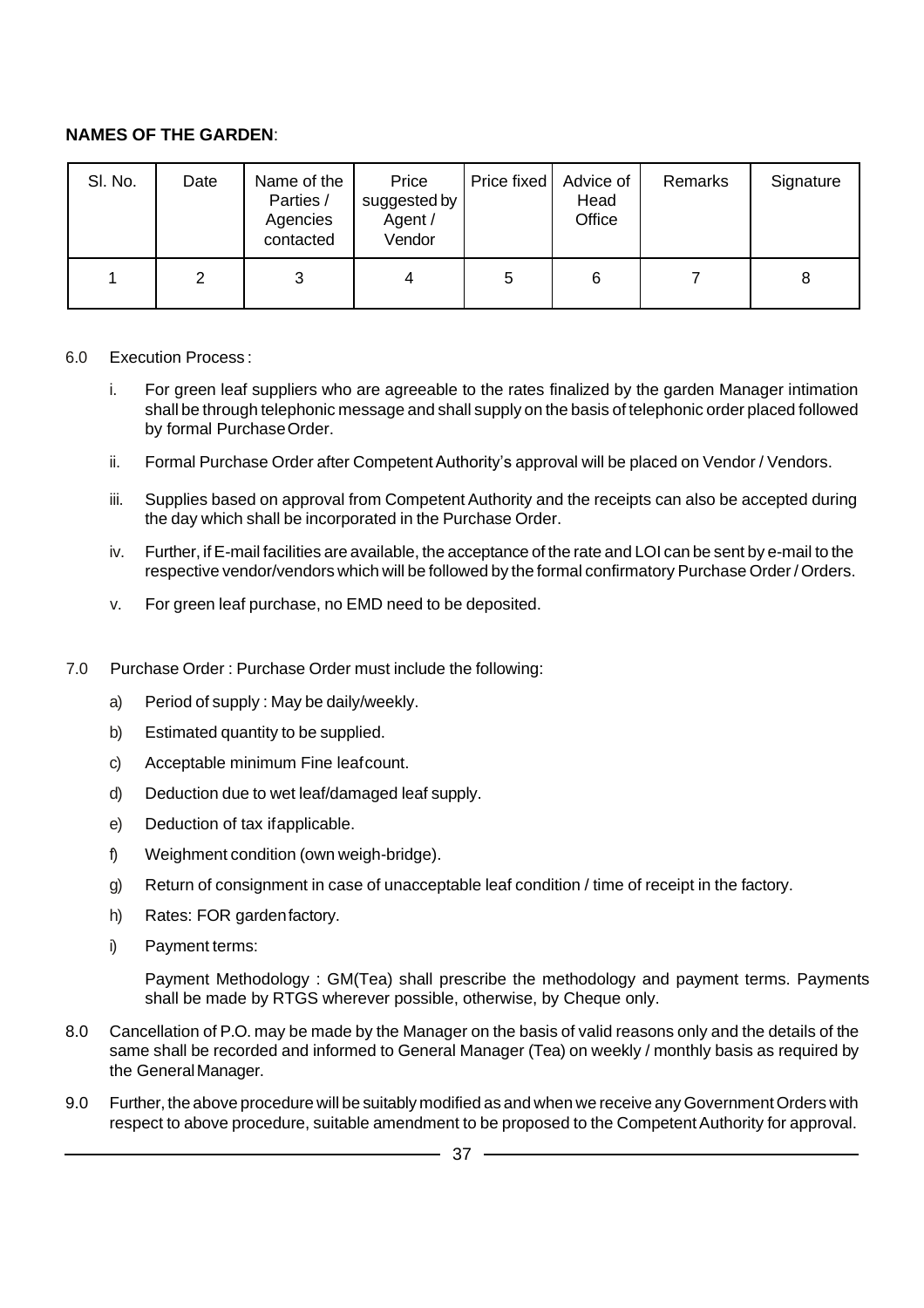#### **Annexure - I**

## **ANDREW YULE & COMPANYLIMITED**

## **NAME OF THE UNIT ……............................…………….**

#### **Application for Empanelment Form**

The applicants are required to furnish full information to the queries included in this form. In giving the particulars, the supporting documents/ certificates, as called for per queries at places, must be tagged with the application for evidencing the information furnished in the application for empanelment.

This application form should be submitted along with the registration fee of Rs…............................(Rupees ………………………………..) by crossed Postal Order/ Bank Draft in favour of Andrew Yule & Company Ltd.

- 1) Date of Advertisement for Registration :
- 2) Name of the Firm in Full  $\qquad \qquad$ :
- 3) Address of the Firm :
	- a) Registered Office
	- b) Head Office
	- c) Branches
	- d) Workshop/ Godown
	- e) Depot
- 4) Telephone/Telegram/Fax No./E-mail :
	- a) Registered Office
	- b) Head Office
	- c) Branches
	- d) Workshop
	- e) Depot
- 5) Status of the Organisation :
- 6) Whether Manufacturer/Contractor/ : Fabricator/ Sub-contractor/ Stockist/ Agent/Dealer
- 7) Item for which empanelment is sought :
- 8) Banker's Name
	- a) Name of the Branch
	- b) Address of the Branch
	- c) Account Number

Note : Confidential Report of financial position will be requested for by AY & Co. Ltd. from the Bankers.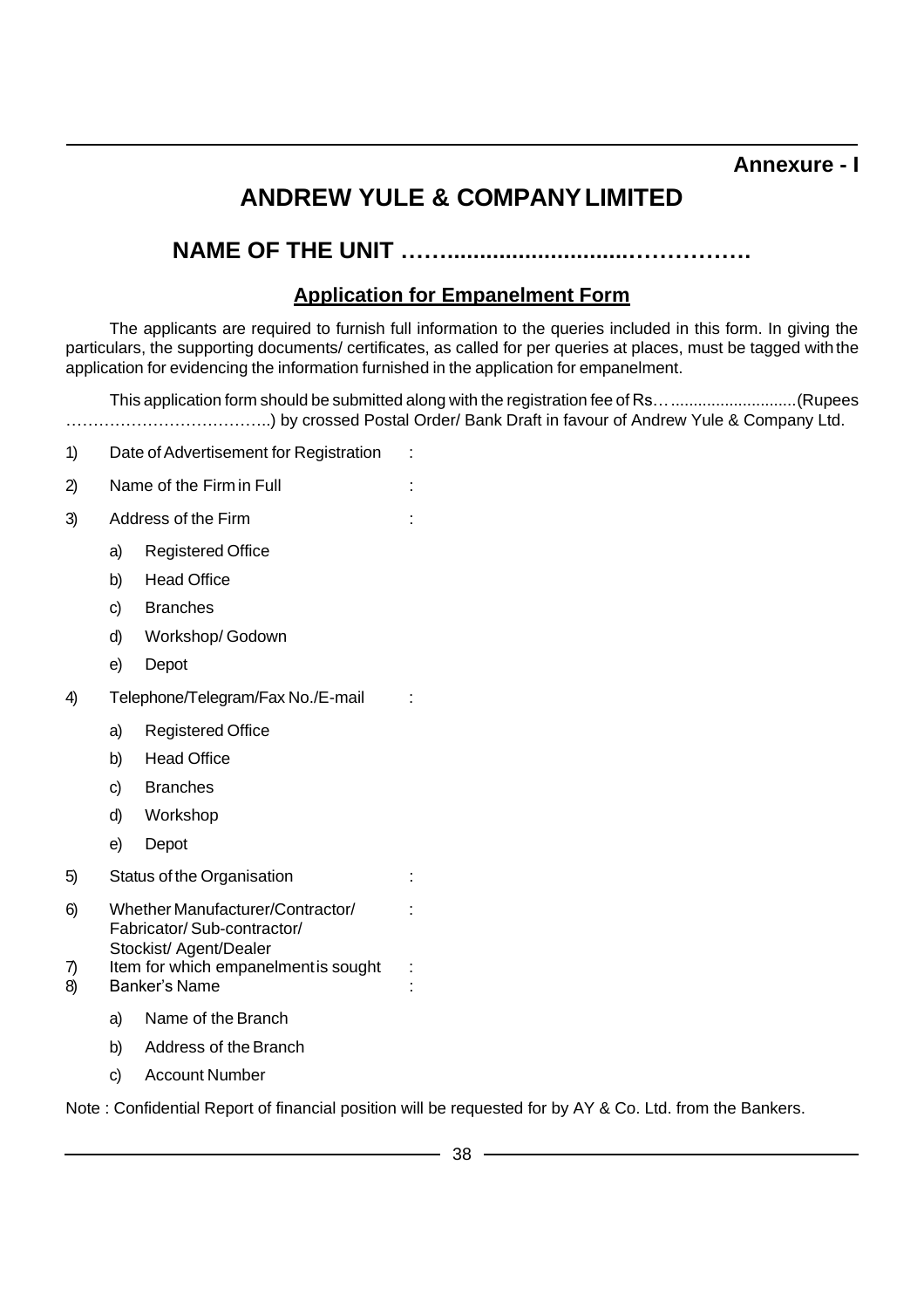| 9)  |           | Trade Licence No.<br>(Please attach a Xerox copy)                                                                                                          |  |
|-----|-----------|------------------------------------------------------------------------------------------------------------------------------------------------------------|--|
| 10) |           | Factory Licence No.<br>(Please attach a Xerox copy)                                                                                                        |  |
| 11) |           | Whether registered as an SSI Unit.<br>If yes, Registration No.<br>(Please attach a Xerox copy)                                                             |  |
| 12) |           | Sales Tax Registration No.                                                                                                                                 |  |
|     | a)        | Central                                                                                                                                                    |  |
|     | b)        | <b>State</b>                                                                                                                                               |  |
|     |           | (Please attach a Xerox copy of<br><b>Registration Certificate)</b>                                                                                         |  |
| 13) |           | I.T. Permanent Account No.                                                                                                                                 |  |
| 14) |           | Photo copies of current I.T.& Tax<br>clearance Certificates are to be attached                                                                             |  |
| 15) | etc. i.e. | Whether the applicant is already empaneled:<br>in this enterprise. If so, the details are to be<br>furnished stating the types of jobs executed,           |  |
|     | (a)       | Description of the job (b) Year                                                                                                                            |  |
|     | (c)       | Amount & (d) Authorised by                                                                                                                                 |  |
| 16) |           | Whether the applicant is empaneled with<br>any: other Public Sector Undertaking/<br>other reputed manufacturers.<br>If so, the details are to be furnished |  |
| 17) |           | Financial Capacity (Year)                                                                                                                                  |  |
|     | a)        | <b>Fixed Capital</b>                                                                                                                                       |  |
|     | b)        | <b>Working Capital</b>                                                                                                                                     |  |
|     |           | (copies of Balance Sheet & Profit &<br>Loss A/c for last 3 years should<br>be attached)                                                                    |  |
| 18) |           | Technical capacity                                                                                                                                         |  |
|     | O)        | Tools & Equipment list<br>(to be attached)                                                                                                                 |  |
|     |           |                                                                                                                                                            |  |

 $\overline{\phantom{0}}$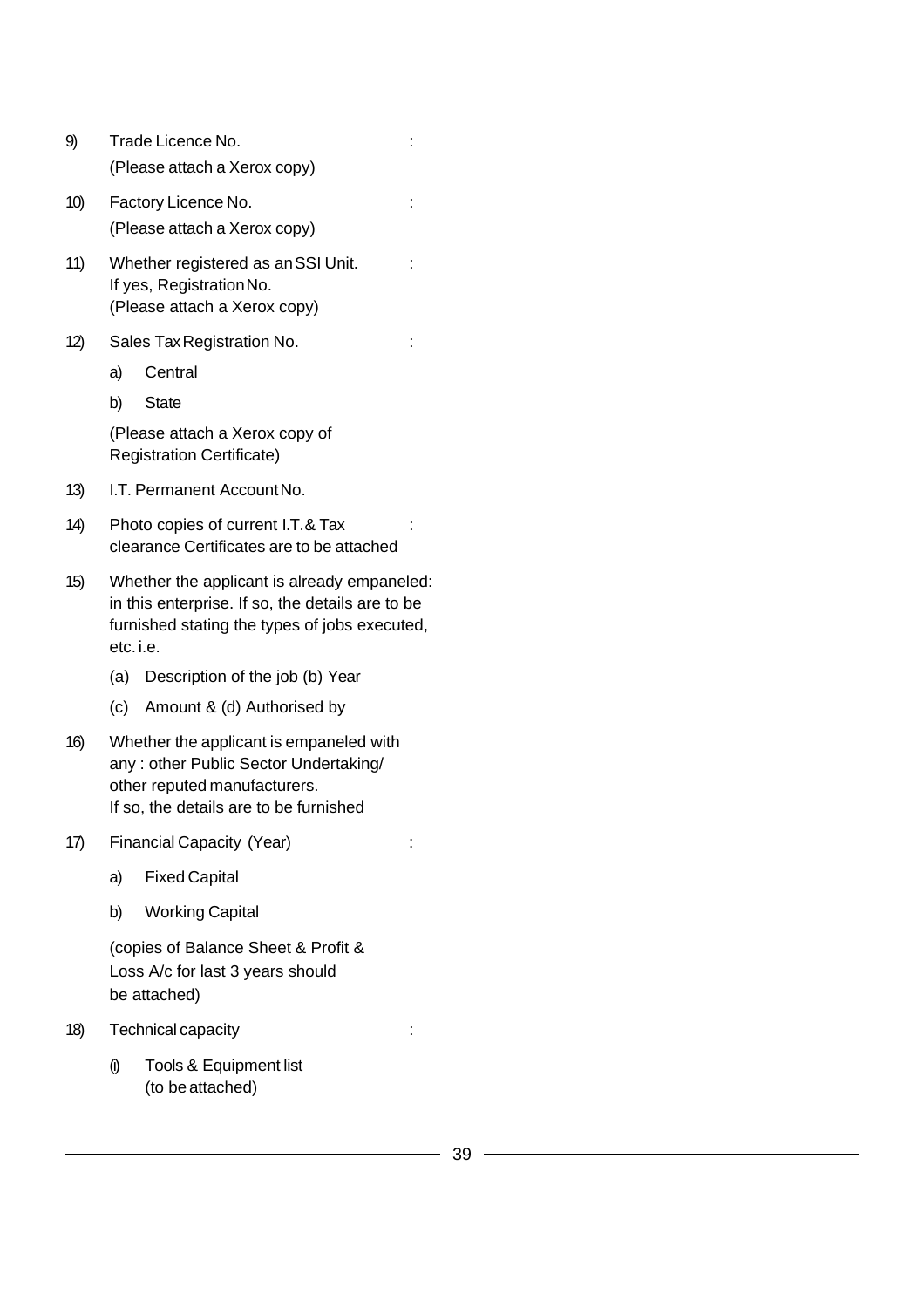- (ii) Manufacturing Capacity : (to be quantified)
- 19) Manpower on Rolls :

Total Manpower in Roll

- a) Skilled workers
- b) Unskilled workers
- c) Others
- d) Supervisors
- e) Engineers
- 20) Name & Residential address of : Partners/ Directors/Proprietors, as the case may be
- 21) Whether any Govt. Servant(s) or : dismissed Employee(s) of Andrew Yule & Co. Ltd./ any other Govt. Undertaking is in employment under the applicant
- 22) Whether the applicant or any of its Partners/ Directors has been banned or removed from the approved list of suppliers by the Enterprise or Undertaking / any other Enterprise or Undertaking in the past

I/ We hereby certify that the particulars furnished by me/ us above are true to the best of my/ our knowledge and belief and misrepresentations of facts will render me/ us liable to any action as may be deemed fit by Andrew Yule &Co. Ltd. ................................................... Unit/ Division have the sole discretion to reject or accept my / our candidature for empanelment.

Place :

Date:

(Signature of the Applicant) Office Stamp/Seal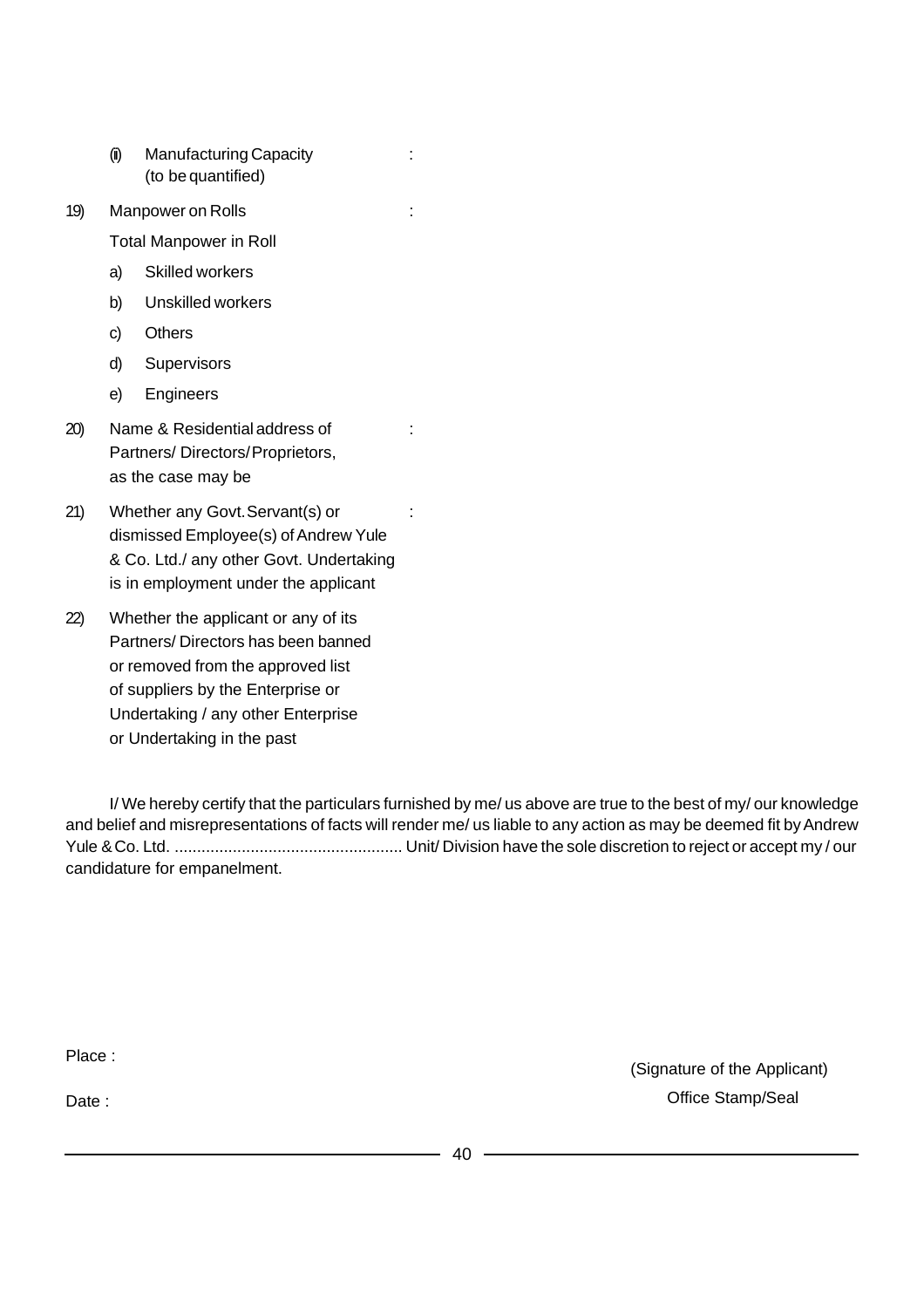#### **FOR OFFICE USE ONLY**

- (a) Technical assessment of capabilities to : perform as per Unit's/ Division's requirements. (To be done and signed by Technical Dept.)
- (b) Financial strength analysis to be made : and signed byFinance
- (c) Comments to Banker's Confidential : Report to be made and signed by Finance (to be attached)
- (d) Purchase Dept's Recommendation : (to be made by Purchase Dept.)
- (e) Tender Committee's comments for : approval

Sd/- (Signature of the members of Tender Committee

#### TO BE ALOTTED BY PURCHASE DEPT :

| Empanelment Register |
|----------------------|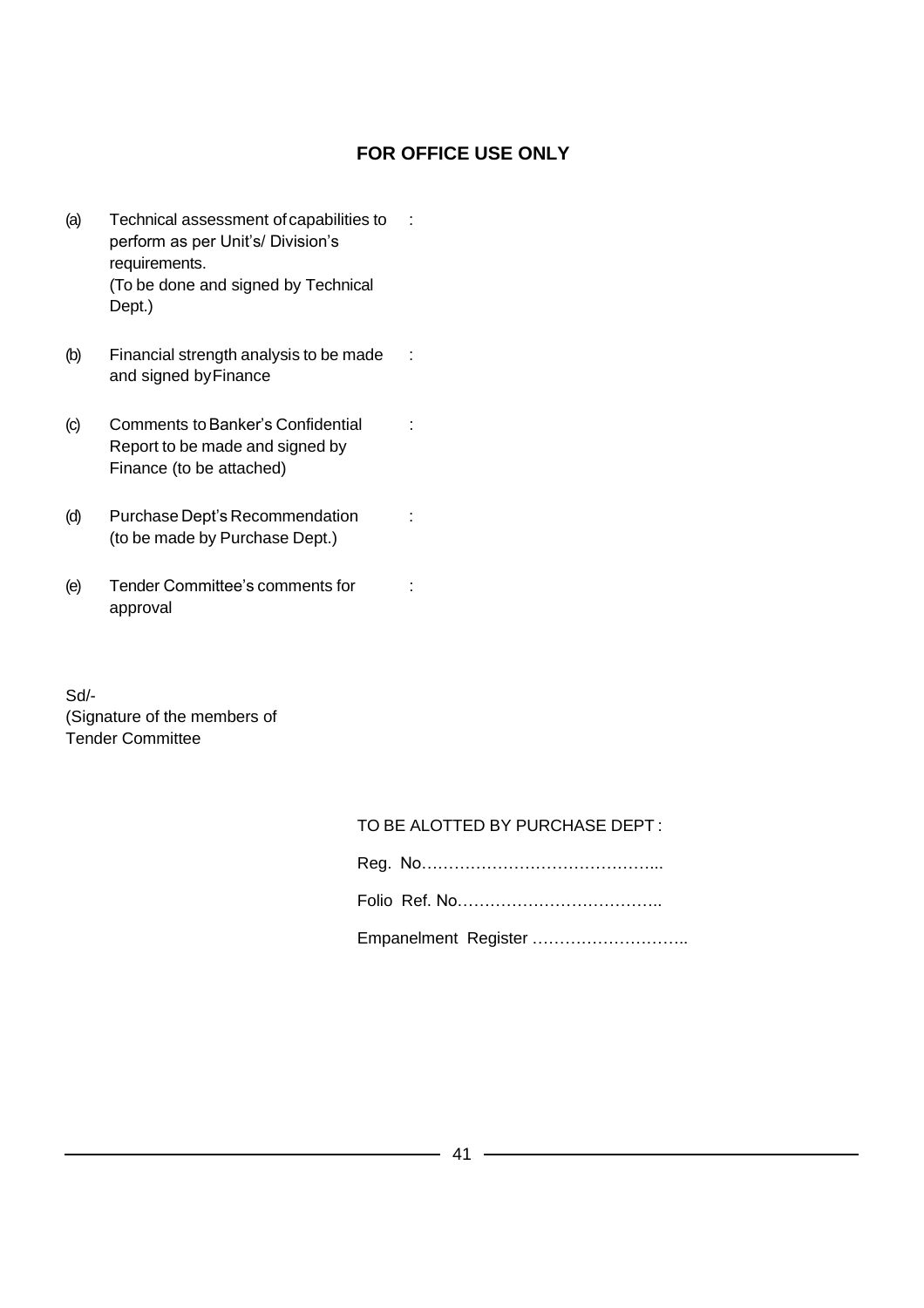### **Annexure - II**

## **ANDREW YULE & COMPANYLIMITED**

**NAME OF THE UNIT ……............................…………….**

## **Capital Expenditure Authorisation Form**

| <b>Detail Description</b><br>1.                                                                                                                                           |                                                    | Items                              |                                       | Quantity         |
|---------------------------------------------------------------------------------------------------------------------------------------------------------------------------|----------------------------------------------------|------------------------------------|---------------------------------------|------------------|
| 2.<br>Detail Specification & make                                                                                                                                         |                                                    |                                    |                                       |                  |
| 3.<br>Reference of Proposal<br>(Budget Sanction No.)                                                                                                                      |                                                    |                                    |                                       |                  |
| Works Request No.<br>4.                                                                                                                                                   |                                                    |                                    |                                       |                  |
| Date:                                                                                                                                                                     |                                                    |                                    |                                       |                  |
| Sources of Funds:<br>5.<br>Plan Fund sanctioned letter Ref. : Non<br>Plan Fund sanctioned letter Ref: Own<br>generation/ other sources<br>(to be specified specially)     |                                                    |                                    |                                       |                  |
| Estimated cost (detail as per Annexure-IIA) :<br>6.                                                                                                                       |                                                    |                                    |                                       |                  |
| Justification (as per Annexure-IIB)<br>7.                                                                                                                                 |                                                    |                                    |                                       |                  |
| Schedule of implementation<br>8.                                                                                                                                          |                                                    | Expected<br>Date                   | <b>Expected Cash</b><br>Flow required |                  |
| Finalisation of order<br>a)<br>Placement of the order<br>b)<br>Installation/completion<br>$\mathsf{c})$<br>Asset to be put into use<br>d)<br><b>Warranty Period</b><br>e) |                                                    |                                    |                                       |                  |
| H.O. Sanction No.<br>9.<br>Date                                                                                                                                           |                                                    |                                    |                                       |                  |
| <b>Sanctioned Amount</b><br>10.<br>(To be filled in at H.O. after approval by<br>competent authority)                                                                     |                                                    |                                    |                                       |                  |
| Estimated<br>Checked<br>by<br>by                                                                                                                                          | Forwarded<br>by                                    | <b>Financial Concurrence</b><br>by | Recommended<br>by                     | Sanctioned<br>by |
| Signature                                                                                                                                                                 |                                                    |                                    |                                       |                  |
| Date                                                                                                                                                                      |                                                    |                                    |                                       |                  |
| Designation:                                                                                                                                                              | <u> 1989 - Johann John Stone, markin fizikar (</u> | 42                                 |                                       |                  |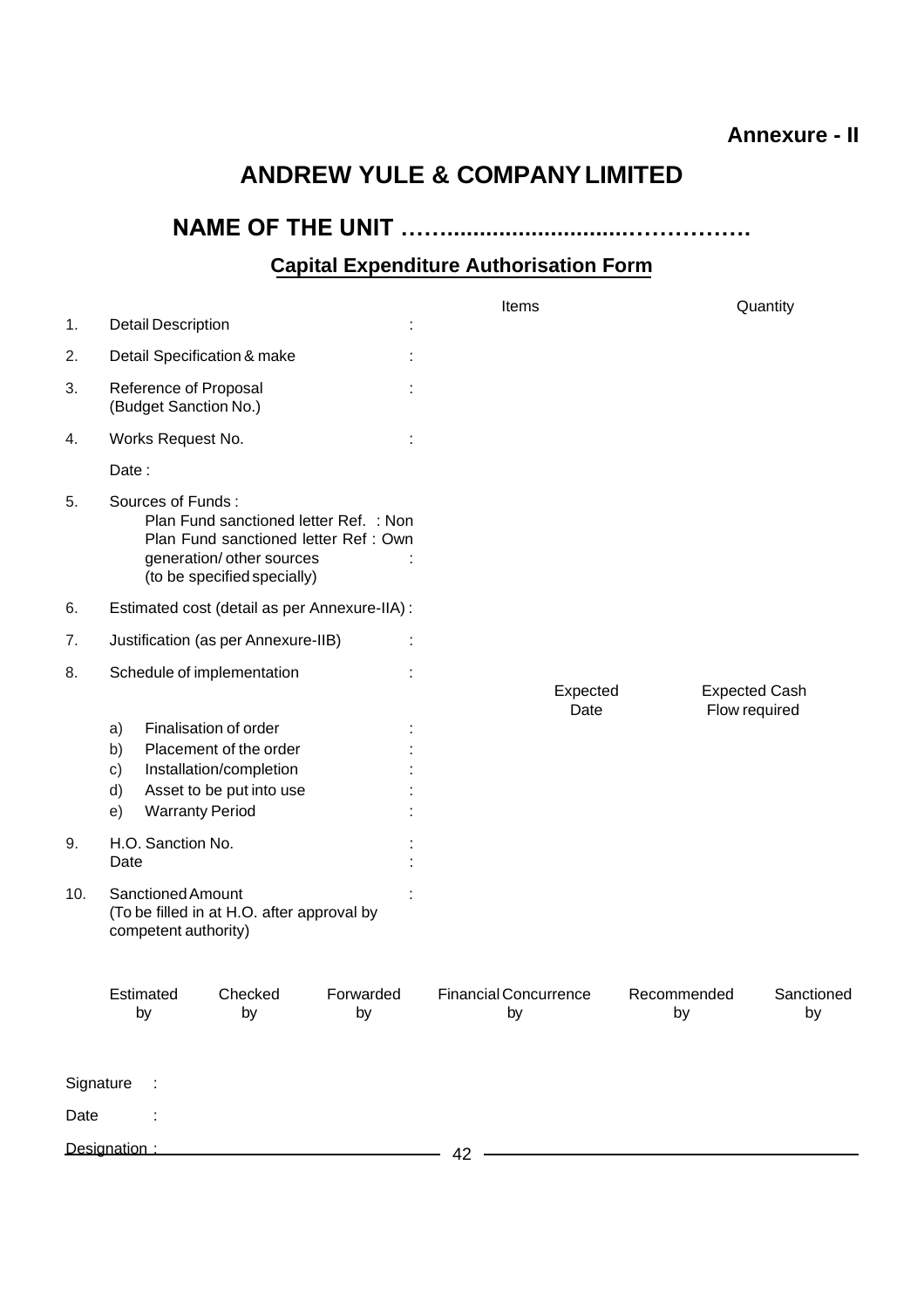## **Annexure - IIA**

## **ANDREW YULE & COMPANYLIMITED**

## **NAME OF THE UNIT ……............................…………….**

## **Details of Estimated Cost**

| I. | <b>Own Manufactured Items</b>                                                 | Ш. | <b>Bought Out Items</b>                                                                                                                                                                                                       |                            |     |
|----|-------------------------------------------------------------------------------|----|-------------------------------------------------------------------------------------------------------------------------------------------------------------------------------------------------------------------------------|----------------------------|-----|
| А. | Material:<br>To be purchased                                                  |    | Rs. And the second second second second second second second second second second second second second second second second second second second second second second second second second second second second second second | Purchase cost              | Rs. |
|    |                                                                               |    |                                                                                                                                                                                                                               | Add: Installation cost Rs. |     |
|    | To be used from Stores                                                        |    |                                                                                                                                                                                                                               | <b>Total Cost</b>          | Rs. |
|    |                                                                               |    |                                                                                                                                                                                                                               | Less: Salvage value Rs.    |     |
|    | Salvaged Material                                                             |    | Rs._______________                                                                                                                                                                                                            |                            |     |
|    |                                                                               |    |                                                                                                                                                                                                                               | Rs. Net Estimated Cost     | Rs. |
| В. | Labour:                                                                       |    |                                                                                                                                                                                                                               |                            |     |
|    | Own                                                                           |    | Rs.                                                                                                                                                                                                                           |                            |     |
|    | Contractor                                                                    |    | Rs.                                                                                                                                                                                                                           |                            |     |
|    |                                                                               |    | Rs.                                                                                                                                                                                                                           |                            |     |
| C. | Other Direct payments (e.g. Payment<br>for consultancy fees any license fees, |    |                                                                                                                                                                                                                               |                            |     |
|    | payment any service received, etc.)                                           |    | Rs.                                                                                                                                                                                                                           |                            |     |
| D. | Impact of Works Contract Tax/<br>Service Tax/ any other Tax                   |    | Rs.                                                                                                                                                                                                                           |                            |     |
| Е. | Total Cost $(A + B + C + D)$ :                                                |    | Rs.                                                                                                                                                                                                                           |                            |     |
|    | Less : Salvage value                                                          |    | Rs.                                                                                                                                                                                                                           |                            |     |
|    | <b>Net Estimated Cost</b>                                                     |    | Rs.                                                                                                                                                                                                                           |                            |     |
| Ш  | Total Estimated Cost of acquisition (I + II) Rs.                              |    |                                                                                                                                                                                                                               |                            |     |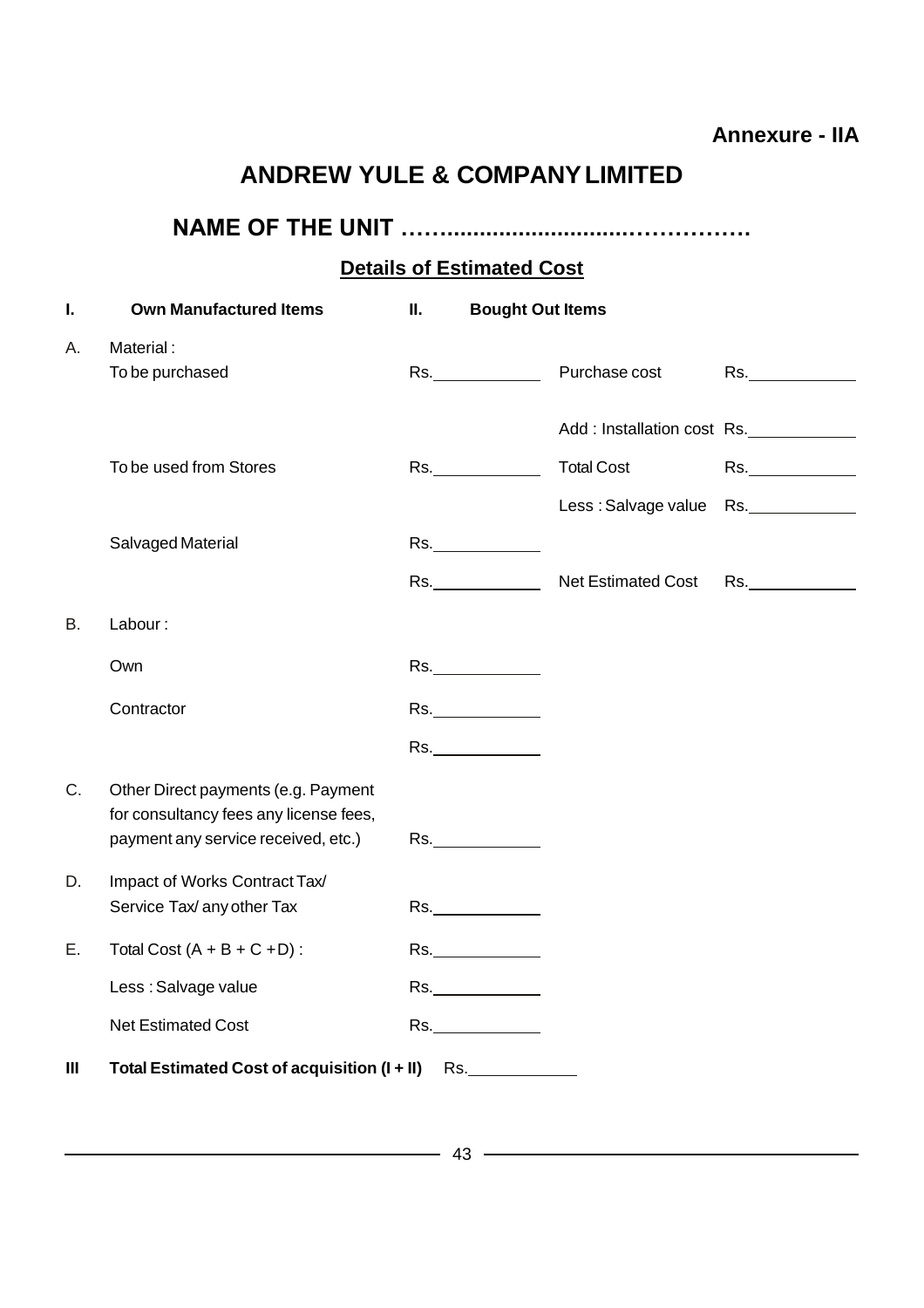## **Annexure - IIB**

## **ANDREW YULE & COMPANYLIMITED**

| I.    | Justification for Procurement :                                                           |                                                                                                                                                                                                                                |       |                                                                              |                                                                                                                                                                                                                                |
|-------|-------------------------------------------------------------------------------------------|--------------------------------------------------------------------------------------------------------------------------------------------------------------------------------------------------------------------------------|-------|------------------------------------------------------------------------------|--------------------------------------------------------------------------------------------------------------------------------------------------------------------------------------------------------------------------------|
| Ш.    | <b>Cost Benefit Analysis</b>                                                              |                                                                                                                                                                                                                                |       |                                                                              |                                                                                                                                                                                                                                |
| Α.    | For Replacement of Items:<br>Expected increase in yearly<br>revenue expenditure (if any): |                                                                                                                                                                                                                                |       | Expected savings in yearly revenue<br>expenditure (to the extent possible) : |                                                                                                                                                                                                                                |
| (i)   | Interest @<br>$\%$                                                                        | Rs.                                                                                                                                                                                                                            | (i)   | Interest @<br>%                                                              | Rs. And the state of the state of the state of the state of the state of the state of the state of the state of the state of the state of the state of the state of the state of the state of the state of the state of the st |
| (ii)  | $\%$<br>Depreciation @                                                                    | Rs.                                                                                                                                                                                                                            | (ii)  | Depreciation @                                                               | % $Rs.$                                                                                                                                                                                                                        |
| (iii) | Repair & Maintenance                                                                      | Rs.                                                                                                                                                                                                                            | (iii) |                                                                              | Repair & Maintenance Rs.                                                                                                                                                                                                       |
| (iv)  | Director labour                                                                           |                                                                                                                                                                                                                                | (iv)  | Director labour                                                              | Rs.                                                                                                                                                                                                                            |
| (v)   | Others (if any)<br>(specify item-wise)                                                    | Rs.                                                                                                                                                                                                                            | (v)   | Others (if any)<br>(specify item-wise)                                       | Rs.                                                                                                                                                                                                                            |
|       | <b>Total Revenue</b><br>Expenses(a)                                                       | Rs.                                                                                                                                                                                                                            |       | Total Savings (b)                                                            | Rs.                                                                                                                                                                                                                            |
|       | Net Savings (if possible)<br>per year (c) = $(b) - (a)$                                   | Rs.                                                                                                                                                                                                                            |       |                                                                              |                                                                                                                                                                                                                                |
|       | Return on Investment (ROI)= %<br>(Net Savings x 100<br><b>Estimated Cost)</b>             |                                                                                                                                                                                                                                |       | Pay back Period = Estimated Cost of acquisition<br>(Years)                   | <b>Net Savings</b>                                                                                                                                                                                                             |
| В.    | <b>For New Addition:</b>                                                                  |                                                                                                                                                                                                                                |       |                                                                              |                                                                                                                                                                                                                                |
|       | Expected increase in yearly revenue<br>expenditure (if any):                              |                                                                                                                                                                                                                                |       | Expected savings in yearly revenue<br>income (to the extent possible) :      |                                                                                                                                                                                                                                |
|       | Interest @<br>%                                                                           | Rs. And the same of the same of the same of the same of the same of the same of the same of the same of the same of the same of the same of the same of the same of the same of the same of the same of the same of the same o |       | Value Addition to<br>enhanced output                                         | Rs. And the set of the set of the set of the set of the set of the set of the set of the set of the set of the                                                                                                                 |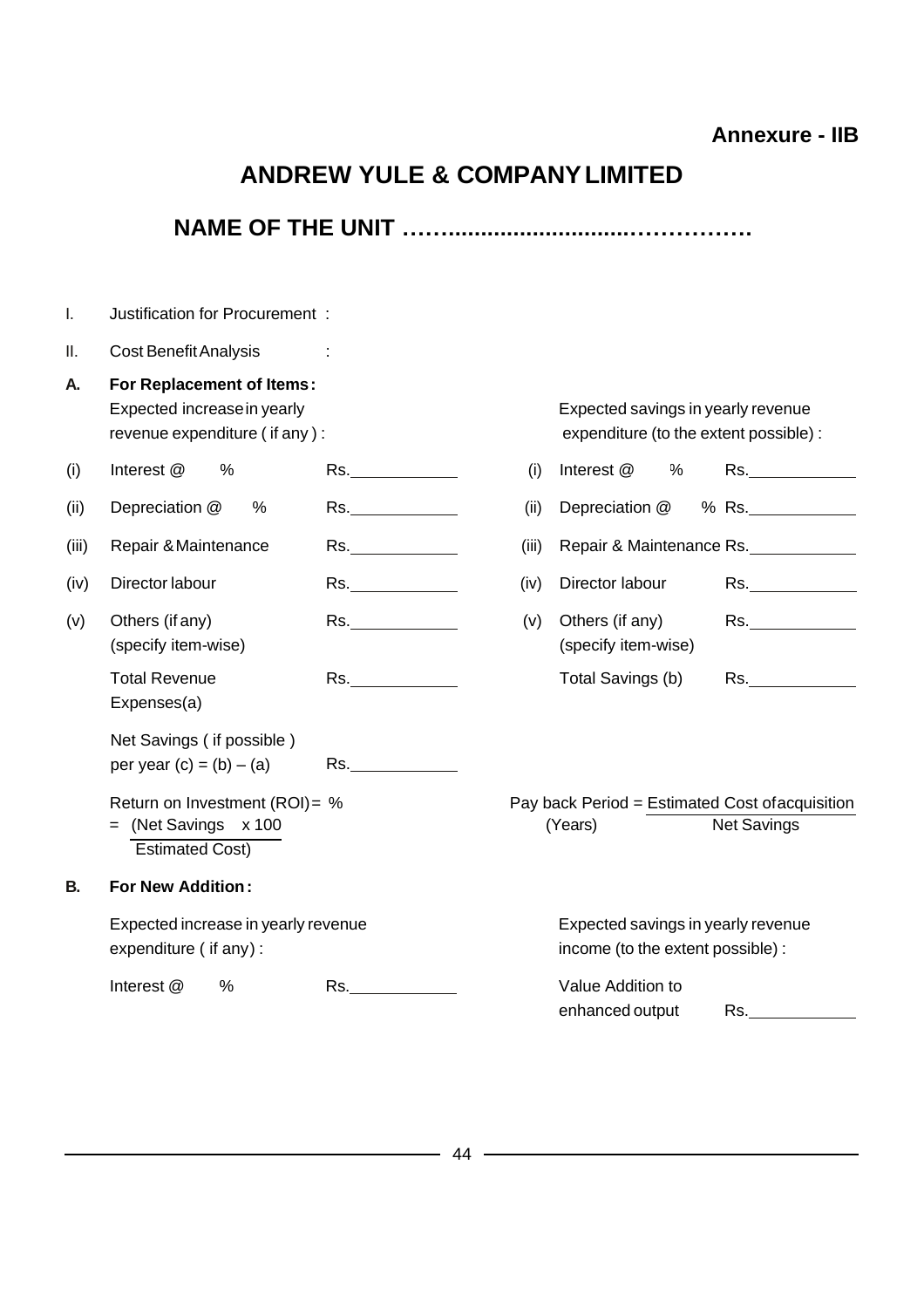|                           |                                                                                                                                                                                                                               |                                                 | <b>Net Savings</b> |
|---------------------------|-------------------------------------------------------------------------------------------------------------------------------------------------------------------------------------------------------------------------------|-------------------------------------------------|--------------------|
|                           |                                                                                                                                                                                                                               | Pay back Period = Estimated Cost of acquisition |                    |
| $\{(c) = (b) - (a)\}\$    | Rs. Album and the second series of the series of the series of the series of the series of the series of the s                                                                                                                |                                                 |                    |
| Net Revenue Income        |                                                                                                                                                                                                                               |                                                 |                    |
| Total Revenue Expenses(a) | Rs. And the second second second second second second second second second second second second second second second second second second second second second second second second second second second second second second | Total Revenue Income(b)                         | Rs. <b>Example</b> |
| (specify item-wise)       |                                                                                                                                                                                                                               | Reduction in other O.H.                         | Rs. <b>Example</b> |
| Others (if any)           | Rs. Album and the second service of the series of the series of the series of the series of the series of the series of the series of the series of the series of the series of the series of the series of the series of the | Time                                            | Rs. <b>Example</b> |
| Director labour           | Rs. _____________                                                                                                                                                                                                             | <b>Reduction in Process</b>                     |                    |
| Repair & Maintenance      | Rs. Album and the second series of the series of the series of the series of the series of the series of the s                                                                                                                | <b>Reduction in Manpower</b>                    | Rs. <b>Reserve</b> |
| Depreciation @<br>%       | Rs. Album and the second service of the series of the series of the series of the series of the series of the series of the series of the series of the series of the series of the series of the series of the series of the |                                                 |                    |
|                           | $=$ (Net Revenue $\times$ 100                                                                                                                                                                                                 | Return on Investment (ROI): (%)                 | (Years)            |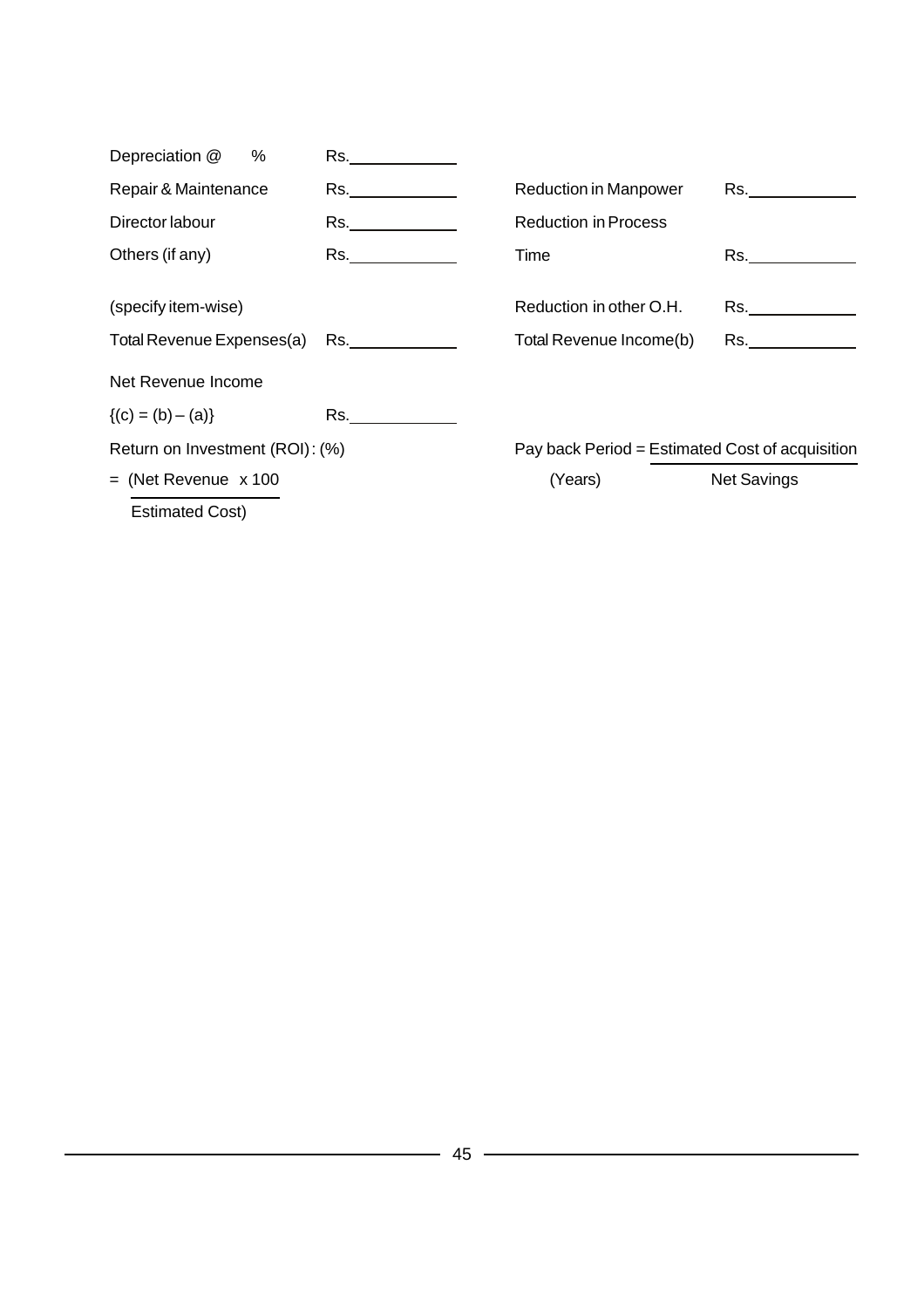## **Particulars to be furnished by the Official making the Spot Purchase to theAuthority Who Authorised thePurchase. [Sl. No. : 70 & 71 of DOP]**

| 1              | Material with quantity authorized for purchase |                                                                                                                                                                                             |                        |  |    |           |  |  |
|----------------|------------------------------------------------|---------------------------------------------------------------------------------------------------------------------------------------------------------------------------------------------|------------------------|--|----|-----------|--|--|
| $\overline{2}$ | Name of the officers who did the purchases     |                                                                                                                                                                                             |                        |  |    |           |  |  |
| 3              | No. of quotations obtained                     |                                                                                                                                                                                             |                        |  |    |           |  |  |
| 4              | Particulars of quotations                      |                                                                                                                                                                                             |                        |  |    |           |  |  |
|                | a)                                             | Names of the Parties                                                                                                                                                                        |                        |  |    |           |  |  |
|                | b)                                             | Quantity offered                                                                                                                                                                            |                        |  |    |           |  |  |
|                | c)                                             | Price                                                                                                                                                                                       | per unit               |  |    |           |  |  |
|                | d)                                             | <b>Total value</b>                                                                                                                                                                          |                        |  |    |           |  |  |
| 5              |                                                | Whether the price is regarded reasonable<br>(with reference to the prevalent market price<br>or with reference to the previous price taking<br>into account any known variation in prices). |                        |  |    |           |  |  |
| 6              |                                                | Particulars of order placed                                                                                                                                                                 |                        |  |    |           |  |  |
|                | No. & date of the order<br>a)                  |                                                                                                                                                                                             |                        |  |    |           |  |  |
|                | b)<br>Name & address of the party              |                                                                                                                                                                                             |                        |  |    |           |  |  |
|                |                                                |                                                                                                                                                                                             |                        |  | c) | Material: |  |  |
|                | d)                                             | Quantity                                                                                                                                                                                    |                        |  |    |           |  |  |
|                |                                                |                                                                                                                                                                                             |                        |  | e) | Value     |  |  |
|                | f)                                             |                                                                                                                                                                                             | Payment by Cheque/RTGS |  |    |           |  |  |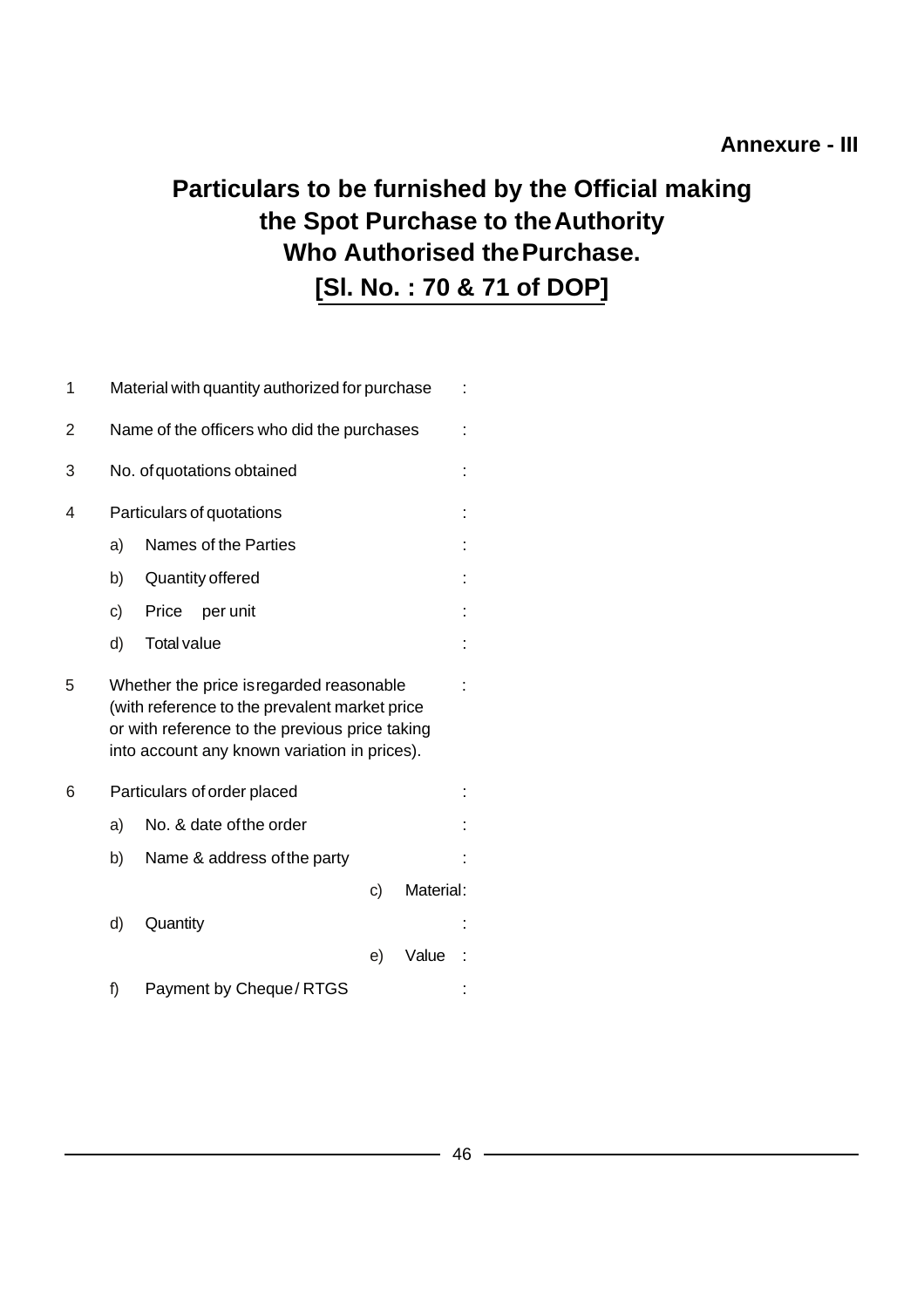## **Annexure – IV**

#### **List of 358 Items Reserved for Purchase from Micro and Small Enterprises**

- 1. AAC/& ACSR Conductor upto 19 strands
- 2. Agricultural Implements
	- a. Hand Operated tools & implements
	- b. Animal driven implements
- 3. Air/Room Coolers
- 4. Aluminum builder's hardware<br>5. Ambulance stretcher
- 5. Ambulance stretcher
- 6. Ammeters/ohm meter/Volt meter (Electromagnetic upto Class I accuracy)
- 7. Anklets Web Khaki
- 8. Augur (Carpenters)
- 9. Automobile Head lights Assembly
- 10. Badges cloth embroidered and metals
- 11. Bags of all types i.e. made of leather, cotton, canvas & jute etc. including kit bags, mail bags, sleeping bags & water-proof bag
- 12. Bandage cloth<br>13. Barbed Wire
- 13. Barbed Wire<br>14. Basket cane
- Basket cane (Procurement can also be made from State Forest Corpn. and State Handicrafts Corporation)
- 15. Bath tubs
- 16. Battery Charger
- 17. Battery Eliminator
- 18. Beam Scales (upto 1.5 tons)
- 19. Belt leather & straps
- 20. Bench Vices
- 21. Bituminous Paints<br>22. Blotting Paper
- 22. Blotting Paper<br>23. Bolts & Nuts
- 23. Bolts & Nuts<br>24. Bolts Sliding
- **Bolts Sliding**
- 25. Bone Meal
- 26. Boot Polish
- 27. Boots & Shoes of all types including canvas shoes
- 28. Bowls
- 29. Boxes Leather
- 30. Boxes made of metal
- 31. Braces
- 32. Brackets other than those used in Railways
- 33. Brass Wire<br>34. Brief Cases
- Brief Cases (other than moulded luggage)
- 35. Brooms
- 36. Brushes of all types
- 37. Buckets of all types
- 38. Button of all types
- 39. Candle Wax Carriage
- 40. Cane Valves/stock valves (for water fittings only)<br>41. Cans metallic (for milk & measuring)
- 41. Cans metallic (for milk & measuring)<br>42. Canvas Products:
- Canvas Products:
	- a. Water Proof Deliver, Bags to spec. No. IS 1422/70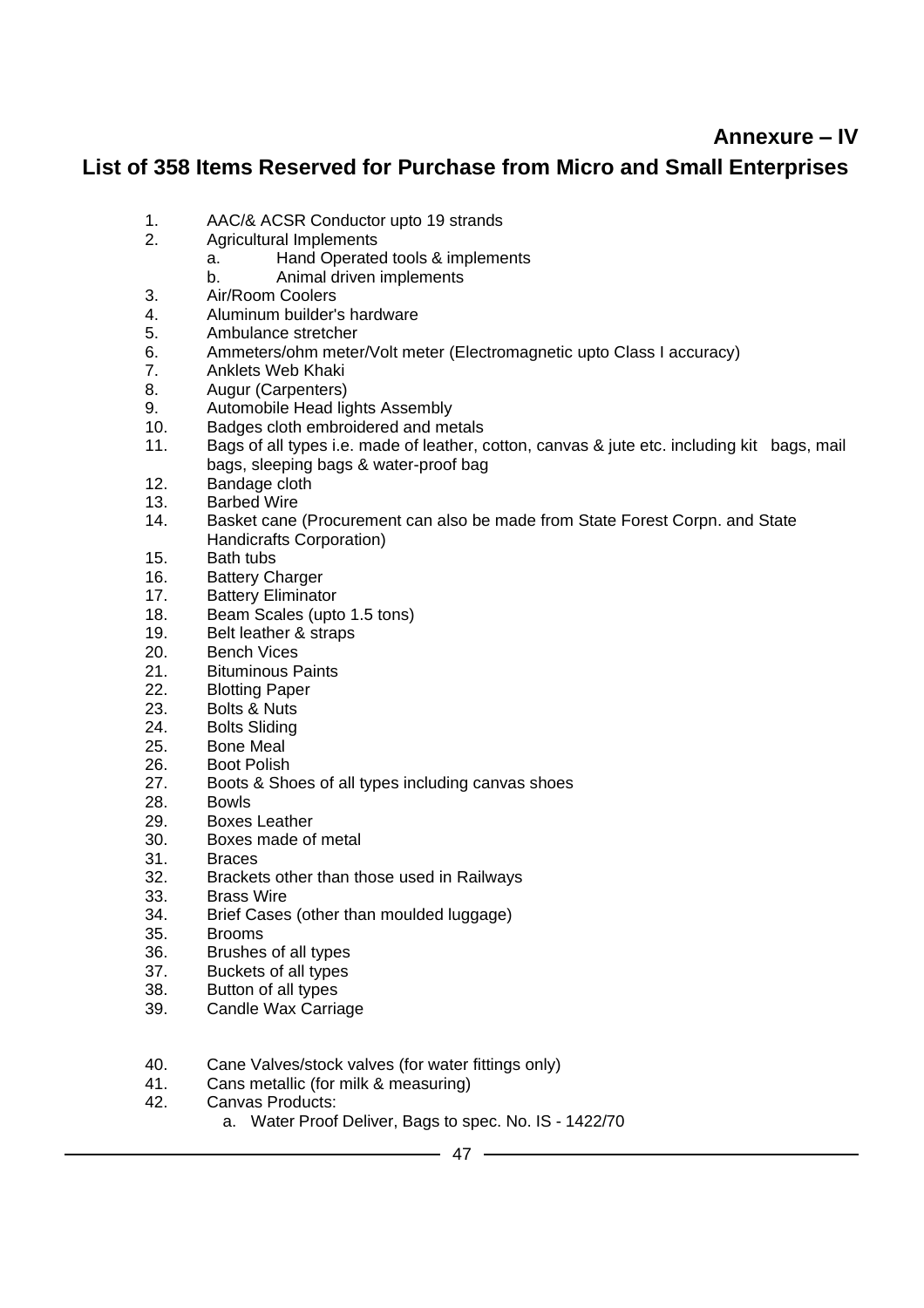- b. Bonnet Covers & Radiators Muff. to spec. Drg. Lv7/NSN/IA/130295
- 43. Capes Cotton & Woollen
- 44. Capes Waterproof<br>45. Castor Oil
- Castor Oil
- 46. Ceiling roses upto 15 amps
- 47. Centrifugal steel plate blowers<br>48. Centrifugal Pumps suction & de
- Centrifugal Pumps suction & delivery 150 mm. x 150 mm
- 49. Chaff Cutter Blade<br>50. Chains lashing
- 50. Chains lashing<br>51. Chappals and s
- 51. Chappals and sandals
- 52. Chamois Leather
- 53. Chokes for light fitting
- 54. Chrome Tanned leather (Semi-finished Buffalo & Cow)
- 55. Circlips
- 56. Claw Bars and Wires
- 57. Cleaning Powder<br>58. Clinical Thermom
- 58. Clinical Thermometers
- 59. Cloth Covers<br>60. Cloth Jaconet
- Cloth Jaconet
- 61. Cloth Sponge
- 62. Coir fibre and Coir yarn
- 63. Coir mattress cushions and matting
- 64. Coir Rope hawserlaid
- 65. Community Radio Receivers
- 66. Conduit pipes<br>67. Copper nail
- 67. Copper nail<br>68. Copper Nap
- **Copper Napthenate**
- 69. Copper sulphate
- 70. Cord Twine Maker<br>71. Cordage Others
- Cordage Others
- 72. Corrugated Paper Board & Boxes
- 73. Cotton Absorbent
- 74. Cotton Belts
- 75. Cotton Carriers
- 
- 76. Cotton Cases<br>77. Cotton Cord T 77. Cotton Cord Twine<br>78. Cotton Hosiery
- **Cotton Hosiery**
- 79. Cotton Packs
- 80. Cotton Pouches
- 81. Cotton Ropes
- 82. Cotton Singlets
- 83. Cotton Sling
- 84. Cotton Straps
- 85. Cotton tapes and laces
- 86. Cotton Wool (Non absorbent)
- 87. Crates Wooden & plastic
- 88. (a) Crucibles upto No. 200
	- (b) Crucibles Graphite upto No.500 (c) Other Crucibles upto 30 kgs.
- 89. Cumblies & blankets
- 90. Curtains mosquito
- 91. Cutters
- 92. Dibutyl phthalate
- 93. Diesel engines upto 15 H.P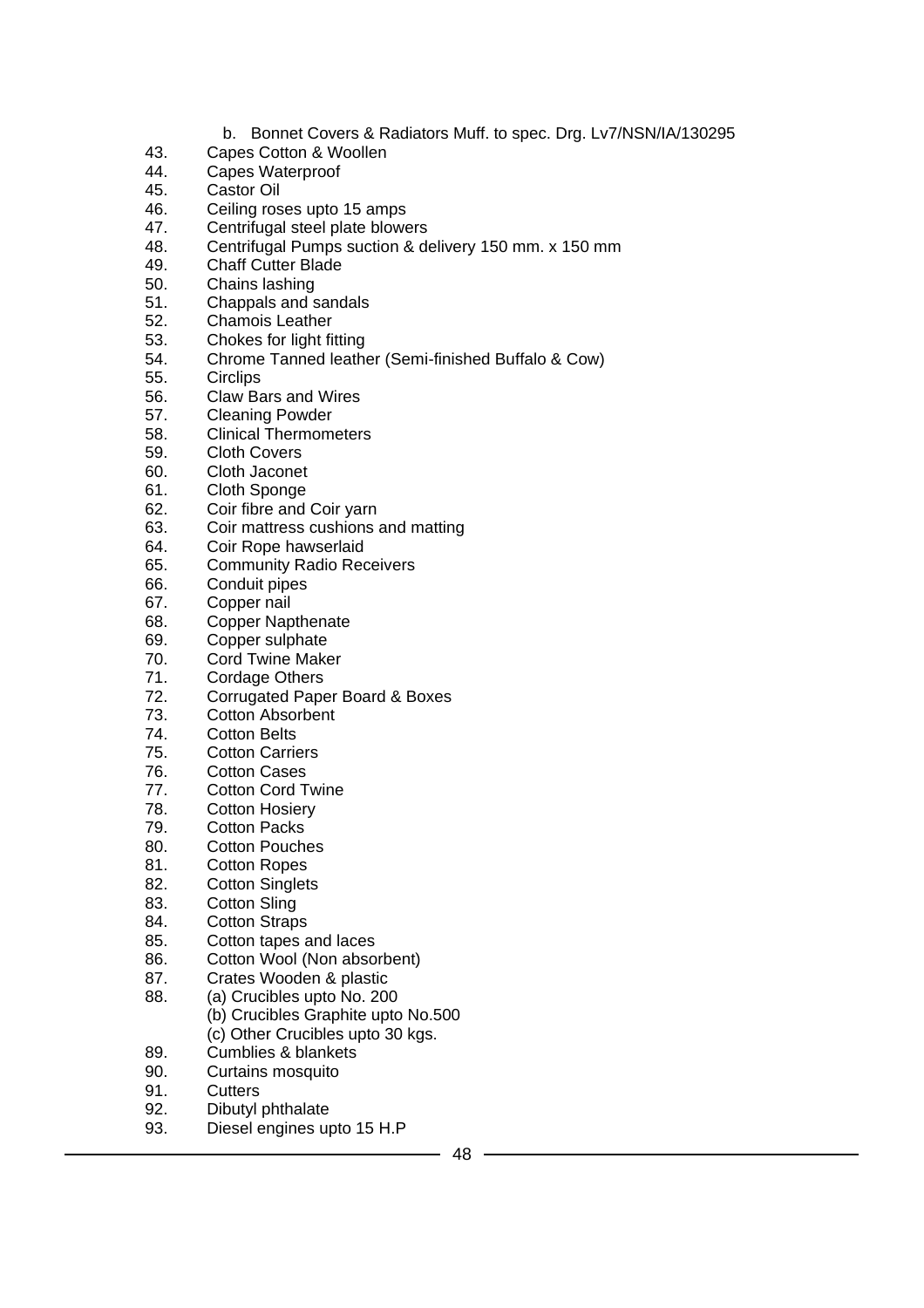- 94. Dimethyl Phthalate
- 95. Disinfectant Fluids
- 96. Distribution Board upto 15 amps
- 97. Domestic Electric appliances as per BIS Specifications :-- Toaster Electric, Elect. Iron, Hot Plates, Elect. Mixer, Grinders Room heaters & convectors and ovens
- 98. Domestic (House Wiring) P.V.C. Cables and Wires (Aluminum) Conforming to the prescribed BIS Specifications and upto 10.00 mm sq. nominal cross section
- 99. Drawing & Mathematical Instruments
- 100. Drums & Barrels<br>101. Dust Bins
- Dust Bins
- 102. Dust Shield leather
- 103. Dusters Cotton all types except the items required in Khadi
- 104. Dyes :
	- a. Azo Dyes (Direct & Acid)
	- b. Basic Dyes
- 105. Electric Call bells/buzzers/door bells<br>106. Electric Soldering Iron
- **Electric Soldering Iron**
- 107. Electric Transmission Line Hardware items like steel cross bars, cross arms clamps arching horn, brackets, etc
- 108. Electronic door bell
- 109. Emergency Light (Rechargeable type)
- 110. Enamel Wares & Enamel Utensils
- 111. Equipment camouflage Bamboo support
- 112. Exhaust Muffler
- 113. Expanded Metal
- 114. Eyelets<br>115. Film Po
- Film Polythene including wide width film
- 116. Film spools & cans
- 117. Fire Extinguishers (wall type)
- 118. Foot Powder
- 119. French polish
- 120. Funnels
- 121. Fuse Cut outs
- 122. Fuse Unit
- 123. Garments (excluding supply from Indian Ordnance Factories)
- 124. Gas mantels<br>125. Gauze cloth
- Gauze cloth
- 126. Gauze surgical all types
- 127. Ghamellas (Tasllas)
- 128. Glass Ampules
- 129. Glass & Pressed Wares
- 130. Glue
- 131. Grease Nipples & Grease guns
- 132. Gun cases
- 133. Gun Metal Bushes
- 134. Gumtape
- 135. Hand drawn carts of all types
- 136. Hand gloves of all types
- 137. Hand Lamps Railways
- 138. Hand numbering machine
- 139. Hand pounded Rice (polished and unpolished)
- 140. Hand presses
- 141. Hand Pump
- 142. Hand Tools of all types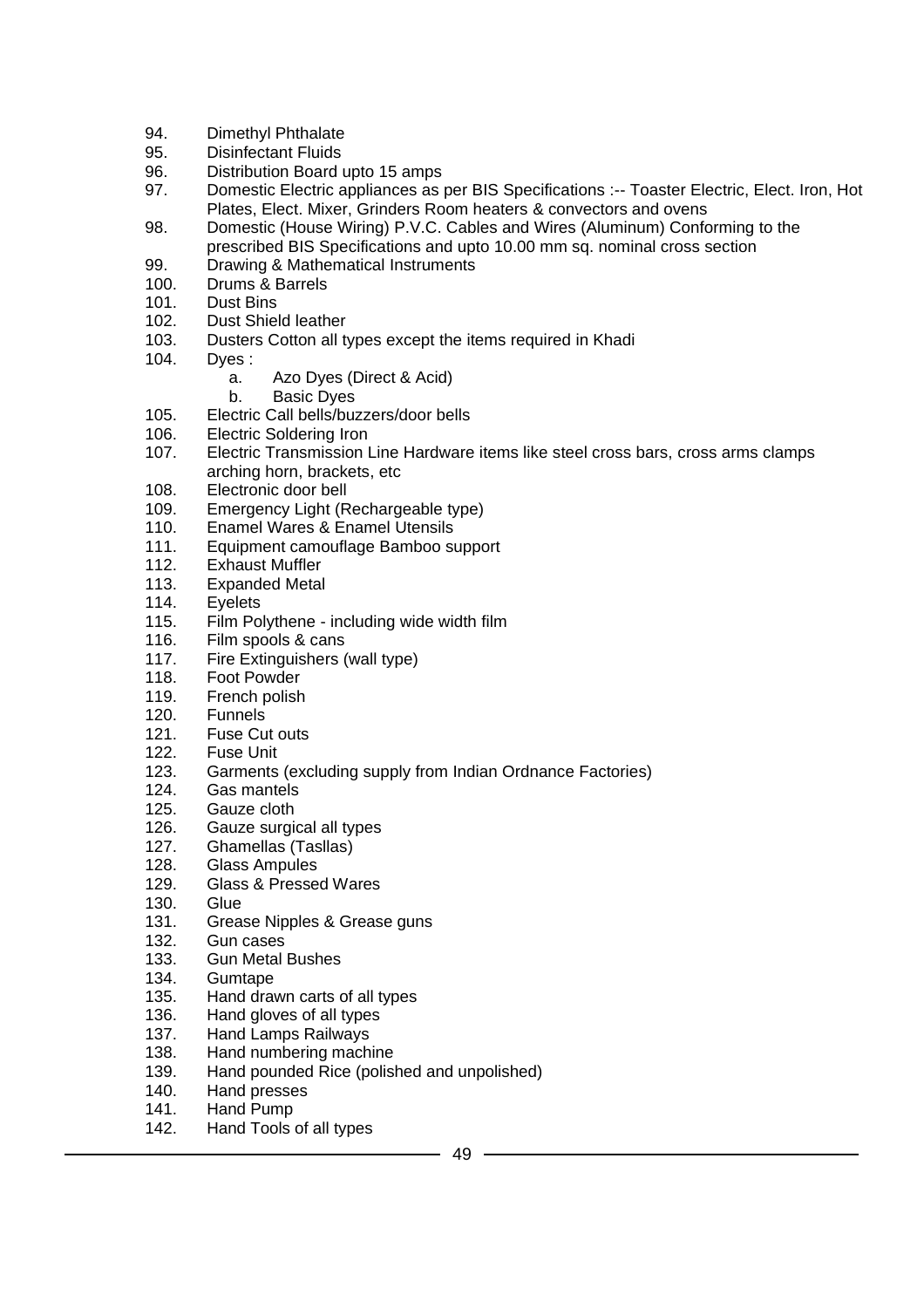- 143. Handles wooden and bamboo (Procurement can also be made from State Forest Corpn. and State Handicrafts Corporation)
- 144. Harness Leather
- 145. Hasps & Staples
- 146. Haver Sacks
- 147. Helmet Non-Metallic<br>148. Hide and country lea
- Hide and country leather of all types
- 149. Hinges
- 150. Hob nails<br>151. Holdall
- Holdall
- 152. Honey
- 153. Horse and Mule Shoes
- 154. Hydraulic Jacks below 30 ton capacity
- 155. Insecticides Dust and Sprayers (Manual only)
- 156. Invalid wheeled chairs.
- 157. Invertor domestic type upto 5 kvA<br>158. Iron (dhobi)
- Iron (dhobi)
- 159. Key board wooden
- 160. Kit Boxes
- 161. Kodali
- 162. Lace leather
- 163. Lamp holders
- 164. Lamp signal
- 165. Lanterns Posts & bodies
- 166. Lanyard<br>167. Latex foa
- 167. Latex foam sponge<br>168. Lathies
- Lathies
- 169. Letter Boxes
- 170. Lighting Arresters upto 22 kv<br>171. Link Clip
- Link Clip
- 172. Linseed Oil
- 173. Lint Plain
- 174. Lockers
- 175. Lubricators
- 176. L.T. Porcelain KITKAT & Fuse Grips<br>177. Machine Screws
- 177. Machine Screws<br>178. Magnesium Sulp
- Magnesium Sulphate
- 179. Mallet Wooden
- 180. Manhole covers
- 181. Measuring Tapes and Sticks
- 182. Metal clad switches (upto 30 Amps)
- 183. Metal Polish
- 184. Metallic containers and drums other than N.E.C. (Not elsewhere classified)
- 185. Metric weights
- 186. Microscope for normal medical use
- 187. Miniature bulbs (for torches only)
- 188. M.S. Tie Bars
- 189. Nail Cutters
- 190. Naphthalene Balls
- 191. Newar
- 192. Nickel Sulphate
- 193. Nylon Stocking
- 194. Nylon Tapes and Laces
- 195. Oil Bound Distemper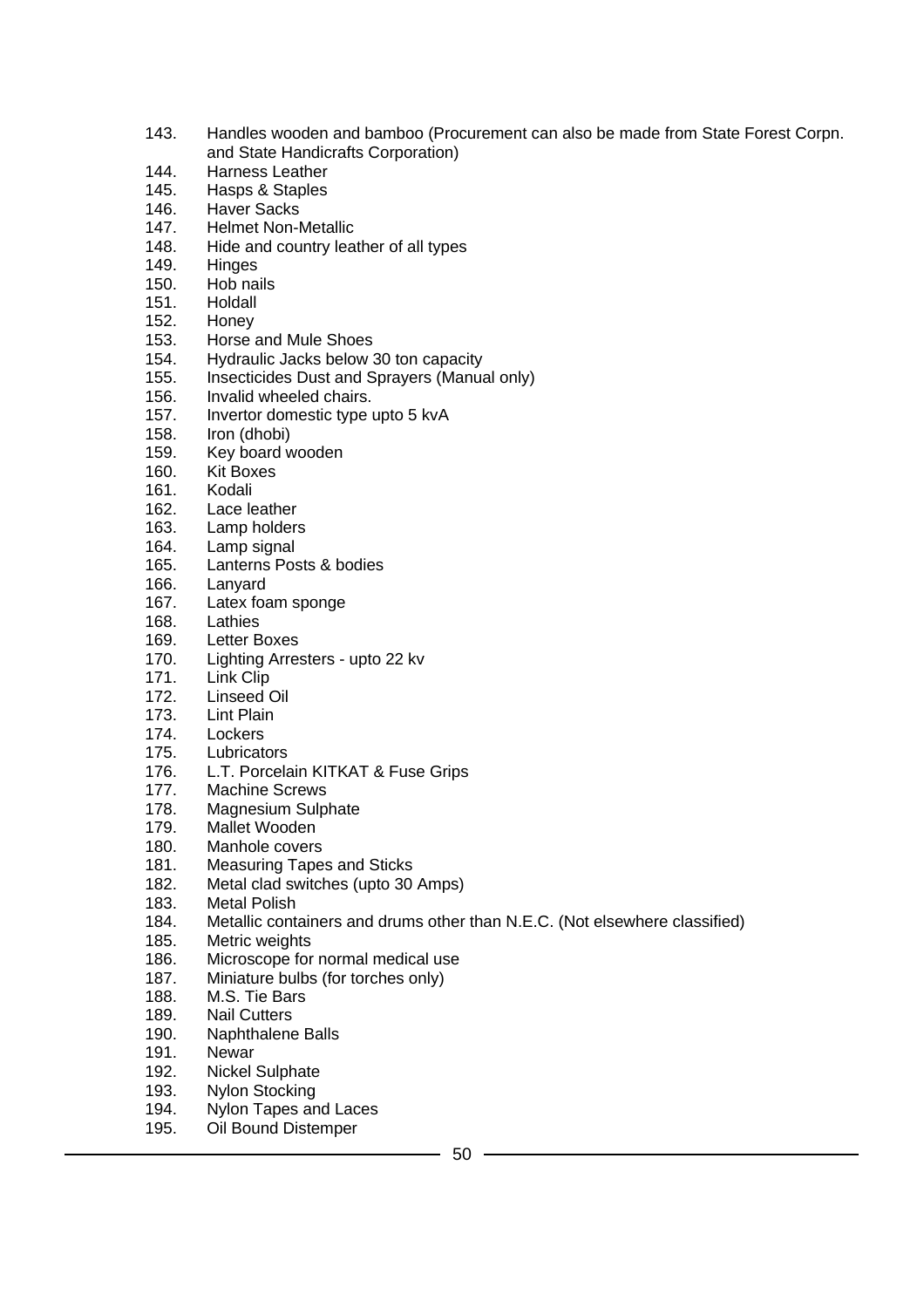- 196. Oil Stoves (Wick stoves only)
- 197. Pad locks of all types
- 198. Paint remover
- 199. Palma Rosa Oil
- 200. Palmgur
- 201. Pans Lavatory Flush<br>202. Paper conversion pro
- Paper conversion products, paper bags, envelops, Ice-cream cup, paper cup and saucers & paper Plates
- 203. Paper Tapes (Gummed)<br>204. Pappads
- Pappads
- 205. Pickles & Chutney
- 206. Piles fabric
- 207. Pillows
- 208. Plaster of Paris
- 209. Plastic Blow Moulded Containers upto 20 litre excluding Poly Ethylene Terphthalate (PET) **Containers**
- 210. Plastic cane
- 211. Playing Cards
- 212. Plugs & Sockets electric upto 15 Amp
- 213. Polythene bags
- 214. Polythene Pipes
- 215. Post Picket (Wooden)
- 216. Postal Lead seals
- 217. Potassium Nitrate
- 218. Pouches
- 219. Pressure Die Casting upto 0.75 kg<br>220. Privy Pans
- Privy Pans
- 221. Pulley Wire
- 222. PVC footwears<br>223. PVC pipes upto
- PVC pipes upto 110 mm
- 224. PVC Insulated Aluminium Cables (upto 120 sq. mm) (ISS:694)
- 225. Quilts, Razais
- 226. Rags
- 227. Railway Carriage light fittings
- 228. Rakes Ballast
- 229. Razors<br>230. RCC Pi
- RCC Pipes upto 1200 mm. dia
- 231. RCC Poles Prestressed
- 232. Rivets of all types
- 233. Rolling Shutters
- 234. Roof light Fittings
- 235. Rubber Balloons
- 236. Rubber Cord
- 237. Rubber Hoses (Unbranded)
- 238. Rubber Tubing (Excluding braided tubing)
- 239. Rubberised Garments Cap and Caps etc
- 240. Rust/Scale Removing composition
- 241. Safe meat & milk
- 242. Safety matches
- 243. Safety Pins (and other similar products like paper pins, staples pins etc.)
- 244. Sanitary Plumbing fittings
- 245. Sanitary Towels
- 246. Scientific Laboratory glasswares (Barring sophisticated items)
- 247. Scissors cutting (ordinary)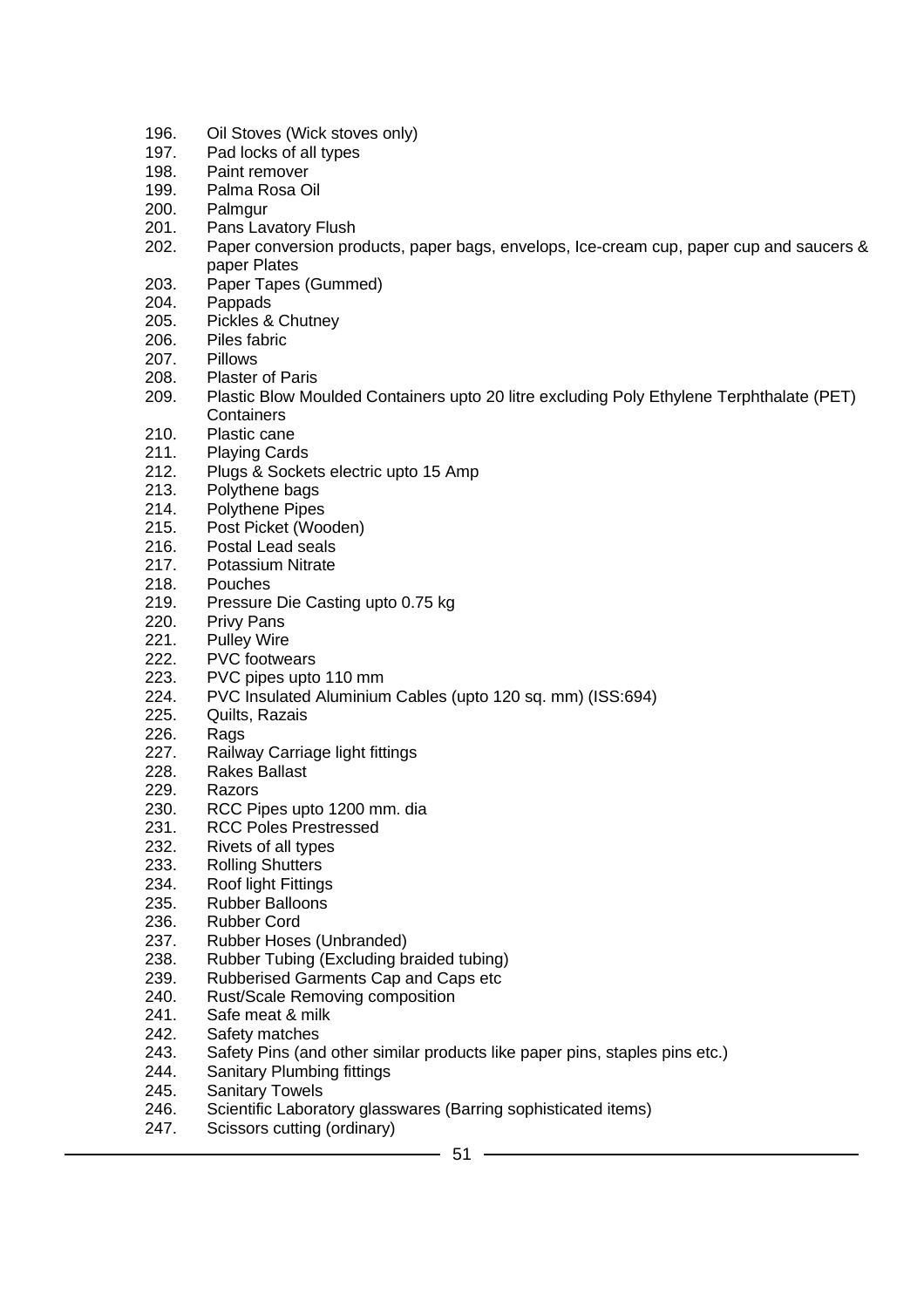- 248. Screws of all types including High Tensile
- 249. Sheep skin all types<br>250. Shellac
- **Shellac**
- 251. Shoe laces
- 252. Shovels
- 253. Sign Boards painted<br>254. Silk ribbon
- Silk ribbon
- 255. Silk Webbing
- 256. Skiboots & shoes<br>257. Sluice Valves
- Sluice Valves
- 258. Snapfastner (Excluding 4 pcs. ones)
- 259. Soap Carbolic
- 260. Soap Curd
- 261. Soap Liquid
- 262. Soap Soft
- 263. Soap washing or laundary soap<br>264. Soap Yellow
- Soap Yellow
- 265. Socket/pipes
- 266. Sodium Nitrate
- 267. Sodium Silicate
- 268. Sole leather
- 269. Spectacle frames
- 270. Spiked boot
- 271. Sports shoes made out of leather (for all Sports games)
- 272. Squirrel Cage Induction Motors upto and including 100 KW440 volts 3 phase<br>273. Stapling machine
- 273. Stapling machine<br>274. Steel Almirah
- Steel Almirah
- 275. Steel beds stead
- 276. Steel Chair<br>277. Steel desks
- Steel desks
- 278. Steel racks/shelf
- 279. Steel stools
- 280. Steel trunks
- 281. Steel wool
- 282. Steel & aluminium windows and ventilators
- 283. Stockinet<br>284. Stone and
- Stone and stone quarry rollers
- 285. Stoneware jars
- 286. Stranded Wire
- 287. Street light fittings
- 288. Student Microscope
- 289. Studs (excluding high tensile)
- 290. Surgical Gloves (Except Plastic)
- 291. Table knives (Excluding Cutlery)
- 292. Tack Metallic
- 293. Taps
- 294. Tarpaulins
- 295. Teak fabricated round blocks
- 296. Tent Poles
- 297. Tentage Civil/Military & Salitah Jute for Tentage
- 298. Textiles manufacturers other than N.E.C. (not elsewhere classified)
- 299. Tiles
- 300. Tin Boxes for postage stamp
- 301. Tin can unprinted upto 4 gallons capacity (other than can O.T.S.)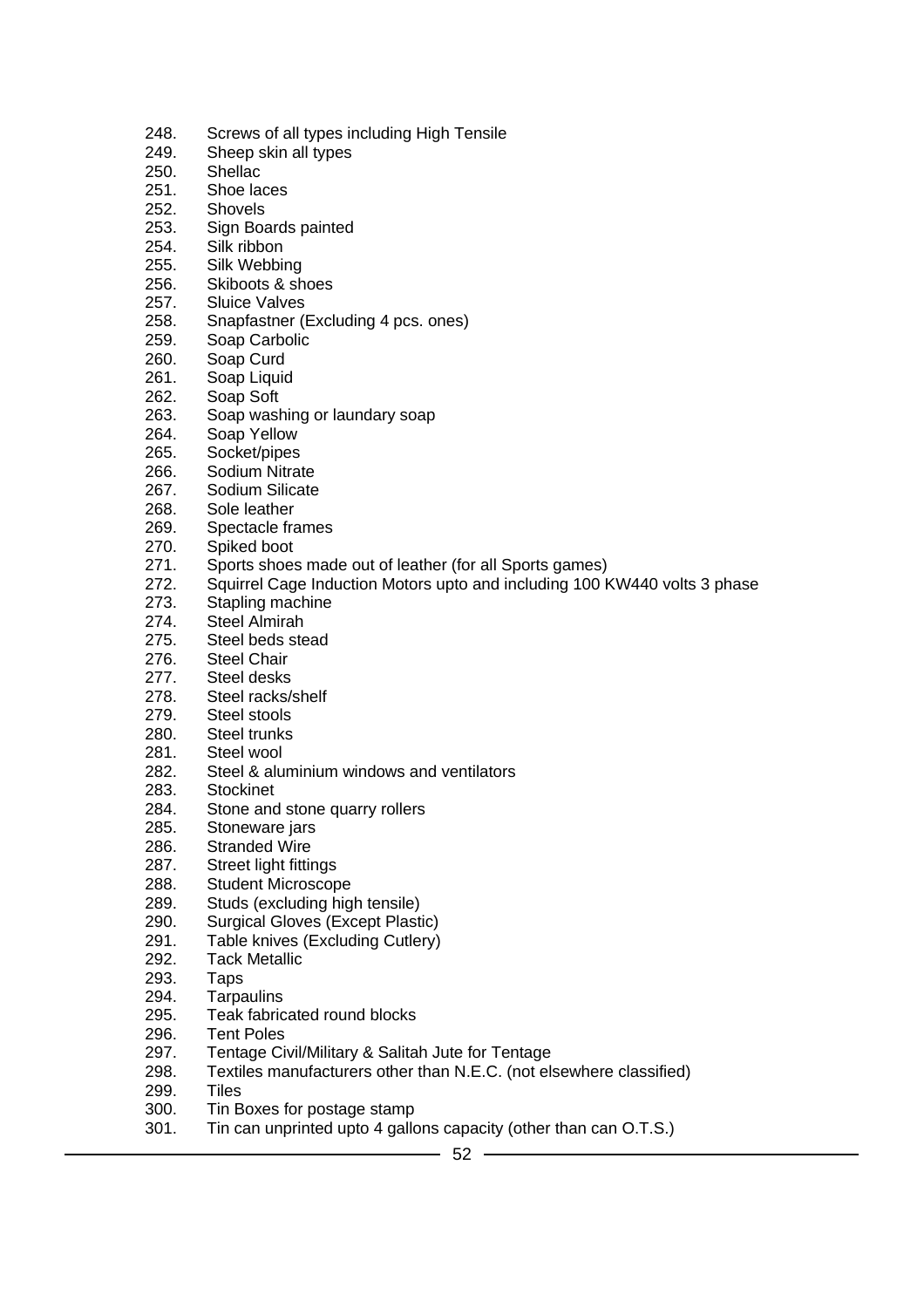- 302. Tin Mess
- 303. Tip Boots
- 304. Toggle Switches
- 305. Toilet Rolls
- 306. Transformer type welding sets conforming to IS:1291/75 (upto 600 amps)
- 307. Transistor Radio upto 3 band
- 308. Transistorised Insulation Testers
- 309. Trays
- 310. Trays for postal use<br>311. Trolley
- **Trolley**
- 312. Trollies drinking water
- 313. Tubular Poles
- 314. Tyres & Tubes (Cycles)
- 315. Umbrellas
- 316. Utensils all types
- 317. Valves Metallic<br>318. Varnish Black J
- Varnish Black Japan
- 319. Voltage Stablisers including C.V.T's
- 320. Washers all types<br>321. Water Proof Cover
- **Water Proof Covers**
- 322. Water Proof paper
- 323. Water tanks upto 15,000 litres capacity
- 324. Wax sealing
- 325. Waxed paper
- 326. Weighing Scale<br>327. Welded Wirema
- 327. Welded Wiremash<br>328. Wheel barrows
- Wheel barrows
- 329. Whistle
- 330. Wicks cotton<br>331. Wing Shield
- Wing Shield Wipers (Arms & Blades only)
- 332. Wire brushes and Fibre Brushes
- 333. Wire Fencing & Fittings
- 334. Wire nails and Horse shoe nails
- 335. Wire nettings of gauze thicker than 100 mesh size
- 336. Wood Wool<br>337. Wooden am
- 337. Wooden ammunition boxes<br>338. Wooden Boards
- Wooden Boards
- 339. Wooden Box for Stamps
- 340. Wooden Boxes and Cases N.E.C. (Not elsewhere classified)
- 341. Wooden Chairs
- 342. Wooden Flush Door Shutters
- 343. Wooden packing cases all sizes
- 344. Wooden pins
- 345. Wooden plugs
- 346. Wooden shelves
- 347. Wooden veneers
- 348. Woollen hosiery
- 349. Zinc Sulphate
- 350. Zip Fasteners